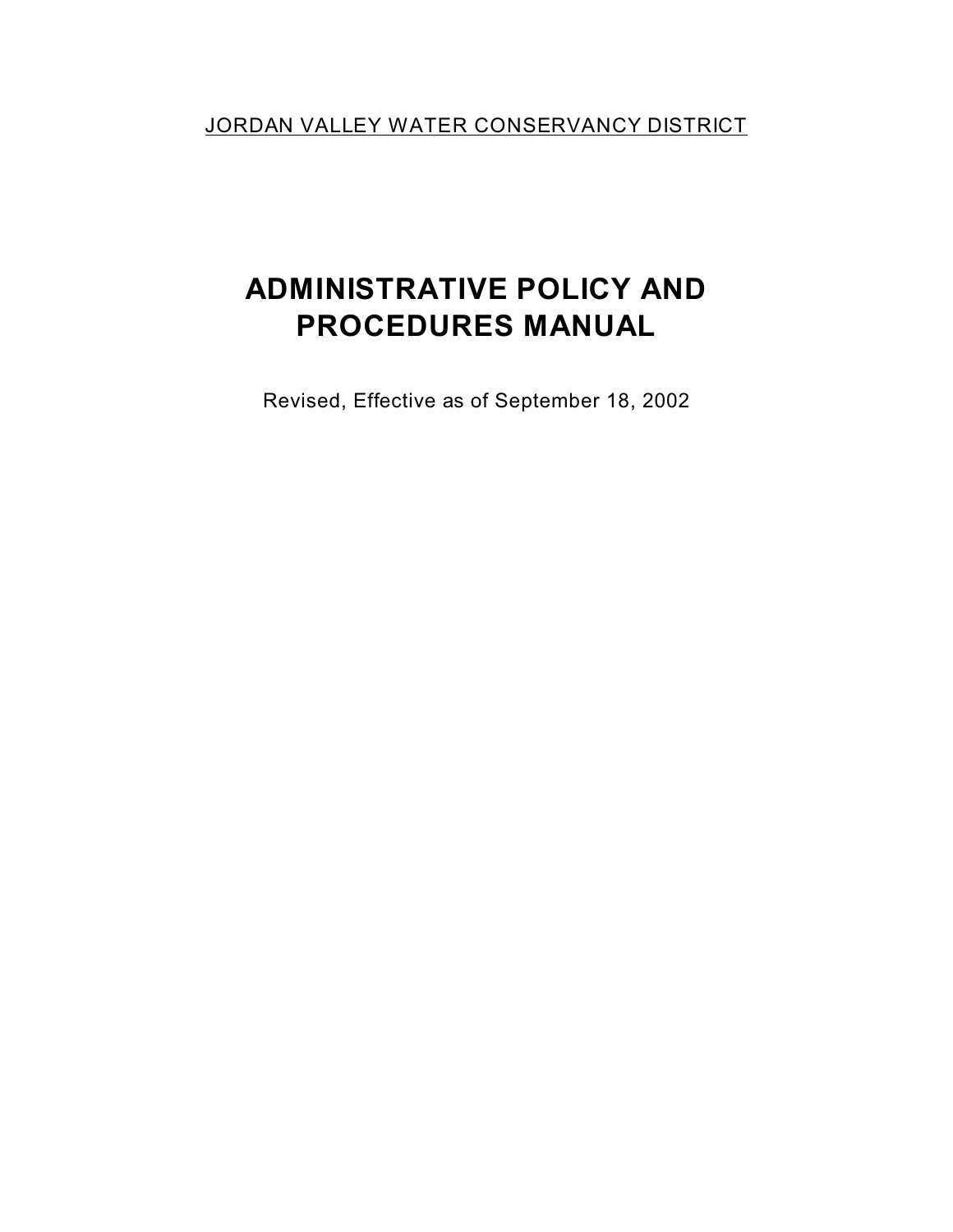# JORDAN VALLEY WATER CONSERVANCY DISTRICT

# ADMINISTRATIVE POLICY AND PROCEDURES MANUAL TABLE OF CONTENTS

|  | 1.1<br>1.2<br>1.3<br>1.4     | DISTRICT GOVERNMENT VESTED IN THE BOARD OF TRUSTEES                                               |  |
|--|------------------------------|---------------------------------------------------------------------------------------------------|--|
|  | 1.5<br>1.6                   | FUNCTIONS OF THE BOARD OF TRUSTEES  1-1<br>LIMITATIONS OF ACTIONS AND AUTHORITY OF THE BOARD  1-2 |  |
|  |                              |                                                                                                   |  |
|  |                              |                                                                                                   |  |
|  | 2.1<br>2.2                   | QUALIFICATIONS FOR APPOINTED TRUSTEES  2-1                                                        |  |
|  | 2.3<br>2.4<br>2.5            | FIDELITY BONDS FOR APPOINTED TRUSTEES  2-2                                                        |  |
|  | 2.6<br>2.7<br>2.8            | QUALIFICATIONS; ELECTION AND TERM OF OFFICE  2-2                                                  |  |
|  | 2.9<br>2.10<br>2.11          |                                                                                                   |  |
|  | 2.12<br>2.13<br>2.14<br>2.15 |                                                                                                   |  |
|  | 2.16<br>2.17<br>2.18         | APPOINTMENT OF DISTRICT TREASURER  2-4                                                            |  |
|  | 2.19<br>2.20<br>2.21         |                                                                                                   |  |
|  | 2.22<br>2.23<br>2.24         |                                                                                                   |  |
|  | 2.25                         |                                                                                                   |  |
|  |                              |                                                                                                   |  |
|  |                              |                                                                                                   |  |
|  | 3.1<br>3.2<br>3.3            | STRUCTURE OF DISTRICT ADMINISTRATION  3-1                                                         |  |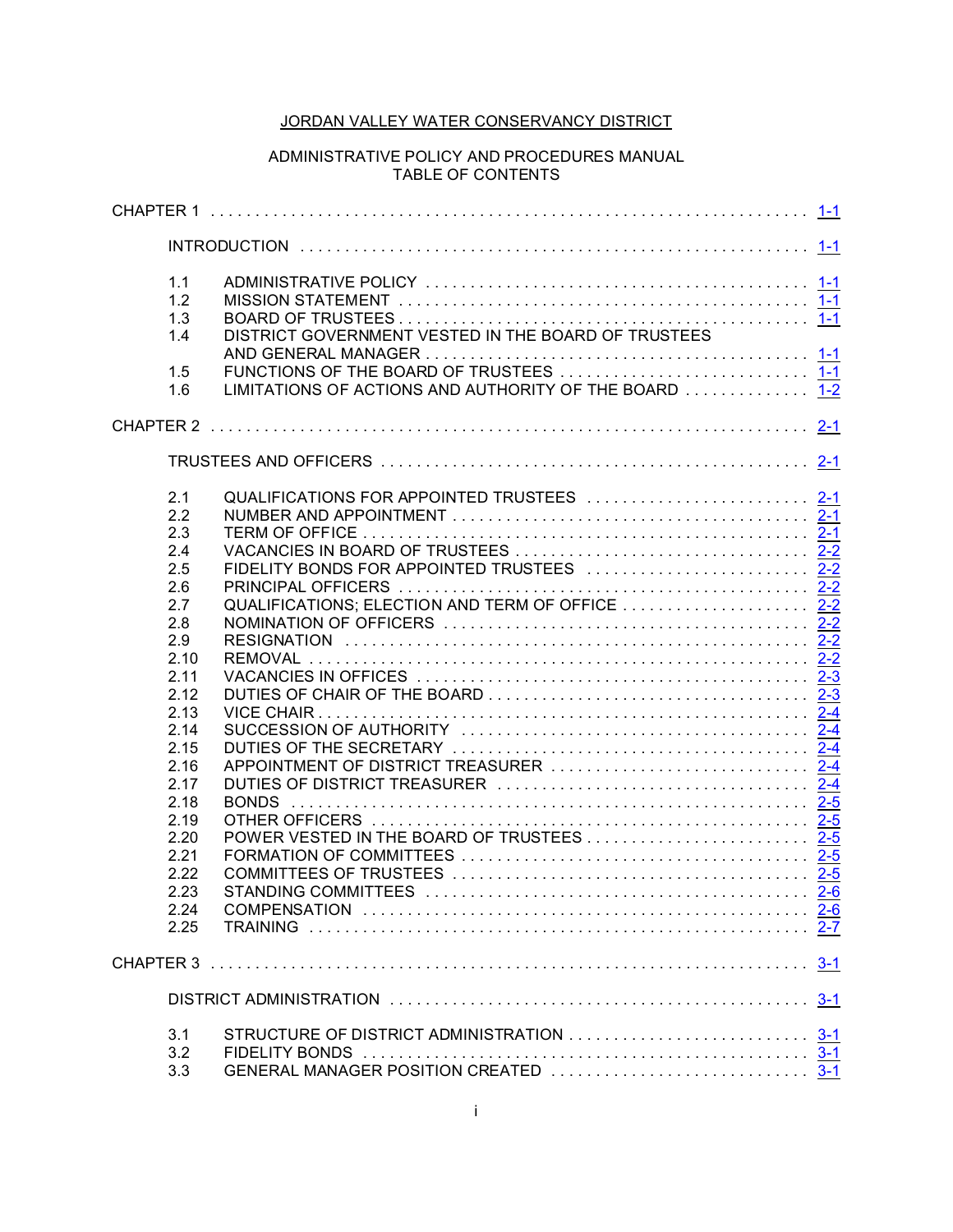| 3.4<br>3.5 | ADMINISTRATIVE POWERS VESTED IN GENERAL MANAGER 3-1    |  |
|------------|--------------------------------------------------------|--|
| 3.6        |                                                        |  |
| 3.7        |                                                        |  |
|            |                                                        |  |
| 3.8        |                                                        |  |
| 3.9        |                                                        |  |
| 3.10       |                                                        |  |
| 3.11       |                                                        |  |
| 3.12       |                                                        |  |
| 3.13       |                                                        |  |
| 3.14       |                                                        |  |
| 3.15       |                                                        |  |
| 3.16       | POWERS AND DUTIES OF ASSISTANT GENERAL MANAGER(S)  3-4 |  |
|            |                                                        |  |
|            |                                                        |  |
|            |                                                        |  |
| 4.1        |                                                        |  |
| 4.2        |                                                        |  |
| 4.3        |                                                        |  |
| 4.4        |                                                        |  |
| 4.5        |                                                        |  |
|            |                                                        |  |
|            |                                                        |  |
|            |                                                        |  |
|            |                                                        |  |
| 5.1.1      |                                                        |  |
| 5.1.2      | BUDGET EXPENDITURES - BOARD OF TRUSTEES APPROVAL 5-1   |  |
| 5.1.3      | RESPONSIBILITY FOR BUDGETARY COMPLIANCE  5-1           |  |
| 5.1.4      |                                                        |  |
| 5.1.5      |                                                        |  |
| 5.1.6      |                                                        |  |
| 5.1.7      |                                                        |  |
| 5.1.8      |                                                        |  |
|            |                                                        |  |
|            |                                                        |  |
| 5.2.1      | <b>SCOPE</b>                                           |  |
| 5.2.2      |                                                        |  |
| 5.2.3      |                                                        |  |
| 5.2.4      |                                                        |  |
| 5.2.5      |                                                        |  |
| 5.2.6      |                                                        |  |
| 5.2.7      |                                                        |  |
| 5.2.8      |                                                        |  |
| 5.2.9      |                                                        |  |
|            |                                                        |  |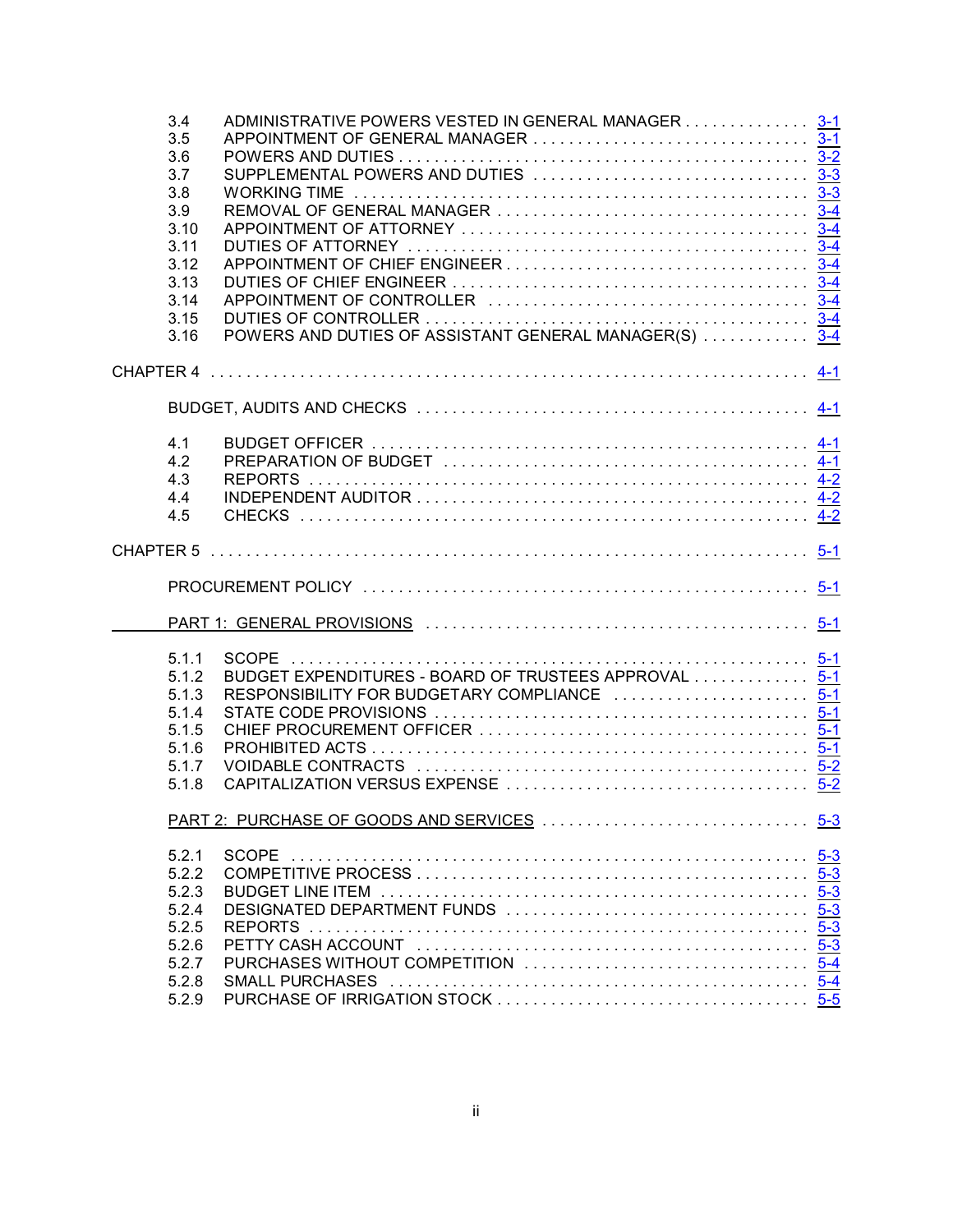|           |        | PART 3: CONSTRUCTION AND CAPITAL IMPROVEMENTS CONTRACTS  5-5 |         |
|-----------|--------|--------------------------------------------------------------|---------|
|           | 5.3.1  |                                                              |         |
|           | 5.3.2  |                                                              |         |
|           | 5.3.3  |                                                              |         |
|           | 5.3.4  |                                                              |         |
|           | 5.3.5  | OTHER CAPITAL FUND EXPENDITURES  5-6                         |         |
|           | 5.3.6  |                                                              |         |
|           | 5.3.7  |                                                              |         |
|           |        | PART 4: PROCUREMENT OF PROFESSIONAL SERVICES POLICY  5-7     |         |
|           | 5.4.1  |                                                              |         |
|           | 5.4.2  |                                                              |         |
|           | 5.4.3  |                                                              |         |
|           | 5.4.4  |                                                              |         |
|           | 5.4.5  | STATEMENT OF QUALIFICATIONS - CONTENT  5-8                   |         |
|           | 5.4.6  | PROPOSAL FOR PROFESSIONAL SERVICES  5-9                      |         |
|           | 5.4.7  |                                                              |         |
|           | 5.4.8  |                                                              |         |
|           | 5.4.9  |                                                              |         |
|           | 5.4.10 |                                                              |         |
|           | 5.4.11 |                                                              |         |
|           |        |                                                              |         |
|           |        |                                                              |         |
|           | 5.5.1  |                                                              |         |
|           | 5.5.2  |                                                              |         |
|           | 5.5.3  |                                                              |         |
|           |        |                                                              |         |
|           |        |                                                              |         |
|           |        |                                                              |         |
|           |        |                                                              |         |
|           | 6.1    |                                                              |         |
|           | 6.2    | ADOPTION OF PERSONNEL RULES AND REGULATIONS MANUAL  6-1      |         |
|           | 6.3    |                                                              |         |
| CHAPTER 7 |        |                                                              | $7 - 1$ |
|           |        |                                                              |         |
|           | 7.1    |                                                              |         |
|           | 7.2    |                                                              |         |
|           | 7.3    |                                                              |         |
|           | 7.4    |                                                              |         |
|           | 7.5    |                                                              |         |
|           | 7.6    |                                                              |         |
|           | 7.7    |                                                              |         |
|           | 7.8    |                                                              |         |
|           | 7.9    |                                                              |         |
|           | 7.10   |                                                              |         |
|           | 7.11   |                                                              |         |
|           | 7.12   |                                                              |         |
|           |        |                                                              |         |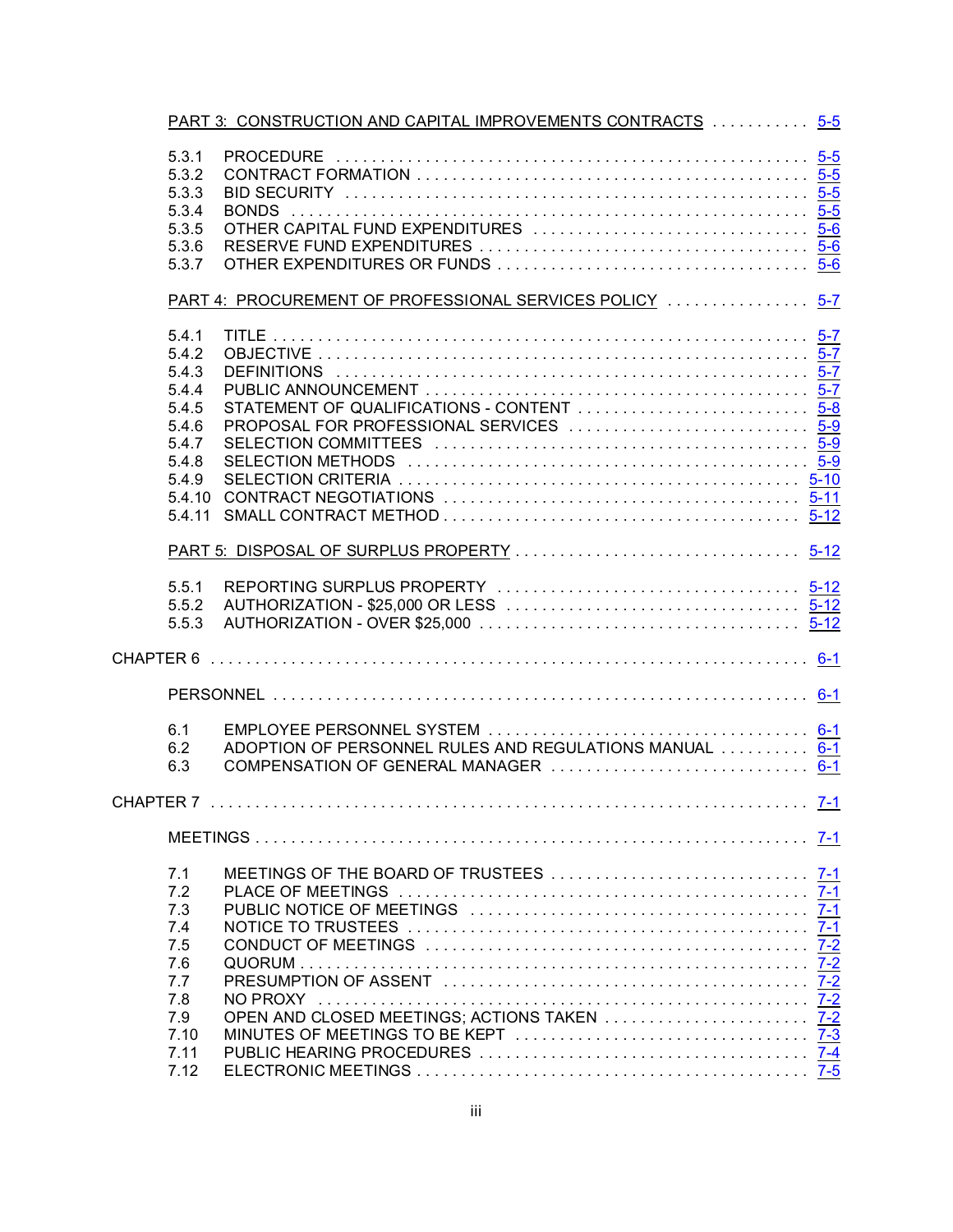| 8.1 | 8.2<br>8.3<br>8.4                                                             | PROCEDURE FOR FILING AND PROCESSING OF CLAIMS  8-1<br>SAFETY, HEALTH AND RISK MANAGEMENT POLICY STATEMENT  8-1 |  |
|-----|-------------------------------------------------------------------------------|----------------------------------------------------------------------------------------------------------------|--|
|     |                                                                               |                                                                                                                |  |
|     |                                                                               |                                                                                                                |  |
|     | 9.1<br>9.2                                                                    |                                                                                                                |  |
|     |                                                                               |                                                                                                                |  |
|     |                                                                               |                                                                                                                |  |
|     | 10.1<br>10.2<br>10.3<br>10.4<br>10.5                                          | USE OF PERSONAL VEHICLES FOR DISTRICT BUSINESS  10-1                                                           |  |
|     |                                                                               |                                                                                                                |  |
|     |                                                                               |                                                                                                                |  |
|     | 11.1<br>11.2<br>11.3<br>11.4<br>11.5<br>11.6<br>11.7<br>11.8                  | COUNTING BUSINESS DAYS FOR TRAVEL  11-3                                                                        |  |
|     |                                                                               |                                                                                                                |  |
|     |                                                                               |                                                                                                                |  |
|     | 12.1<br>12.2<br>12.3<br>12.4<br>12.5<br>12.6<br>12.7<br>12.8<br>12.9<br>12.10 | <b>COSTS</b>                                                                                                   |  |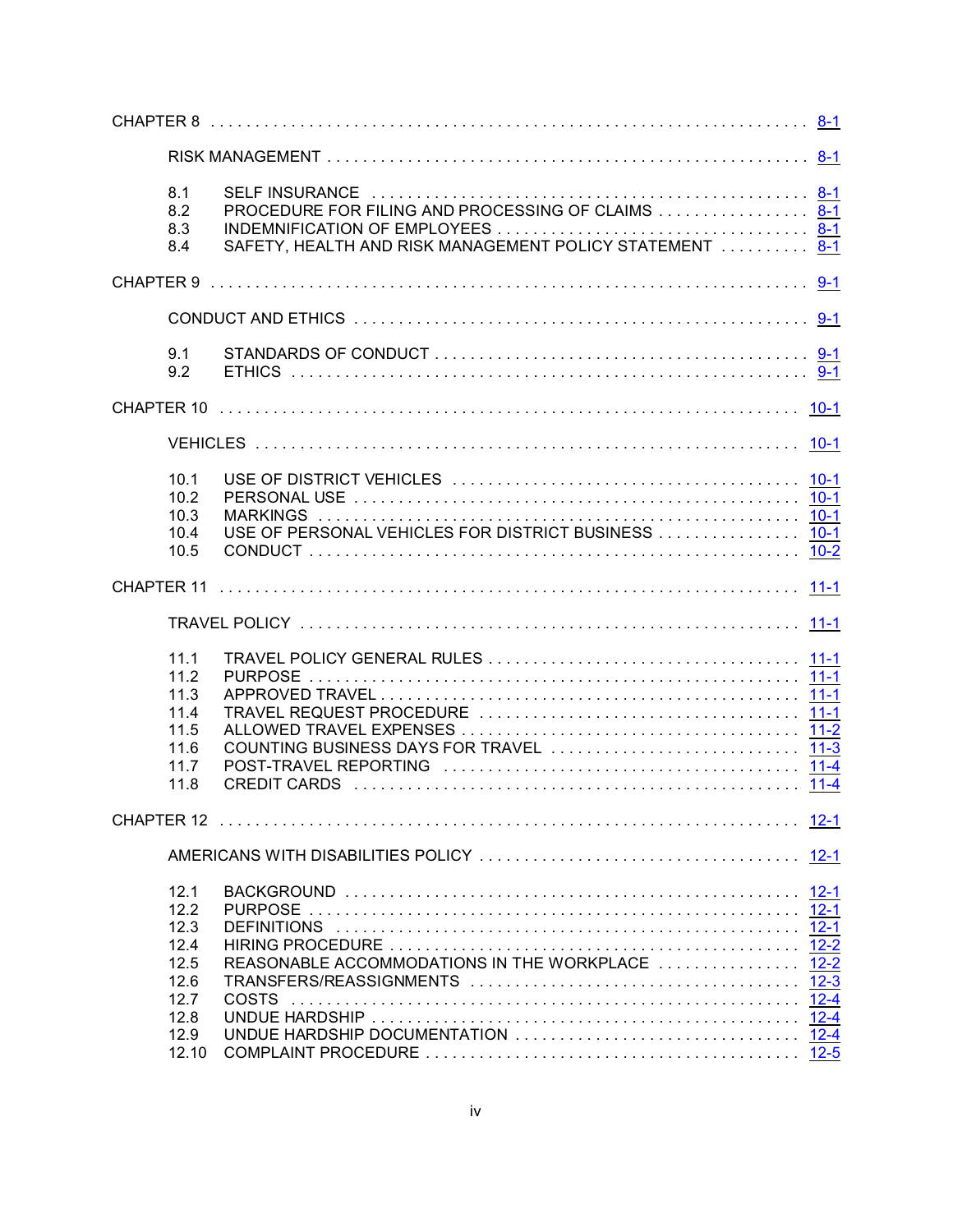| 13.1<br>13.2<br>13.3<br>13.4 |                                                                                                             |  |
|------------------------------|-------------------------------------------------------------------------------------------------------------|--|
|                              |                                                                                                             |  |
|                              |                                                                                                             |  |
| 14.1<br>14.2<br>14.3<br>14.4 | GOVERNMENT RECORDS ACCESS AND MANAGEMENT ACT  14-1<br>EXECUTIVE/CHIEF ADMINISTRATIVE OFFICER  14-1          |  |
|                              |                                                                                                             |  |
|                              |                                                                                                             |  |
| 15.1<br>15.2                 | POLICY FOR DELIVERY OF WATER TO TAX-EXEMPT AGENCIES 15-1<br>USE OF DISTRICT ASSETS FOR CHARITABLE CAUSES    |  |
| 15.3<br>154                  | RECOMMENDATIONS FOR GOVERNMENTAL APPOINTMENTS 15-1<br>RECOVERY OF PUBLICATION COSTS IN DISTRICT ANNEXATIONS |  |
|                              |                                                                                                             |  |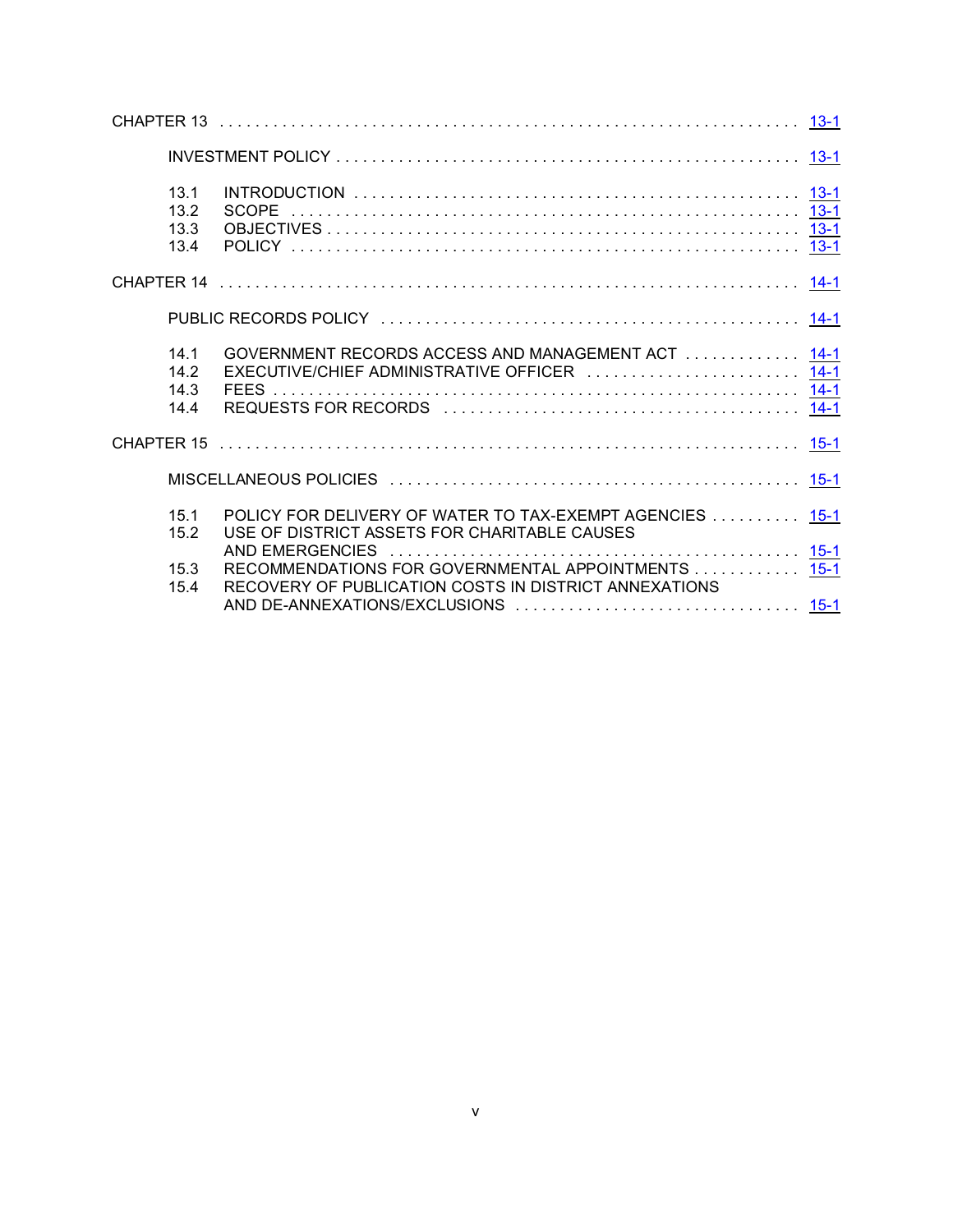# CHAPTER 1 INTRODUCTION

#### 1.1 ADMINISTRATIVE POLICY

This Document shall be known as the Jordan Valley Water Conservancy District ("District") Administrative Policy and Procedures Manual.

#### 1.2 MISSION STATEMENT

The District was organized as a regional water supply agency to develop a water supply within its service area. Its mission is to provide the highest quality of water available to its customers, on a cost basis, fairly priced, and in a safe, environmentally-sensitive manner.

The District develops and maintains positive and effective relationships with its retail and wholesale customers, and with government and regulatory entities, in acquiring and protecting water rights, and in cooperatively developing facilities with other entities to meet the water needs of the District's service area.

The District leads in the development of public water policy, the dissemination of water-related information, the effective application of technology, and promotion of prudent water use.

# 1.3 BOARD OF TRUSTEES

The District shall be governed by a Board of Trustees ("Board") which shall manage and conduct the business and affairs of the District and shall determine all questions of District policy. All powers of the District are exercised through the Board.

# 1.4 DISTRICT GOVERNMENT VESTED IN THE BOARD OF TRUSTEES AND GENERAL MANAGER

- A. District government is vested in a Board of Trustees, which shall be the governing body of the District, and a General Manager appointed by the Board.
- B. The Board, presently composed of eight (8) trustees appointed by the Governor, constitutes the policy-making body of the District.
- C. The General Manager and the subordinate officers and employees will execute the will of the Board as expressed by Board policy and direction.

# 1.5 FUNCTIONS OF THE BOARD OF TRUSTEES

- A. The Board passes resolutions and policies, appropriates funds, and performs such other duties and responsibilities as are required of it or otherwise allowed by law. The Board establishes policy through broad general policy directives and general task assignments of a goal-oriented nature.
- B. The Board reviews the General Manager's performance and establishes his<sup>1</sup> compensation level annually.

<sup>&</sup>lt;sup>1</sup> The male pronouns "he," "him," "his," and "himself," when used in the Bylaws and the District's Policy Manual, include the corresponding female pronouns.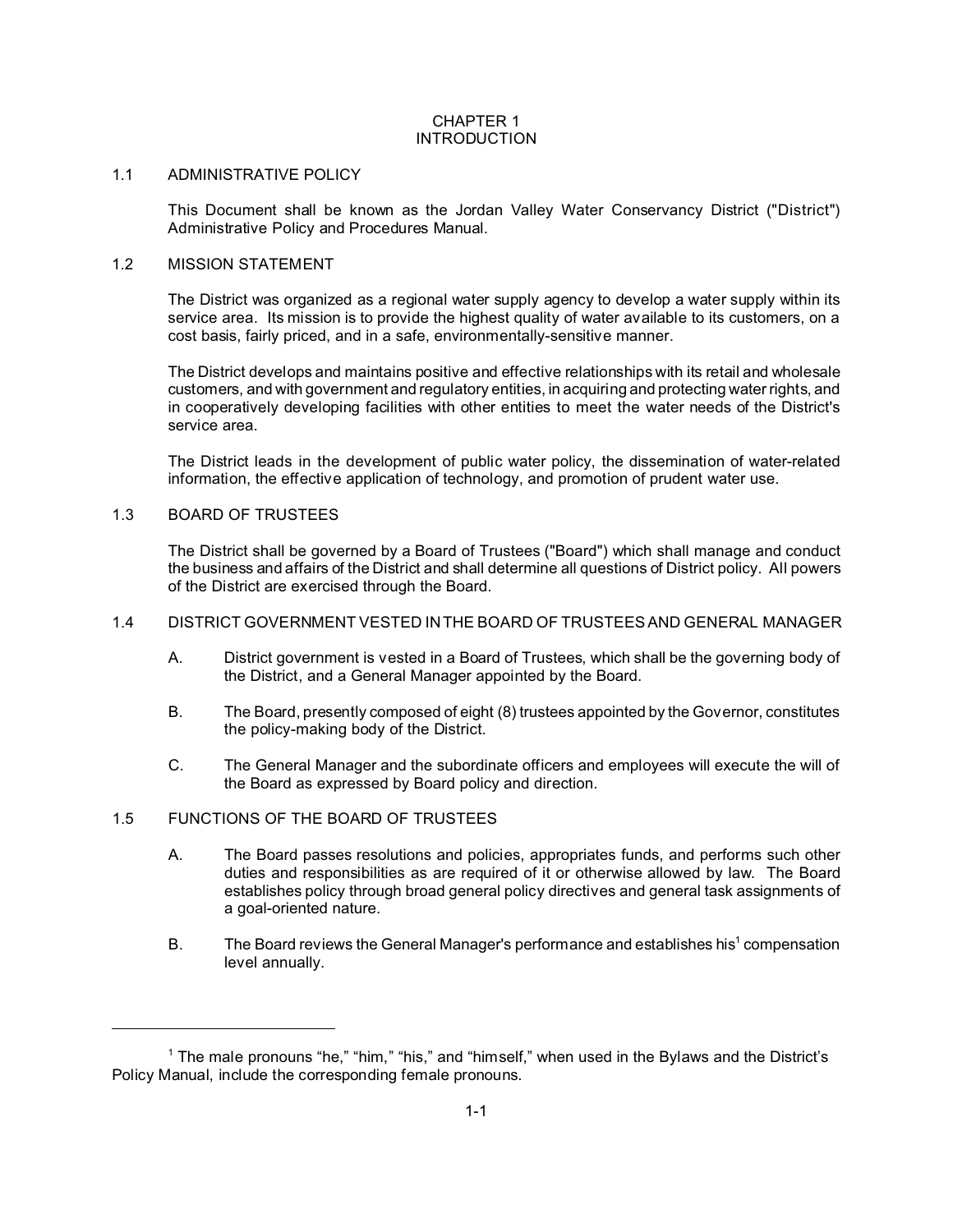- C. In every case, the will of the Board shall be expressed by a majority vote of a quorum of the Board. No statement or act of any individual member of the Board shall be viewed as the will of the Board.
- D. The Board will review this document annually to ensure that it is pertinent and current.

# 1.6 LIMITATIONS OF ACTIONS AND AUTHORITY OF THE BOARD

- A. Individual Board members shall not give orders to any staff member or the General Manager, either publicly or privately, but may make suggestions and recommendations to the General Manager.
- B. Nothing in this section shall prevent a majority of a quorum of the Board from appointing committees of its own members to conduct investigations into the conduct of any officer, or department, of District government, or any matter relating to the welfare of the District, and delegating to these committees such powers of inquiry as the Board may deem necessary.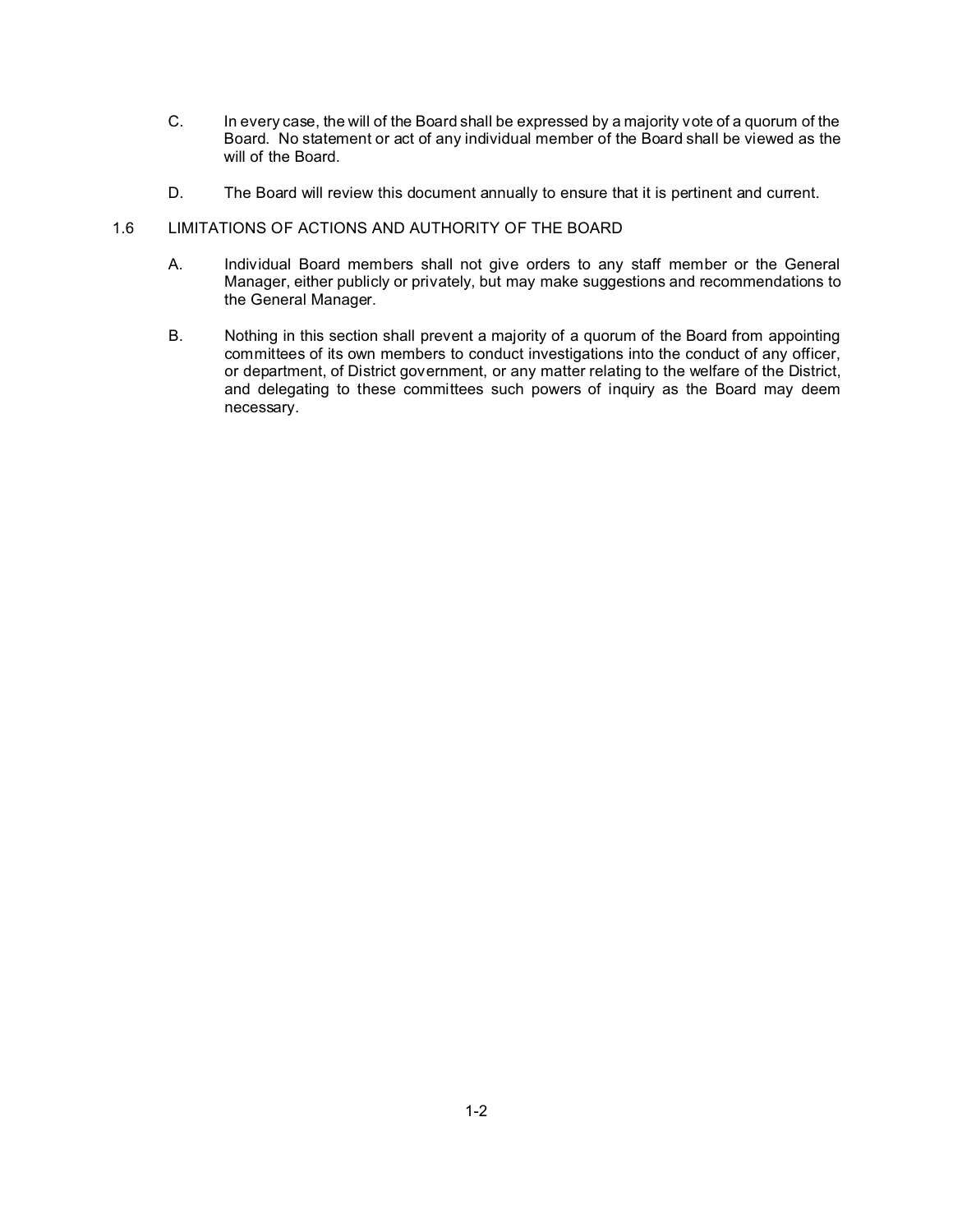# CHAPTER 2 TRUSTEES AND OFFICERS

# 2.1 QUALIFICATIONS FOR APPOINTED TRUSTEES

- A. Before entering upon his official duties, each trustee shall be a resident of the division he represents.
- B. Oath of Office. Before entering upon the duties of office, each Board member shall take and subscribe to the following oath or affirmation: "I do solemnly swear (or affirm) that I will support, obey and defend the Constitution of the United States and the Constitution of this State, and that I will discharge the duties of my office with fidelity." The failure of a Board member to take the oath does not invalidate any official act of that member.

#### 2.2 NUMBER AND APPOINTMENT

- A. Authorized Number. The Board shall consist of not more than eleven persons. This authorized number shall change as the authorized number is changed by the Legislature.
- B. Actual Number. The actual number of trustees and the representation and vote of each trustee shall be established by the court in the decree creating the District, as such decree may be subsequently amended. The actual number of trustees presently established by the court is eight.
- C. Appointments. Each trustee shall be appointed from a division of the District as such divisions shall from time to time be established by the court. Trustees shall be appointed by the Governor of the State of Utah, with the advice and consent of the Utah State Senate, from nominees submitted as follows:
	- 1. In a division comprised solely of incorporated cities, each city within the division shall submit two nominees per trustee.
	- 2. In all other divisions, the legislative body of the county in which the division is located and which is entitled to representation shall submit three nominees per trustee. If a trustee represents a division situated in more than one county, the legislative bodies of those counties in which the division is located shall collectively compile the list of three nominees.

#### 2.3 TERM OF OFFICE

- A. The term of each member of the Board shall begin at noon on the first Monday of January following the member's election or appointment.
- B. The term of each member of the Board shall be four years, except that the term of approximately half the Board members shall expire every two years.
- C. Each Board member shall serve until a successor is duly elected or appointed and qualified, unless the member earlier is removed from office or resigns or otherwise leaves office.
- D. A Board member is not limited in the number of terms the member may serve.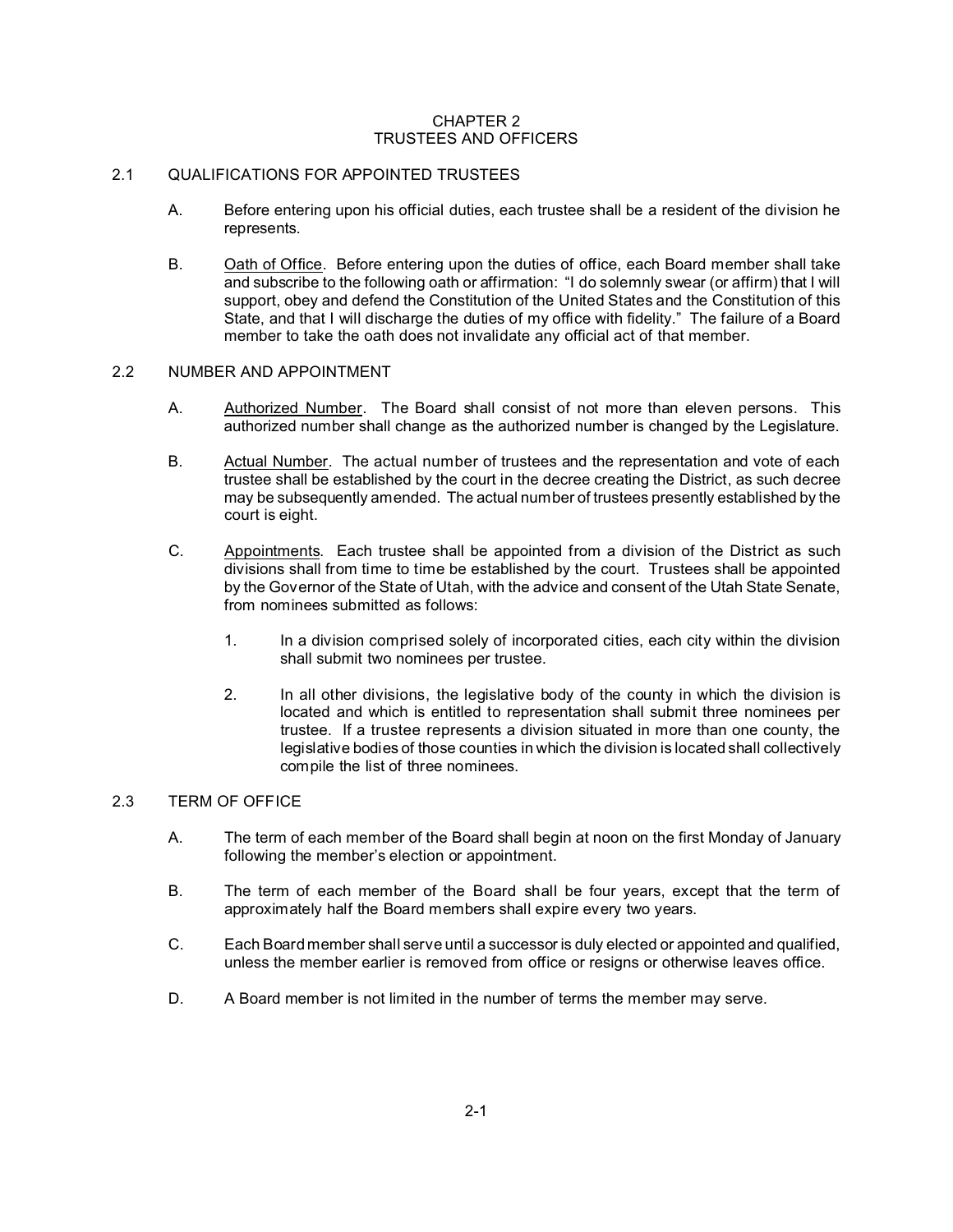# 2.4 VACANCIES IN BOARD OF TRUSTEES

- A. Events Creating Vacancies. A vacancy in a trustee's term of office shall be deemed to exist in the case of death, resignation, disqualification of the trustee, or if a trustee has been declared of unsound mind by order of a court, or if a trustee has been convicted of a felony.
- B. Notice. Whenever a vacancy occurs on the Board, a replacement to serve out the unexpired term shall be appointed by the nominating entity having appointing authority for the division in which the vacancy occurs. Upon vacancy in the office of trustee, and at least 90 days before expiration of a trustee's term, the secretary of the Board shall (i) give written notice to the nominating entities and to the Governor, and (ii) pursuant to the requirements of the Utah Water Conservancy Act, publish the notice in a newspaper having general circulation.

# 2.5 FIDELITY BONDS FOR APPOINTED TRUSTEES

Each member of the Board shall give a corporate surety bond, at the expense of the District, in the amount and with sureties prescribed by the Board, conditioned upon the faithful performance of his respective duties.

# 2.6 PRINCIPAL OFFICERS

The principal officers of the District shall consist of a Chair of the Board, a Vice Chair of the Board, a Secretary, a Treasurer, and such other offices as the Board shall from time to time establish.

# 2.7 QUALIFICATIONS; ELECTION AND TERM OF OFFICE

- A. Election. At the Annual Meeting, the Board shall choose one of its members as Chair of the Board, and shall choose another of its members as Vice Chair of the Board. The Board shall also elect a Secretary of the Board and of the District, who may or may not be a member of the Board. The Secretary shall also serve as Treasurer of the District, unless a Treasurer is otherwise provided for by the Board. The Board shall also elect a Finance Committee Chair and a Conservation Committee Chair.
- B. Term. The officers shall serve until the next Annual Meeting.

# 2.8 NOMINATION OF OFFICERS

Nominations from the floor shall be made at the Annual Meeting.

# 2.9 RESIGNATION

Any officer may resign at any time by giving verbal or written notice to the Board or to the Secretary of the District. Any resignation shall take effect upon receipt of such notice or at any later time specified therein. Unless otherwise specified in the notice, acceptance of the resignation shall not be necessary to make it effective.

# 2.10 REMOVAL

Any officer elected by the Board may be removed by a majority vote of the Board whenever in its judgment the best interests of the District would be served.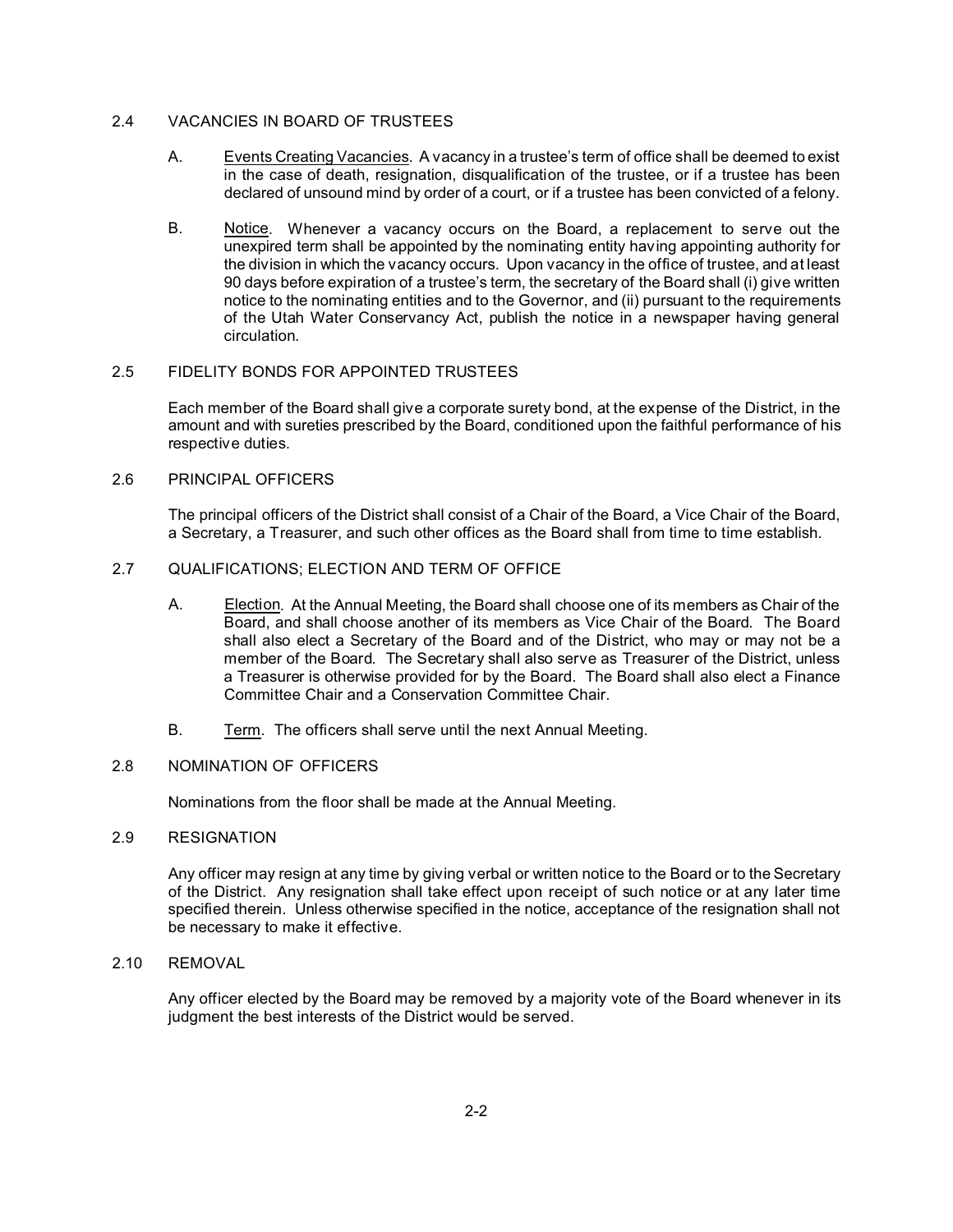# 2.11 VACANCIES IN OFFICES

A vacancy in any office because of death, resignation, removal, disqualification, or otherwise, may be filled by the Board for the unexpired portion of the officer's term. In the case of the Secretary or Treasurer, the Chair may appoint a new Secretary or Treasurer to serve until such time as the Board shall elect a successor and the person or persons so elected have qualified.

# 2.12 DUTIES OF CHAIR OF THE BOARD

The Chair of the Board shall:

- A. Serve as Chair of the Board and preside at all meetings of the Board.
- B. Execute on behalf of the District:
	- 1. All bonds and instruments creating debt against the District.
	- 2. Board resolutions.
	- 3. Water sales agreements authorized by Utah Code Ann. (1953) § 17A-2-1432.
	- 4. All agreements which sell, lease, encumber, alienate or otherwise dispose of water works, water systems, and sources of water supply for any beneficial use within or without the District.
	- 5. Agreements with the United States, State of Utah, or any other governmental entity, department or political subdivision, unless delegated in writing to the General Manager by the Chair or allowed the General Manager by other sections in this manual.
	- 6. The countersigning of disbursement checks.
	- 7. Agreements specifically authorized and directed by the Board.
	- 8. Real estate leases, and all deeds and conveyance documents in which the District is a grantor of any interest.
	- 9. Contracts and agreements authorized by the Board which cause the District to incur extraordinary expenditures not described within the District's annual budget.
	- 10. All other contracts and agreements specifically required of the Chair by the Water Conservancy Act or other applicable law.
- C. Attend and, if appropriate, preside at ceremonial activities (including, but not limited to, ribbon-cuttings, open houses, receptions) in which ceremonial representation is needed or sought.
- D. Be a spokesperson for the Board, unless the Board directs otherwise. When the Chair acts as spokesperson for the District, he should speak for the majority of the Board. When the Chair is speaking for himself or in his capacity as an individual member of the Board, he should clearly identify that limited capacity.
- E. Represent the will of the Board.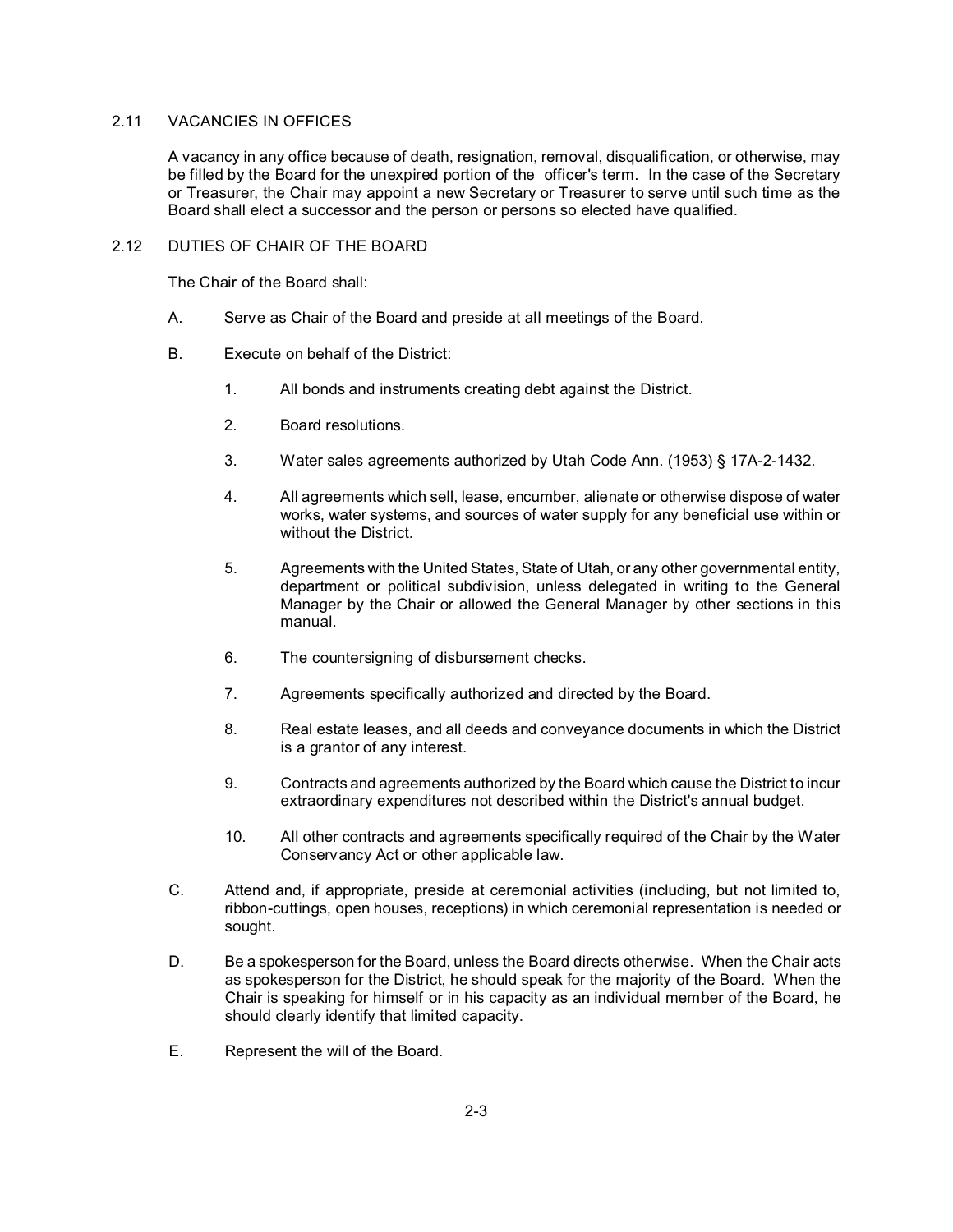# 2.13 VICE CHAIR

- A. The Vice Chair shall act only in cases of the inability or refusal to act or in the absence of the Chair and shall assume those powers and duties granted the Chair. The determination as to the inability or refusal to act shall be made by a vote of the Board.
- B. The Chair may request any member of the Board to represent the District outside of the Board meetings. When no designee is appointed by the Chair, the Vice Chair shall represent the District.
- C. If no member of the Board is able to represent the Chair (other than in official Board meetings) the General Manager or his designated staff member shall do so.

# 2.14 SUCCESSION OF AUTHORITY

In the event that the offices of Chair and Vice Chair are vacant or the individuals occupying these offices are absent or otherwise unavailable, the senior member of the Board, in terms of length of continuous service on the Board, shall serve as Acting Chair of the Board, with all the power and authority of the Chair.

# 2.15 DUTIES OF THE SECRETARY

- A. The Secretary shall be custodian of the records of the District and of its seal; shall cause minutes of all meetings of the Board to be kept; shall assist the Board in such particulars as it may direct in the performance of its duties; and shall perform those duties authorized by the Utah Water Conservancy Act, by the District's Bylaws, or by this manual.
- B. The Secretary shall attest, under the seal of the District, all certified copies of the official records and files of the District.
- C. The Secretary shall serve as Treasurer of the District unless a Treasurer is otherwise provided for by the Board.
- D. The Board may appoint an Assistant Secretary to function in the absence of the Secretary with all the power and authority of the Secretary.

# 2.16 APPOINTMENT OF DISTRICT TREASURER

The governing body of the District shall elect a District Treasurer.

#### 2.17 DUTIES OF DISTRICT TREASURER

- A. The Treasurer shall be custodian of all money, bonds, or other securities of the District.
- B. The Treasurer shall determine the cash requirements of the District and provide for the deposit and investment of all money.
- C. The Treasurer shall receive all public funds and money payable to the District within three business days after collection, including all taxes, licenses, fines, and intergovernmental revenue, and keep an accurate, detailed account of those funds and money as required by law and as directed by the Board.
- D. The Treasurer shall collect all special taxes and assessments as provided by law and ordinance.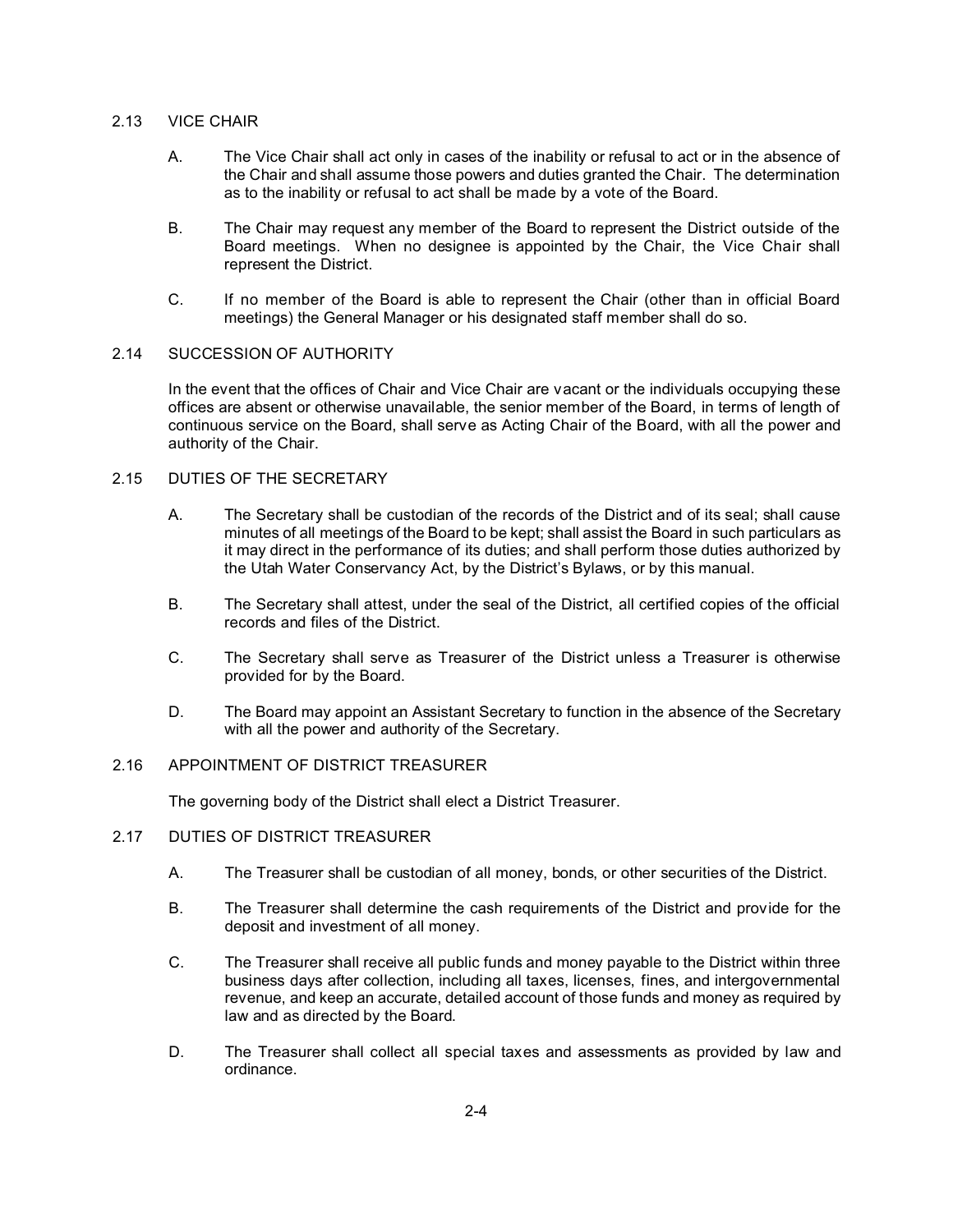- E. The Treasurer shall give or cause to be given to every person paying money to the District Treasury a receipt or other evidence of payment, specifying, as appropriate, the date of payment and upon which account paid, and shall file the duplicate of the receipt.
- F. The Treasurer shall sign all checks. Prior to affixing the signature, the Treasurer shall determine that a sufficient amount is on deposit in the appropriate bank account of the District to honor the check.
- G. The Treasurer shall promptly deposit all District funds in the appropriate bank accounts of the District. District funds shall not be commingled with funds of another person or entity.
- H. The Treasurer shall be responsible for monitoring expenditures during the fiscal year.
- I. If the Treasurer, or any other employee or officer of the District, is using District funds for personal profit or for any purpose not authorized by law, that person shall be subject to discipline.
- J. The Board may appoint an Assistant Treasurer to function in the absence of the Treasurer with all the power and authority of the Treasurer.

# 2.18 BONDS

The Secretary and Treasurer shall furnish corporate surety bonds, at the expense of the District, in amount and form fixed and approved by the court, conditioned upon the faithful performance of their respective duties.

# 2.19 OTHER OFFICERS

The Board may appoint or otherwise authorize the appointment of Assistant Secretaries and/or Assistant Treasurers to assist the Secretary, Secretary/Treasurer or Treasurer, as may be required by law or otherwise, to promote the effective functioning of the District. The person(s) so appointed need not be a member(s) of the Board, but shall have all the rights, duties, and powers of the Secretary, Secretary/Treasurer, or Treasurer, as the case may be, and may act within the scope of authority delegated by the Board.

#### 2.20 POWER VESTED IN THE BOARD OF TRUSTEES

The Board shall exercise and control or authorize the exercise and control of all the business and affairs of the District, subject to the limitations of the Bylaws, this document, the State Constitution, the Water Conservancy Act, and other laws of the State.

#### 2.21 FORMATION OF COMMITTEES

The Board may form committees composed of its own members for such purposes as it deems appropriate.

# 2.22 COMMITTEES OF TRUSTEES

A. Appointment of Committees. The Board may, by resolution, establish one or more committees to serve at the pleasure of the Board. The Board may assign the committees such tasks as the Board may determine and delegate to any committee any of the powers and authority of the Board to transact any of the business and affairs of the Board.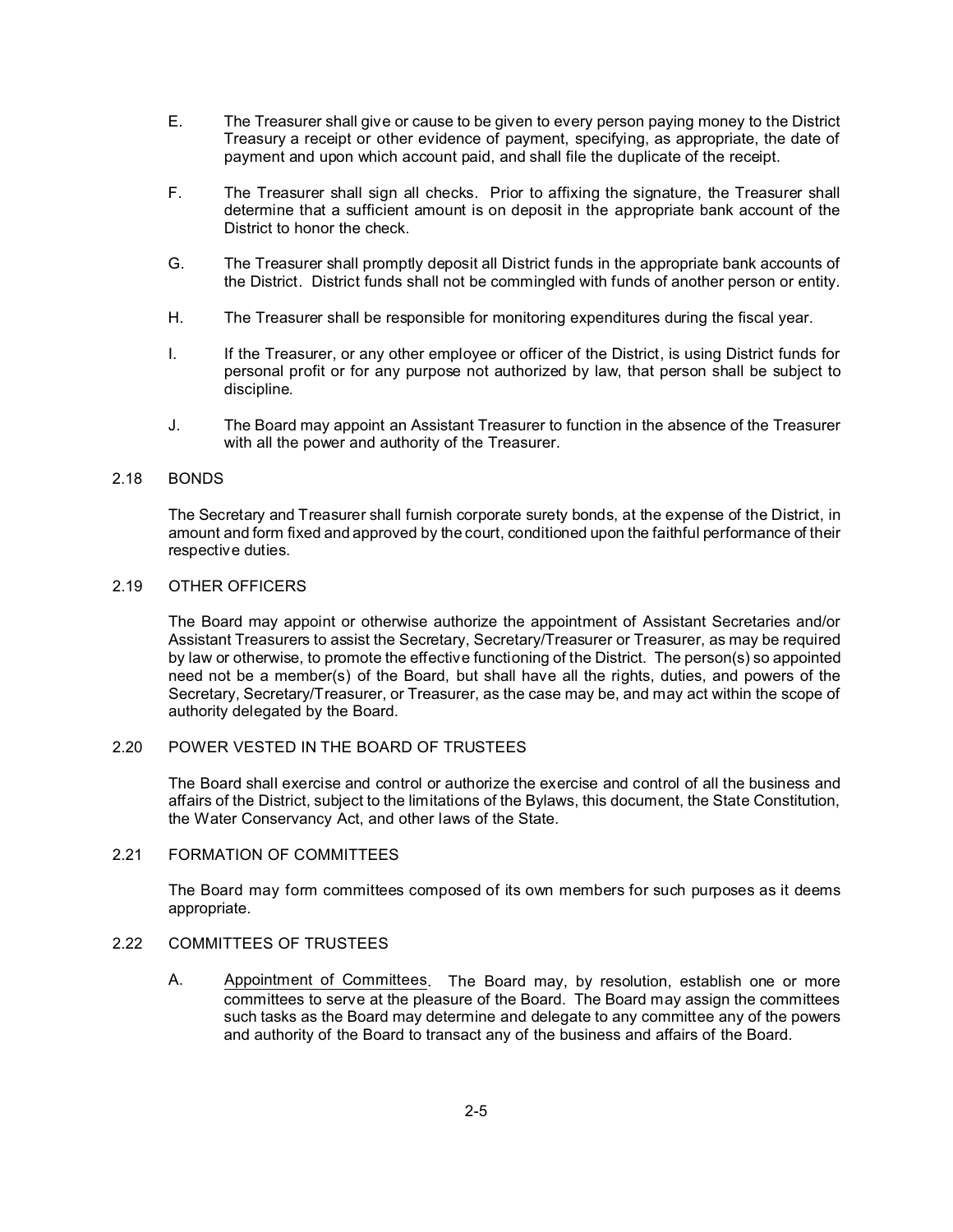- B. Appointment of Committee Members. The Chair of the Board shall appoint the members of the various committees and shall designate the chair of each committee, subject to approval by the Board. Members of Committees shall be members of the Board.
- C. Meetings of Committees. Meetings of committees shall be held at such time and place as a majority of the members of the individual committees shall determine. Notice of committee meetings shall be given to all Board members in a timely fashion and the meetings shall be noticed as required by law. The committee chair or his designated replacement shall conduct all meetings of the committee.
- D. Committee Reports. Committee reports shall be made to the Board when appropriate.

# 2.23 STANDING COMMITTEES

- A. Executive Committee. The Executive Committee shall be a standing committee comprised of the Chair, the Vice Chair, the Chair of the Finance Committee, and the Chair of the Conservation Committee. The Chair of the Board shall serve as Chair of the Executive Committee. The powers of the Executive Committee shall include:
	- 1. The authority to act on behalf of the Board in matters specifically referred to it by the Board.
	- 2. Setting and establishing planning meetings of the Board.

All actions of the Executive Committee shall be reviewed and considered for ratification by the full Board at the next meeting of the Board.

- B. Finance Committee. The Finance Committee shall be a standing committee comprised of the entire membership of the Board. The Finance Committee Chair shall: (a) preside at meetings of the Finance Committee; (b) review the District's budget with the General Manager; and (c) review the District's annual audit with the General Manager. The powers of the Finance Committee shall include: (a) review of the District's budget preparation; (b) review of the annual audit; and (c) other duties assigned by the Board.
- C. Conservation Committee. The Conservation Committee shall be a standing committee comprised of the entire membership of the Board. The powers of the Conservation Committee shall include: (a) review of the District's conservation activities; and (b) other duties assigned by the Board. The Conservation Committee Chair shall (a) preside at meetings of the Conservation Committee; and (b) review the District's conservation activities with the General Manager.

# 2.24 COMPENSATION

- A. Each member of the Board may receive compensation for service on the Board in the amount of \$291.66 each month, not to exceed \$3,500 per year.
- B. As determined by the Board, a member of the Board may participate in a group insurance plan provided to employees of the District on the same basis as employees of the District. The amount that the District pays to provide a member with coverage under a group insurance plan shall be included as part of the member's compensation under subsection 2.24(A).
- C. As determined by the Board, a member of the Board may receive per diem compensation, in addition to the compensation provided in subsection 2.24(A), for attendance at up to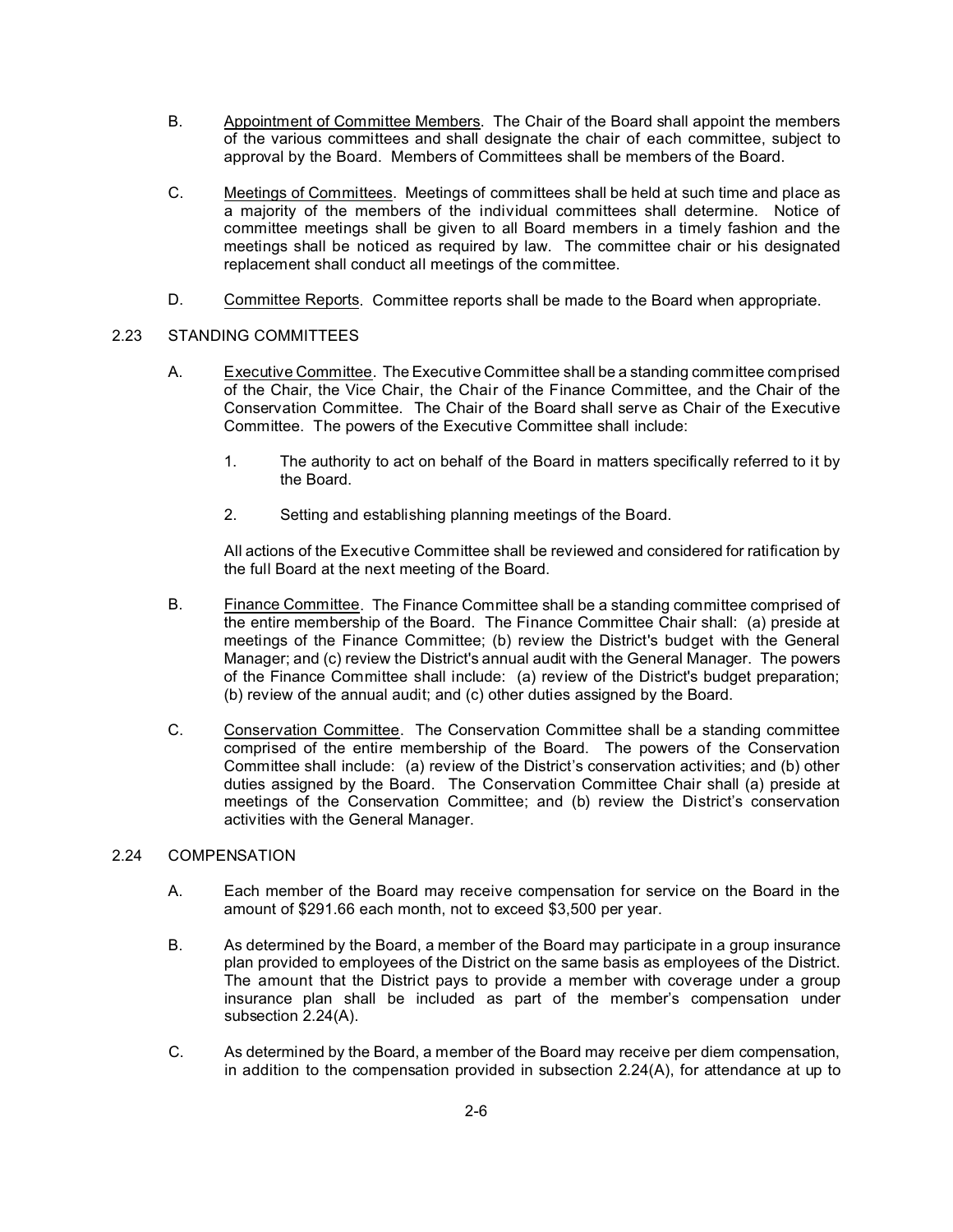12 meetings or activities per year related to any District business. The amount of per diem compensation shall be as established by the Utah Division of Finance for policy boards, advisory boards, councils, or committees within State government.

D. In addition to any other compensation a member receives, each member of the Board shall be reimbursed by the District for all actual and necessary expenses incurred in attending Board meetings and in performing the member's official duties.

# 2.25 TRAINING

- A. Pursuant to Utah Code Ann. (1953) § 17A-2-102, each member of the Board appointed on or after May 3, 1999, should, within one year after taking office, complete the training described in Utah Code Ann. (1953) § 17A-2-102(b).
- B. The District shall compensate each member of the Board up to \$100 per day for each day of training described in Section 2.25.A that the member completes. The per diem amount is in addition to all other amounts of compensation and expense reimbursement authorized by law or by the District's Bylaws or its Administrative Policy and Procedures Manual.
- C. The District shall not pay compensation under Section 2.25.B to any member of the Board more than once in any consecutive two-year period.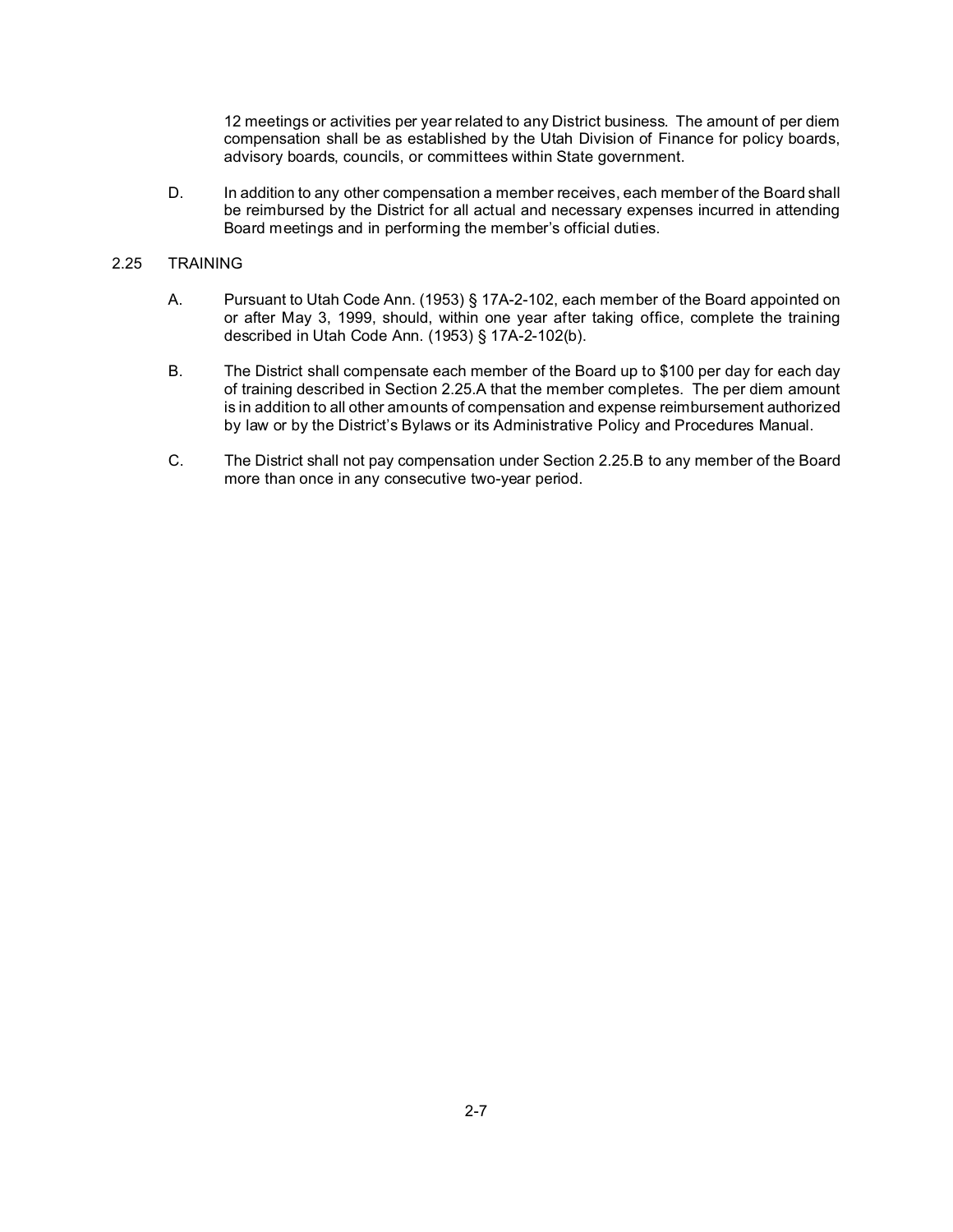#### CHAPTER 3 DISTRICT ADMINISTRATION

# 3.1 STRUCTURE OF DISTRICT ADMINISTRATION

- A. The District Administration consists of the General Manager and subordinate officers.
- B. Each officer shall have such authority as is necessary to enable him to carry out duties and responsibilities assigned to him by this document or by direction of the General Manager. The designation of a duty or responsibility shall constitute such authority as is necessary to effect the duty or responsibility so imposed.
- C. The General Manager may direct any department to furnish another department with service, labor, and/or materials.

# 3.2 FIDELITY BONDS

All appointed officers as hereinafter designated below shall, before assuming the duties of office, be bonded with corporate sureties for the faithful performance of the duties of their offices and the payment of all monies received by such officers. A blanket bond or separate bonds may be obtained. The bond premiums shall be paid by the District. The minimum bond amounts are:

\* or as is determined by rule of the State Money Management Council.

# 3.3 GENERAL MANAGER POSITION CREATED

There is hereby created the position of General Manager.

# 3.4 ADMINISTRATIVE POWERS VESTED IN GENERAL MANAGER

The General Manager shall be the chief executive officer of the District. The administrative powers of the District are vested in and exercised by the General Manager and his employees.

#### 3.5 APPOINTMENT OF GENERAL MANAGER

The Board, by a majority vote of its full membership, shall appoint the General Manager. The General Manager shall be appointed solely on the basis of his ability, integrity and prior experience relating to the duties of the office, including but not limited to, abilities of public administration and leadership; and shall possess managerial capabilities as in the opinion of the Board befit him to provide professional direction to the District.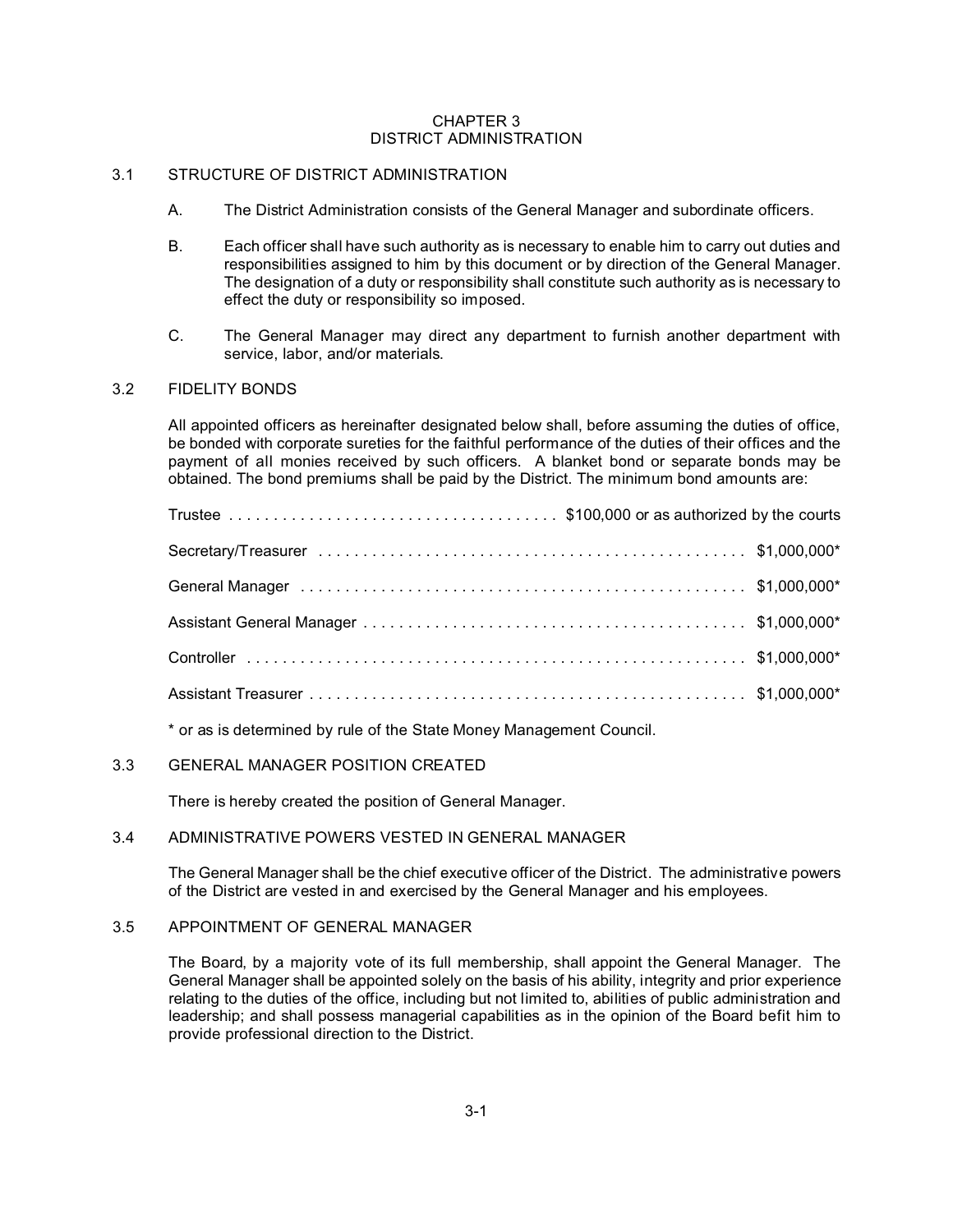# 3.6 POWERS AND DUTIES

The General Manager shall:

- A. Faithfully execute and enforce all applicable laws, rules and regulations, and see that all franchises, leases, permits, contracts, licenses and privileges granted by the District are observed.
- B. Carry out the policies and programs established by the Board.
- C. Appoint, with the advice and consent of the Board, a qualified person to each of the offices of Chief Engineer, Controller, and Attorney; recommend the creation of any other office as may be deemed necessary for the good government of the District; and regulate and prescribe the powers and duties of all officers of the District except as provided by law.
- D. Examine and inspect the books, records, and official papers of any office, department, agency, board or commission of the District, and make investigations and require reports from personnel.
- E. Appoint, subject to the provisions of this document, heads of departments, district officers, and all other employees.
- F. Suspend or remove all heads of departments, district officers, and all other employees.
- G. Establish standards, qualifications, criteria and procedures to govern the appointments, by heads of departments or by other authorized divisional officers, assistants, deputies, and employees within their respective organizational units, subject to any applicable provisions of the Personnel Rules and Regulations and this document.
- H. Submit to the Board plans and programs relating to the development and needs of the District, and annual or special reports concerning the financial, administrative and operational activities of the District.
- I. Attend all meetings of the Board and take part in its discussions and deliberations.
- J. Appoint, with approval by majority vote of the full membership of the Board, assistant General Managers.
- K. Recommend to the Board for adoption such measures as he deems necessary or expedient.
- L. Prepare a financial estimate of the annual budget and advise the Board of the financial condition and needs of the District.
- M. Notify the Board of any emergency existing in any department.
- N. Coordinate all District departments.
- O. Schedule and cause notice to be published of public hearings before the Board as required by law, including, but not limited to:
	- 1. Tax rate hearings.
	- 2. Adoption of or amendment to District budgets.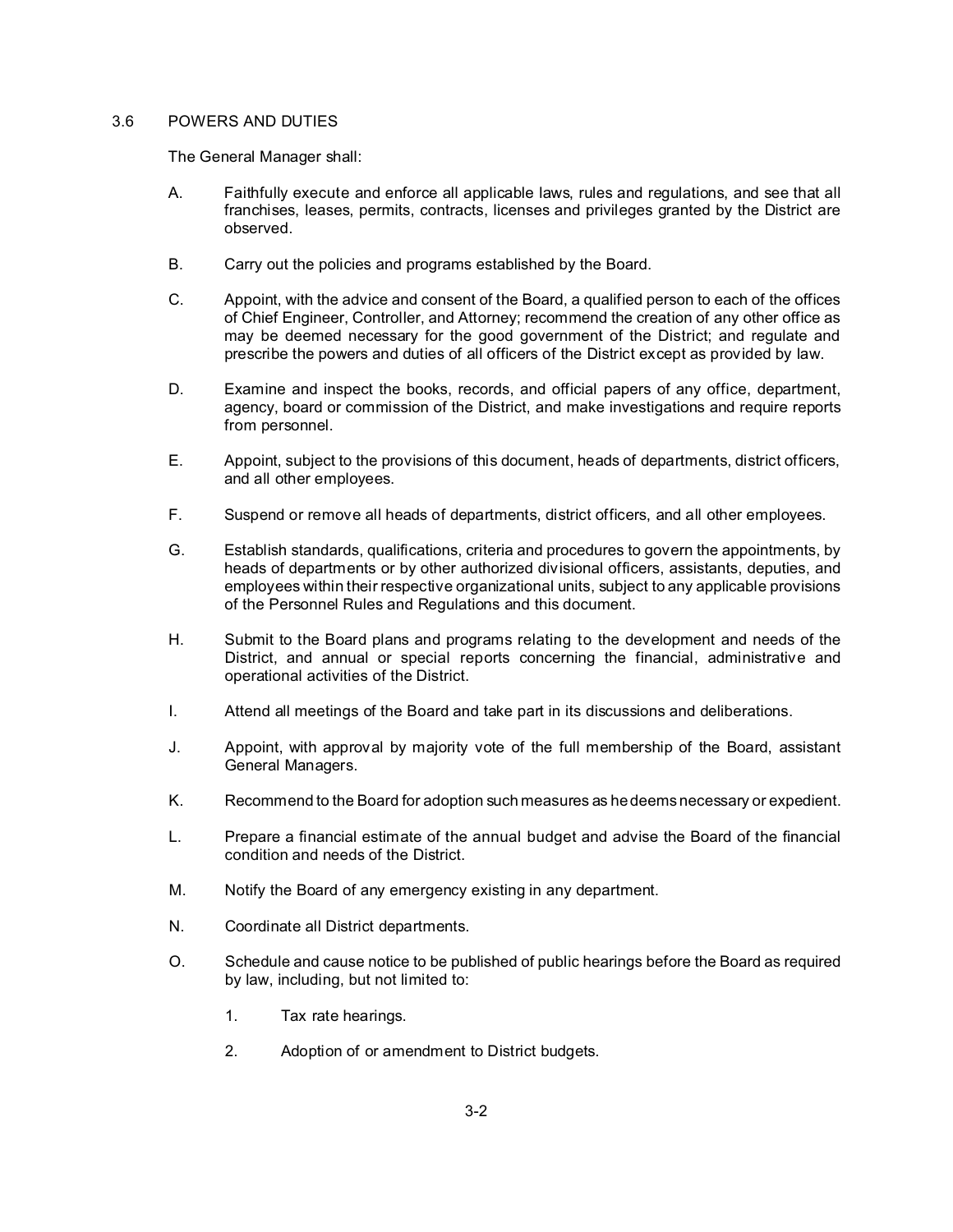- P. Execute such contracts as are necessary for the good order and functioning of the District, provided the expenditures pursuant to such contracts are within the appropriations contained within the appropriate budget, as adopted by the Board, and excepting those contracts specified in Section 2.12.B.
- Q. Implement and administer a plan, as approved by the Board, for the compensation of District employees.
- R. Approve expenditures made for official District business, provided such expenditures are within the appropriations contained within the appropriate budget as adopted by the District.
- S. Discharge any other duties specified by statute or designated by the Board.
- T. Develop, implement, and administer Personnel Rules and Regulations as approved by the Board.
- U. Execute contracts for easements, rights-of-way and/or well protection zones, provided any expenditures pursuant to such contracts do not exceed \$25,000 and that the District is a grantee of the interest(s) conveyed, and excepting those contracts specified in Section 2.12.B.

# 3.7 SUPPLEMENTAL POWERS AND DUTIES

In addition to the powers and duties enumerated in Section 3.6, the General Manager may:

- A. Authorize a department head or officer responsible to him to appoint and remove employees serving under that department head or officer.
- B. Designate himself or some other officer or employee to perform the duties of any office or position under his control which is vacant or which lacks administration due to the absence or disability of the incumbent.
- C. Assign any employee of the District to any department or branch requiring services appropriate to the personnel system classification of the employees so assigned.
- D. Investigate, examine or inquire into the affairs or operation of any department, division, or office; and when so authorized by the Board, he shall have power to employ consultants and professional counsel to aid in such investigations, examinations or inquiries.
- E. Examine all proposed contracts to which the District may be party.
- F. Authorize any employee to exercise any power or duty granted the General Manager.
- G. Execute contracts between the District and another governmental entity in which the parties have standardized the terms and conditions.

# 3.8 WORKING TIME

The General Manager shall devote his full attention to the performance of these duties and shall not engage in other outside employment without the consent of the Board.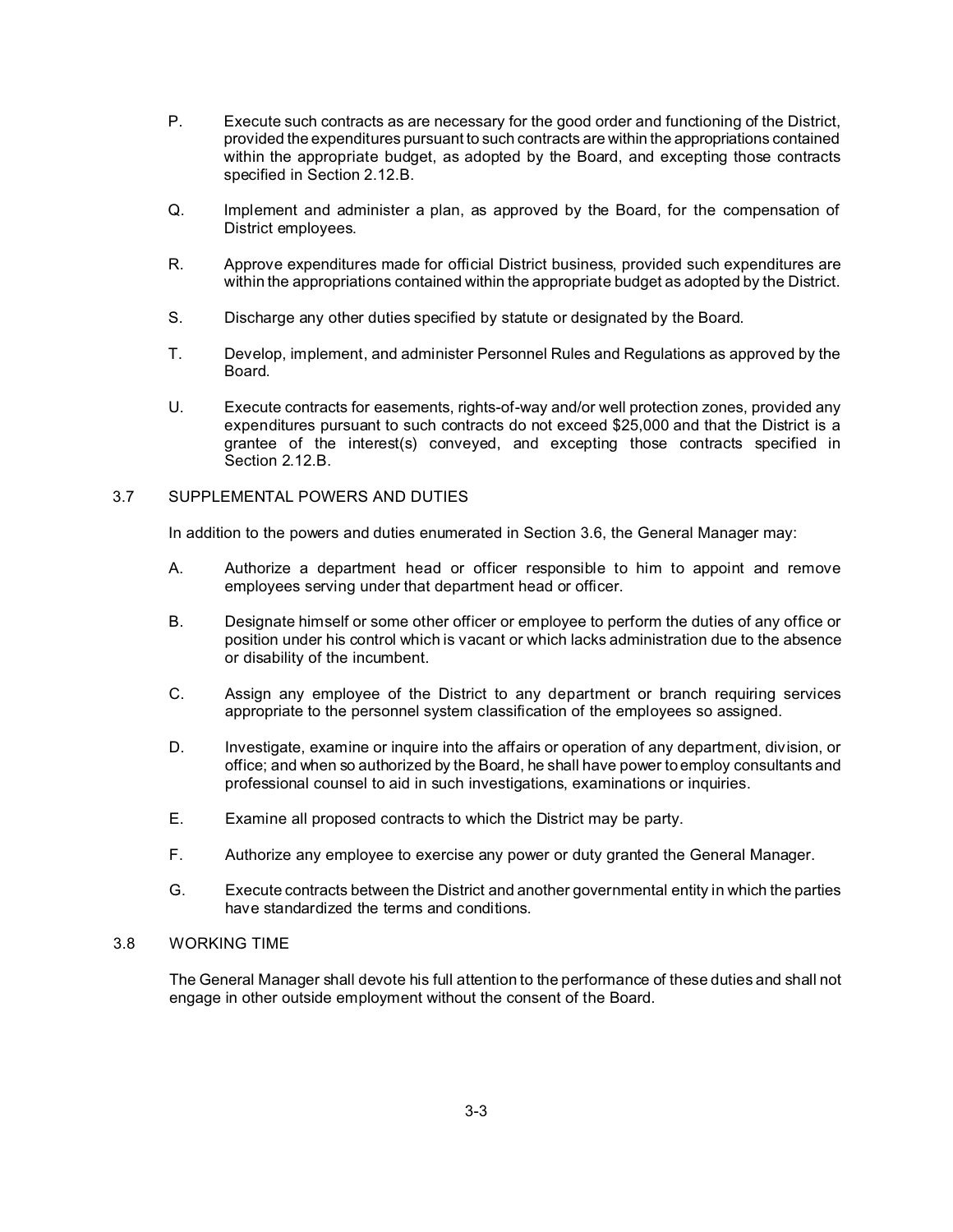# 3.9 REMOVAL OF GENERAL MANAGER

The General Manager serves at the pleasure of the Board. The Board may, at its pleasure, by majority vote, remove the General Manager. Except in the case of removal for proven malfeasance in office, the General Manager, upon his removal, shall be paid the unpaid balance of his salary due to the date of removal together with his salary at the same rate for three months following the date of his removal.

#### 3.10 APPOINTMENT OF ATTORNEY

The General Manager shall, with the advice and consent of the Board, appoint a qualified person, who is a member in good standing of the Utah State Bar, to be the Attorney.

#### 3.11 DUTIES OF ATTORNEY

Act as the Attorney for the District and perform such other duties as assigned by the General Manager.

#### 3.12 APPOINTMENT OF CHIEF ENGINEER

The General Manager shall, with the advice and consent of the Board, designate and appoint a qualified professional engineer, registered under Chapter 22 of Title 58 of the Utah Code, to be the Chief Engineer.

# 3.13 DUTIES OF CHIEF ENGINEER

Act as the Chief Engineer, as set forth in the Water Conservancy Act, and perform engineering work and such other duties as assigned by the General Manager.

#### 3.14 APPOINTMENT OF CONTROLLER

The General Manager shall, with the advice and consent of the Board, appoint a qualified person to be the Controller.

#### 3.15 DUTIES OF CONTROLLER

- A. Act as the Controller of the District and perform such other duties as assigned by the General Manager.
- B. The Controller shall act as the District Clerk as set forth in the Uniform Fiscal Procedures Act.

# 3.16 POWERS AND DUTIES OF ASSISTANT GENERAL MANAGER(S)

- A. An Assistant General Manager shall serve in the absence or incapacity of the General Manager, and shall assume those powers and duties granted the General Manager.
- B. In the event more than one Assistant General Manager is appointed, the Assistant General Manager with the greatest seniority in that position shall serve first.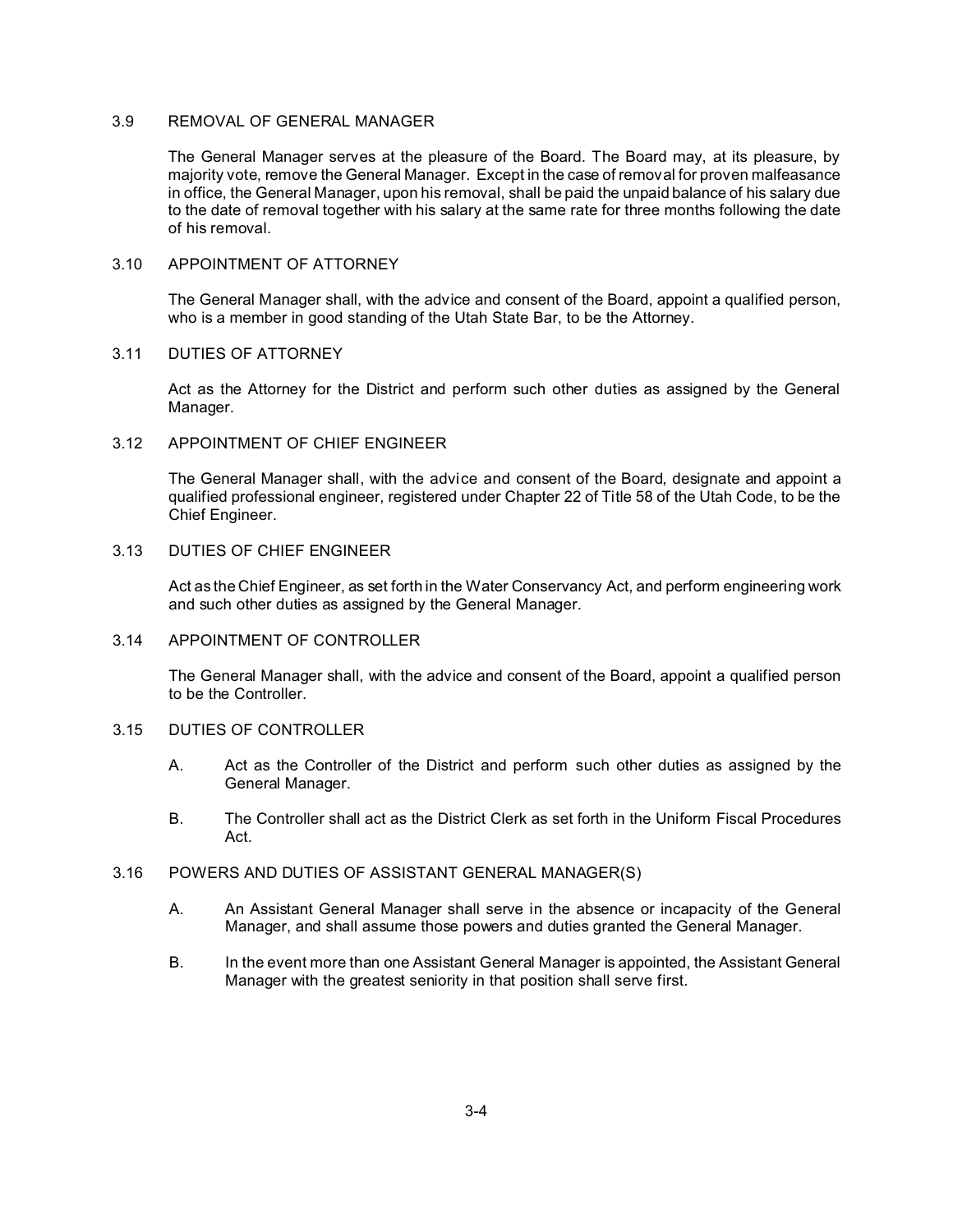# CHAPTER 4 BUDGET, AUDITS AND CHECKS

# 4.1 BUDGET OFFICER

The General Manager shall function as the budget officer, as designated in the Utah Uniform Fiscal Procedures Act for Special Districts. The General Manager is authorized to make expenditures for:

- A. Payroll.
- B. Repetitive contractual obligations (utility bills, for example).
- C. All items approved by the Board in the annual budget or by specific Board action.

# 4.2 PREPARATION OF BUDGET

- A. Prior to the regularly scheduled meeting of the Board in March, the budget officer shall present an outline of concepts for the revenue, operating and capital budgets.
- B. On or before the first regularly scheduled meeting of the Board in May, the budget officer shall prepare for the ensuing fiscal year, and file with the Board, tentative revenue, operating and capital budgets, together with specific work programs and any other supporting data required by the Board.
- C. The tentative budget shall be reviewed and considered by the Board at any regular meeting or special meeting called for that purpose. The Board may make any changes considered advisable in the tentative budget, pursuant to statute.
- D. The Board shall adopt operating and capital budgets for the ensuing fiscal year prior to the beginning of each fiscal year.
- E. Upon final adoption, the operating and capital budgets shall be in effect for the budget year, subject to later amendment. During the budget year, the Board may, in any regular meeting or special meeting called for that purpose, review the operating and capital budget for the purpose of determining if the total should be increased.
- F. The budget may be reopened at any time during the fiscal year by properly noticing the meeting in accordance with statute.
- G. The budget may contain a District contingency to pay for any unanticipated expenses or to cover budget line item overruns. The contingency may be used only upon approval of the Board.
- H. Funds designated for a particular department's use within a budget line item may be utilized by a different department with the approval of the General Manager.
- I. When a total line item appropriation is exceeded, the overrun may be covered by a transfer from another line item in the same department budget with the approval of the General Manager, or the overrun may be covered by a transfer from the District contingency, as approved by the Board.
- J. The water sales revenue portion of the budget shall be prepared by using a weighted average of wholesale water rates and the actual retail water rate. Water rates for individual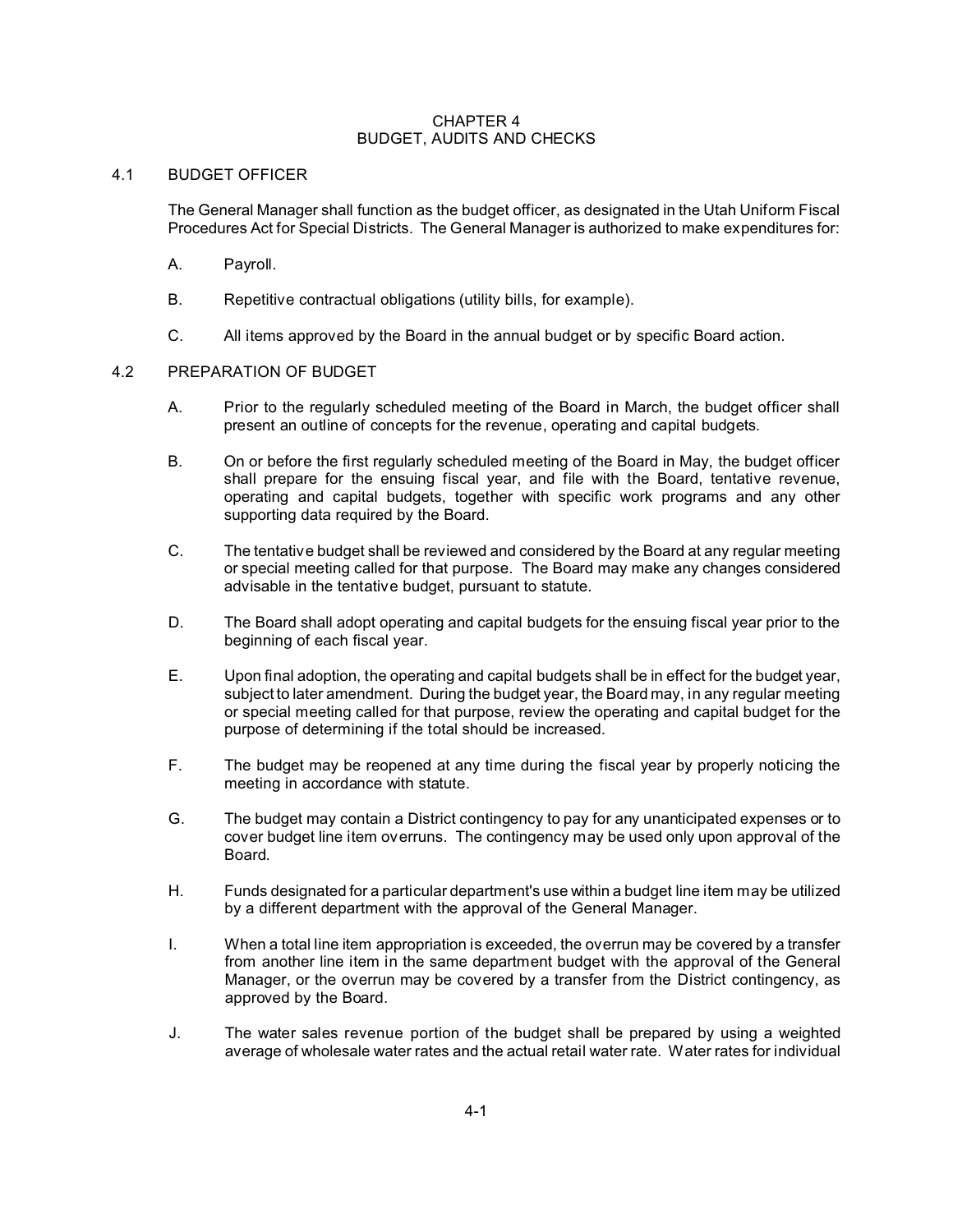wholesale customers and adjustments to the retail rate shall be prepared prior to the approval of the budget for the ensuing fiscal year.

# 4.3 REPORTS

- A. The General Manager shall have prepared and present to the Board monthly summary financial reports and quarterly detailed financial reports, showing the financial position and operations of the District for that quarter and the year-to-date status.
- B. Within 120 days after the close of each fiscal year, the General Manager shall present to the Board an annual financial report prepared in conformity with generally accepted accounting principles, as prescribed in the Uniform Accounting Manual for Special Districts. This requirement may be satisfied by presentation of the audit report furnished by the independent auditor, if the financial statements included therein are appropriately prepared and reviewed with the Board.

# 4.4 INDEPENDENT AUDITOR

- A. The independent auditor has the responsibility of reporting whether the District's financial statements are prepared in conformity with generally accepted accounting principles. Copies of the annual financial report or the audit report furnished by the independent auditor shall be filed with the State Auditor and Third Judicial District Court for Salt Lake County and shall be filed as a public document in the office of the District.
- B. The District shall select its auditor by a competitive request for proposal process. Requests for proposals shall be issued as the District deems necessary. The District shall not retain the same auditor for more than six consecutive years.

# 4.5 CHECKS

- A. District checks shall be issued by one of the following procedures:
	- 1. The District may utilize a laser printer utility or cartridge containing a check and signature fonts with a two-key system for operation. The Accounts Payable Clerk or alternate designated by the General Manager shall have the key to a storage box containing the cartridge. The storage box shall be secured in a locked cabinet, safe or other suitable facility. The Treasurer and/or the Assistant Treasurer shall have the key to the locked cabinet or safe. All printed checks shall have facsimiles of the Chair of the Board's and District Treasurer's signatures. All checks shall contain a water mark with the District's logo. A copy of each check shall be printed or photocopied and attached to the invoice being paid.
	- 2. All other checks shall be signed by both the Chair of the Board and the District's Treasurer. If the Chair of the Board is unavailable, the check may be signed by either the Vice Chair of the Board or the Finance Committee Chair, together with the Treasurer or Assistant Treasurer.
- B. Payroll checks and checks for budgeted items in the operation and maintenance fund, together with all other disbursements approved by the Board, may be processed through any of the District's check printing systems. The Accounts Payable Clerk or designated alternate shall prepare a pre-check register. The register shall be approved by the Controller and Treasurer or Assistant Treasurer before checks are printed.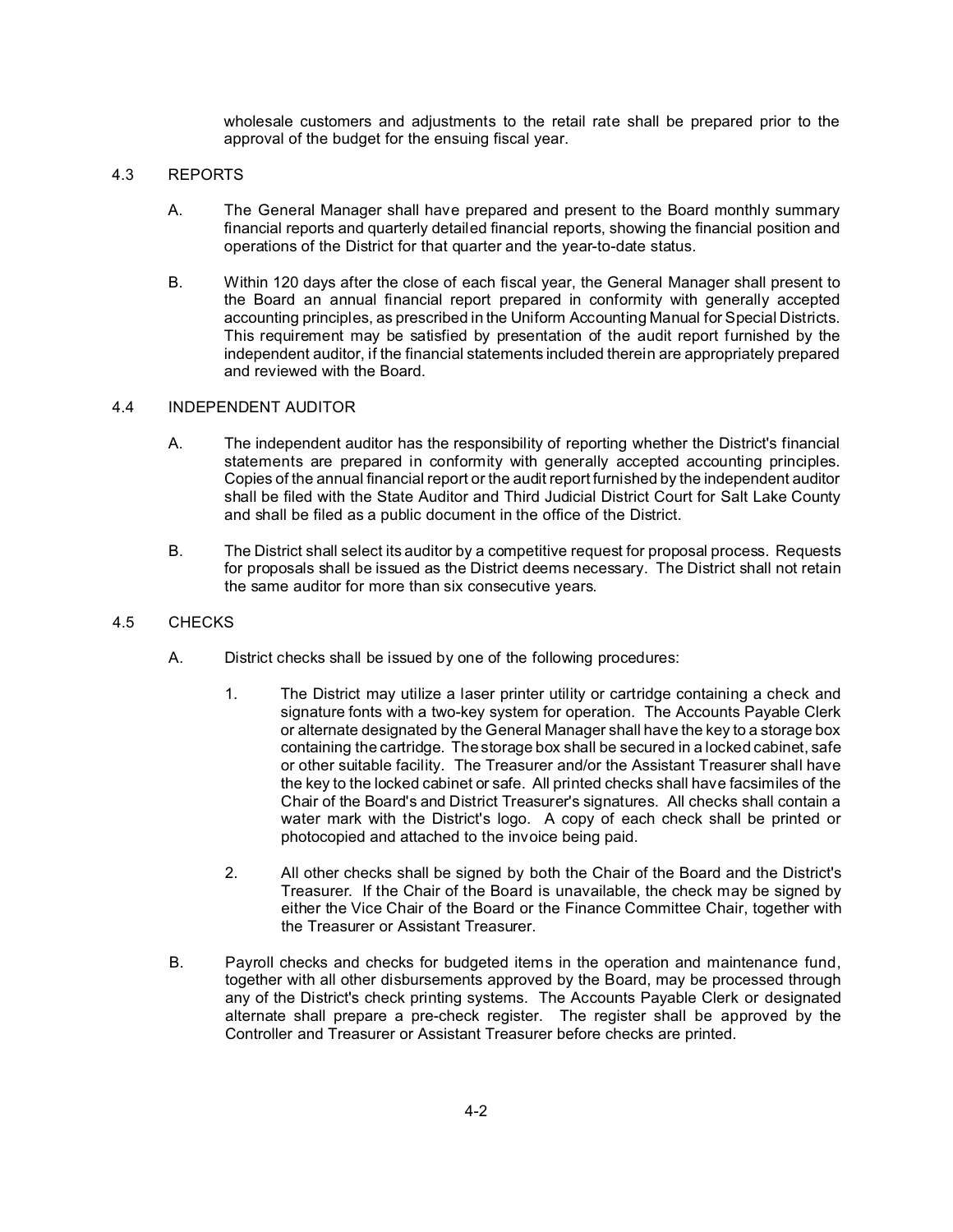# CHAPTER 5 PROCUREMENT POLICY

#### PART 1: GENERAL PROVISIONS

#### 5.1.1 SCOPE

This chapter shall, except where otherwise noted, govern the purchase of real or personal property, supplies or services, and the disposal of property, whether real or personal, by the District. No purchases shall be made and no encumbrances shall be incurred for the benefit of the District except as provided in this chapter.

# 5.1.2 BUDGET EXPENDITURES - BOARD OF TRUSTEES APPROVAL

No purchase shall be made and no encumbrance shall be incurred unless funds sufficient to cover the purchase or encumbrance have been budgeted and are available within the approved budget or unless the purchase or encumbrance is approved by the Board.

#### 5.1.3 RESPONSIBILITY FOR BUDGETARY COMPLIANCE

The General Manager is the authorized officer charged with the responsibility of staying within the department budgets and authorizing no expenditures in excess of those budgets as required by the Utah Fiscal Procedures Act for Special Districts.

# 5.1.4 STATE CODE PROVISIONS

The District is a Local Public Procurement Unit as defined in the Utah Procurement Code (Chapter 56 of Title 63, Utah Code Ann.) and, as such, purchases by the District shall be made in accordance with applicable sections of the Procurement Code and this policy.

# 5.1.5 CHIEF PROCUREMENT OFFICER

The General Manager is designated the Chief Procurement Officer.

# 5.1.6 PROHIBITED ACTS

It is a violation of District policy:

- A. For any bidder or prospective bidder, including its employee(s) or officer(s), in connection with a purchase by the District, to engage in any act or inaction which is a restraint of trade, anti-competitive or price-fixing.
- B. For any person to offer or to give to any employee of the District or any member of his immediate family, any gift whose value is greater than \$50, whether in the form of money, services, loan, travel, entertainment, hospitality, promise, or other form, under circumstances in which the gift could reasonably be intended to influence him or could reasonably be expected to influence him in his duties concerning the award of any contract or order of purchase, or for any District employee to directly or indirectly solicit or directly or indirectly accept any such gift for such purpose. [See "Disclosure of Gift" Form in Appendix of Forms.]
- C. For any District employee, officer or trustee to disclose, in advance of the opening of the bids, the content of any bid invited through the formal competitive bidding procedure.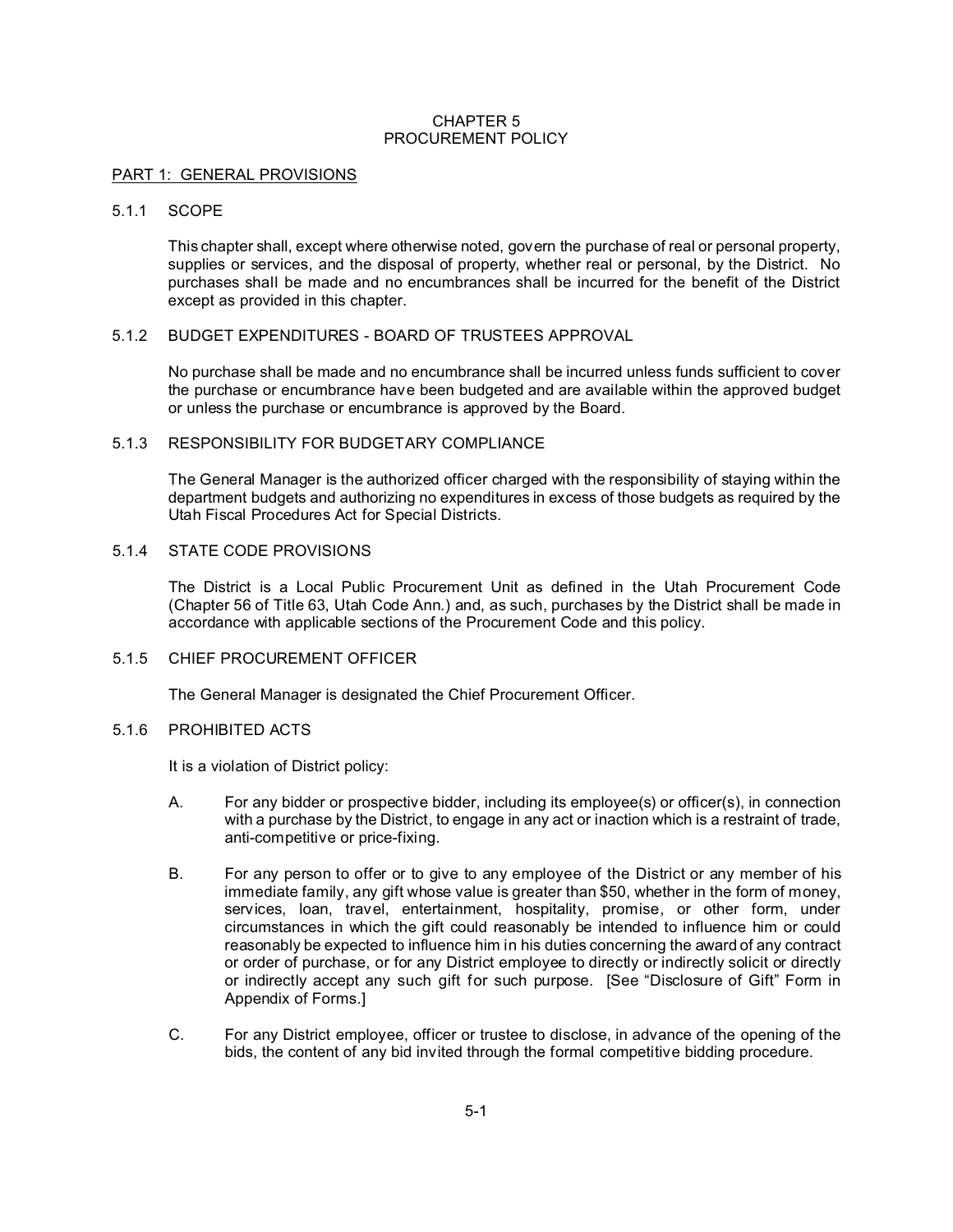- D. For any District employee, officer or trustee to actively participate in the awarding of a contract from which he will directly benefit, without first fully disclosing any interest he has therein.
- E. For any District employee, officer or other person to appropriate for personal or private use any item of public property.

Any District employee or officer committing any of the foregoing acts is subject to discipline.

# 5.1.7 VOIDABLE CONTRACTS

The following contracts are voidable at the discretion of the Board:

- A. Contracts which result from a conflict of interest under this policy or other applicable law.
- B. Contracts awarded to a person or firm that tried to influence the award of such contract by offering something of value to any District employee or officer.
- C. Contracts awarded by an official or employee circumventing the requirements of this chapter or other applicable statute.
- D. A contract which was bid or awarded under circumstances prohibited under Section 5.1.6.

The Board hereby declares its intent that such contracts would not have been entered into on behalf of the District if the misconduct had been discovered prior to the execution of the contract. The Board further states that no District officer or employee has authority, either actual, apparent or implied, to negotiate or execute any such contract, and that such contract shall, at the discretion of the Board, be voidable, unless the action of the District officers or employees in executing the contract is ratified by affirmative action of the Board after the misconduct was discovered and made known to the Board.

All persons or firms responsible for any misconduct prohibited by this chapter shall be liable for any losses incurred by the District as a result of the misconduct.

# 5.1.8 CAPITALIZATION VERSUS EXPENSE

The purchase of fixed assets for \$1,000 or more will be capitalized and included on the District's balance sheet. These purchases will include, but are not limited to:

LAND: Including acquisition costs.

BUILDINGS: Permanent structures to house persons and property.

IMPROVEMENTS OTHER THAN BUILDINGS: Permanent improvements, other than buildings, which add value to the land:

- **Office Furniture and Equipment**
- Machinery and Equipment
- Automobiles and Trucks
- Construction Work in Progress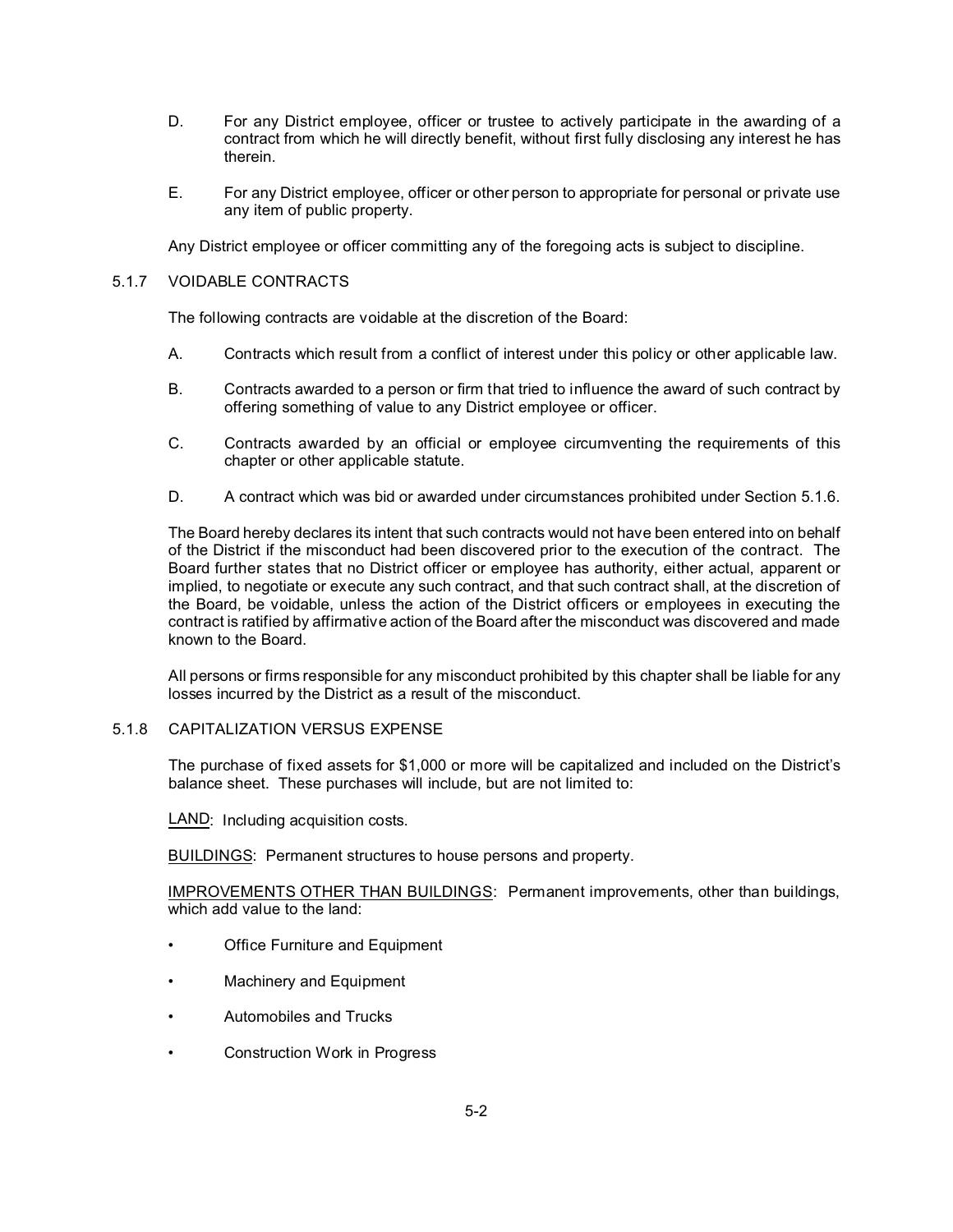The purchase of fixed assets for less than \$1,000 shall be expended from the District's Operation and Maintenance budget.

Other expenditures, for \$1,000 or more, which provided a significant increase in future service potential of a fixed asset shall also be capitalized as part of the existing asset. To meet the criteria for a capital expenditure, the purchase should extend the useful life of an asset, increase the quantity of service provided by an asset, or increase the quality of service provided by an asset.

Capital expenditures may include the following:

- Additions enlargements, expansions or extensions of existing assets.
- Replacements and Improvements
- Rearrangement and Relocation

Expenditures for normal repairs and maintenance shall not be considered as capital expenditures.

#### PART 2: PURCHASE OF GOODS AND SERVICES

#### 5.2.1 SCOPE

This part shall apply to the purchase of goods and services, except as otherwise specified in Parts 3 and 4.

# 5.2.2 COMPETITIVE PROCESS

Whenever the total price of a contract or purchase exceeds \$25,000, the contract shall be awarded through a competitive bidding or proposal process.

#### 5.2.3 BUDGET LINE ITEM

Funds designated for the purchase of goods or services under a particular budget line item may not be used for the purchase of goods or services under a different budget line item without the prior approval of the General Manager.

#### 5.2.4 DESIGNATED DEPARTMENT FUNDS

Funds designated for a particular department's use within a budget line item may be utilized by a different department with the approval of the General Manager.

# 5.2.5 REPORTS

All purchases shall be reported to the Board within thirty (30) days following the end of each month of the date of purchase.

#### 5.2.6 PETTY CASH ACCOUNT

Petty cash in an amount determined by the General Manager may be established. Petty cash funds may be used to purchase supplies, materials, and equipment when the cost does not exceed \$50 and when documentation of the purchase is maintained. Supplies, materials, and equipment regularly purchased and available to the District through regular purchasing channels shall not be purchased using petty cash funds.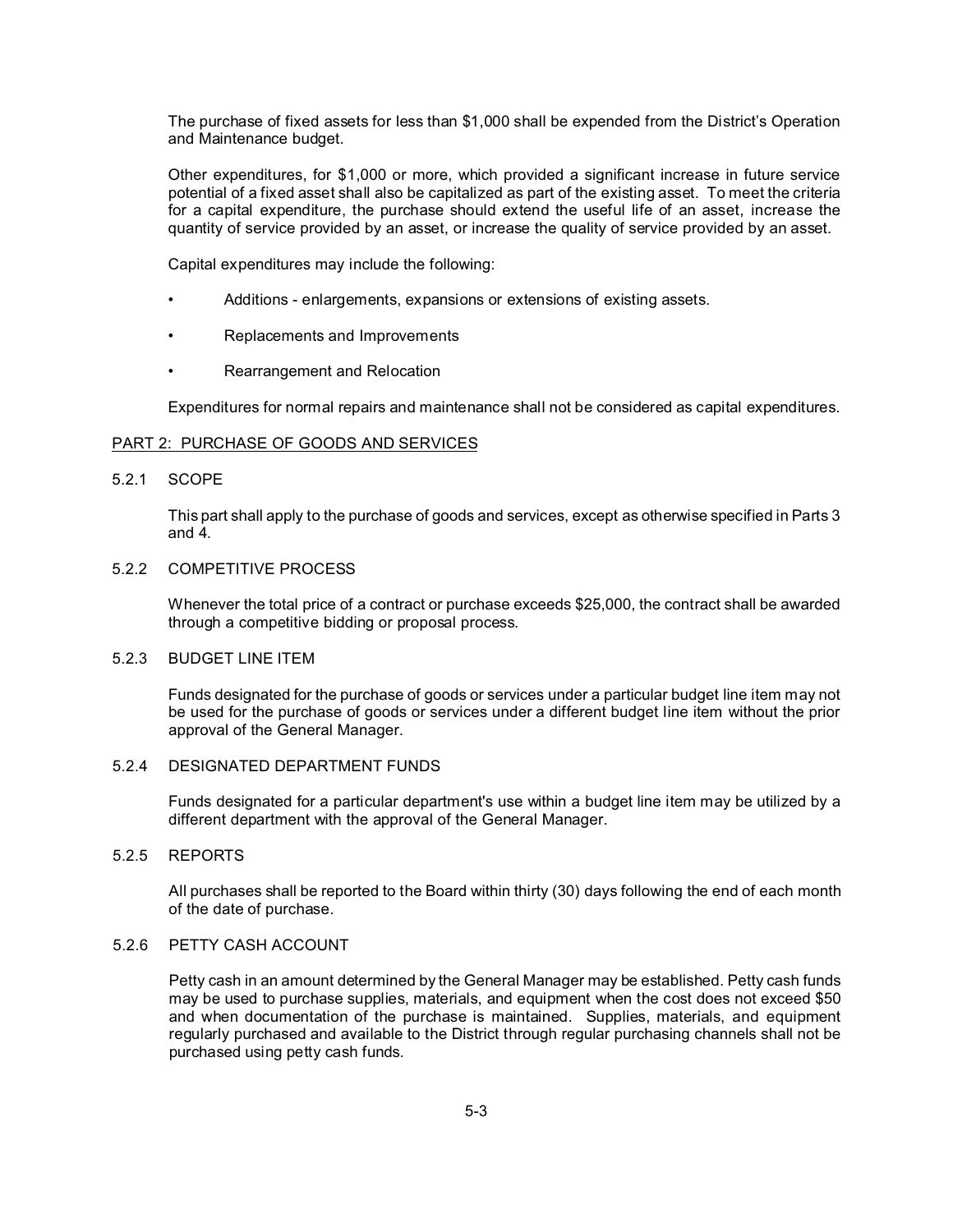# 5.2.7 PURCHASES WITHOUT COMPETITION

The General Manager may purchase supplies, goods or services, and the District may enter into construction contracts without the receipt or review of competitive bids or proposals, if any of the following occur:

- A. In the case of an emergency which poses a threat to the public health, welfare, or safety, and as declared in writing by the General Manager, in accordance with Section 63-56-24 of the Utah Procurement Code.
- B. When there is a sole source of supply as declared in writing by the Chief Procurement Officer, in accordance with Section 63-56-23 of the Utah Procurement Code.
- C. When the purchase or work is a continuation of previous purchases or work, and there exists a clear, potential economic benefit to the District to negotiate a contract directly with the firm that supplied the initial purchase or work. The basis for the selection shall be approved and confirmed in writing by the Chief Procurement Officer.
- D. When the District does not receive a response to its announcements, requests or invitations for bids or proposals.
- E. In the case of a small purchase or contract, as defined in Sections 5.2.8 and 5.4.11.
- F. When the Chief Procurement Officer determines that it is not in the best interest of the District to change legal services (5.4.4.B) or financial services (5.4.4.C).
- G. When the award to a specific supplier, service provider or contractor is a condition of a donation that will fund the full cost of the supply, service, or construction item.

# 5.2.8 SMALL PURCHASES

All purchases of goods or services of \$25,000 or less are small purchases.

- A. A request for a purchase of goods or services totaling up to \$3,000 shall be submitted for approval to the Department Manager or other employees designated by the General Manager.
- B. A request for a purchase of more than \$3,000, but not exceeding \$10,000, shall be submitted for approval to the General Manager or to an Assistant General Manager. Upon approval, a purchase order will be issued for the purchase, a copy of which shall be submitted to the Controller. All approvals by an Assistant General Manager shall be reported monthly to the General Manager.
- C. A purchase of goods or services for up to \$3,000 shall be made in the manner deemed most appropriate by the Chief Procurement Officer or his designee.
- D. A purchase of goods or services for more than \$3,000, but not exceeding \$25,000, may be awarded after the solicitation of price quotations from enough prospective vendors or suppliers to reasonably ensure that the District received a competitive price. Such solicitations may be in writing or oral.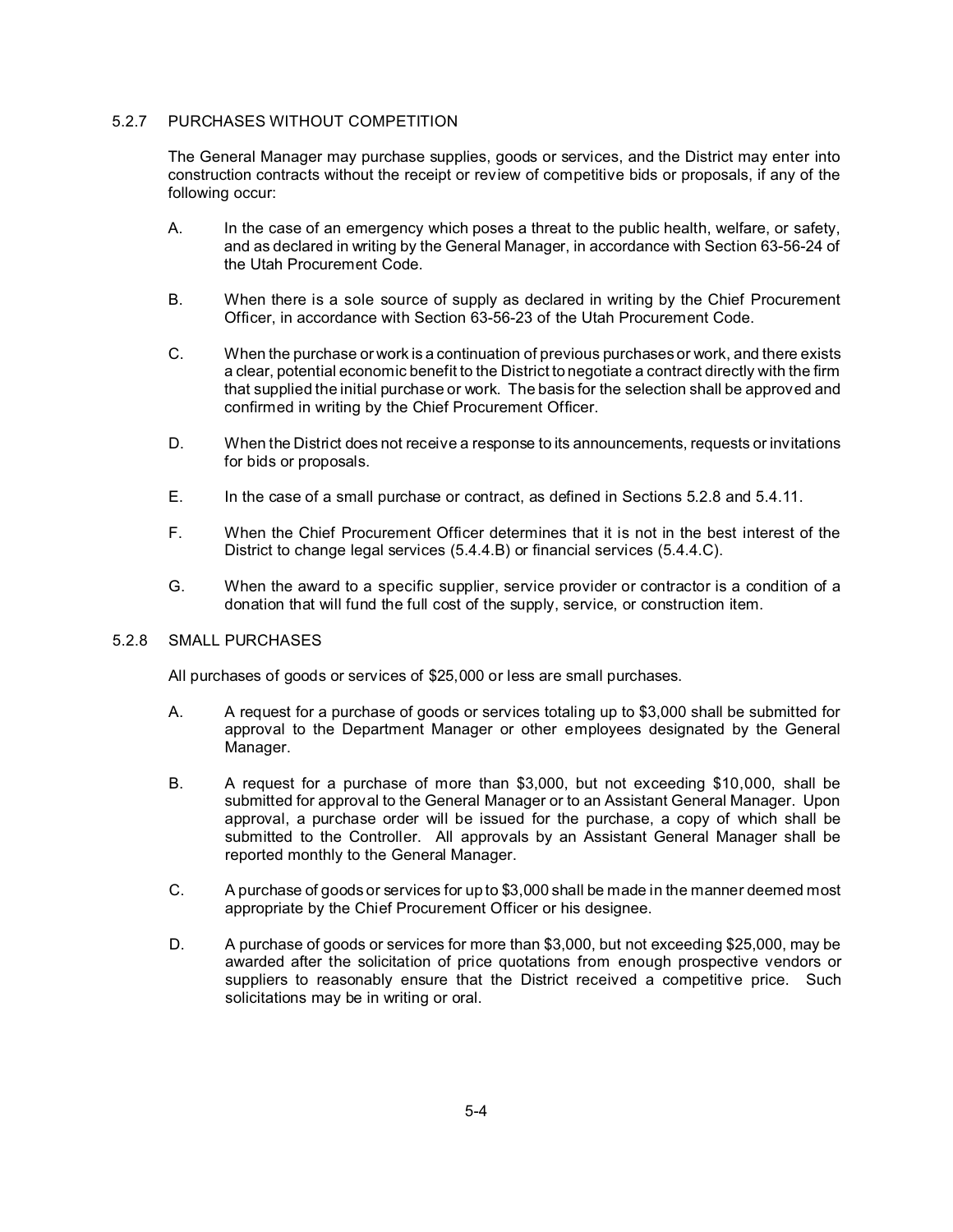# 5.2.9 PURCHASE OF IRRIGATION STOCK

The General Manager is authorized to purchase shares of stock in irrigation companies, provided the consideration given in exchange by the District does not exceed \$100,000.00 for a single transaction. All purchases made by the General Manager shall be reported to the Board at its next regularly scheduled meeting.

#### PART 3: CONSTRUCTION AND CAPITAL IMPROVEMENTS CONTRACTS

# 5.3.1 PROCEDURE

Whenever the total price of a construction or capital improvement contract is for \$25,000 or less, the contract shall be handled as provided for small purchases under Section 5.2.8. If the contract exceeds \$25,000, the contract shall be awarded through a competitive bidding or proposal process.

#### 5.3.2 CONTRACT FORMATION

- A. Subject to the limitations of this section, any type of contract which will promote the best interests of the District may be used, provided that the use of a cost-plus-a-percentage-of-cost contract is prohibited. A cost-reimbursement contract may be used only when a determination is made in writing that such contract is likely to be less costly to the District than any other type or that it is impracticable to obtain the supplies, services, or construction required except under such a contract.
- B. Except with respect to firm fixed-price contracts, no contract type shall be used unless it has been determined in writing by the Chief Procurement Officer or his designee that:
	- 1. The proposed contractor's accounting system will permit timely development of all necessary cost data in the form required by the specific contract type contemplated.
	- 2. The proposed contractor's accounting system is adequate to allocate costs in accordance with generally accepted accounting principles.

#### 5.3.3 BID SECURITY

- A. Bid security in amount equal to at least 5% of the amount of the bid shall be required for all competitive sealed bidding for construction contracts. Bid security shall be a bond provided by a surety company authorized to do business in the State of Utah, the equivalent in cash, or any other form satisfactory to the District.
- B. When a bidder fails to comply with the requirement for bid security set forth in the invitation for bids, the bid shall be rejected unless, pursuant to rules, it is determined that the failure to comply with the security requirements is nonsubstantial.
- C. After the bids are opened, they shall be irrevocable for the period specified in the invitation for bids, except as provided in Section 63-56-20(6) of the Utah Procurement Code. If a bidder is permitted to withdraw a bid before award, no action shall be taken against the bidder or the bid security.

# 5.3.4 BONDS

A. When a construction contract is awarded under this chapter, the contractor to whom the contract is awarded shall deliver the following bonds or security to the District, which shall become binding on the parties upon the execution of the contract, except for small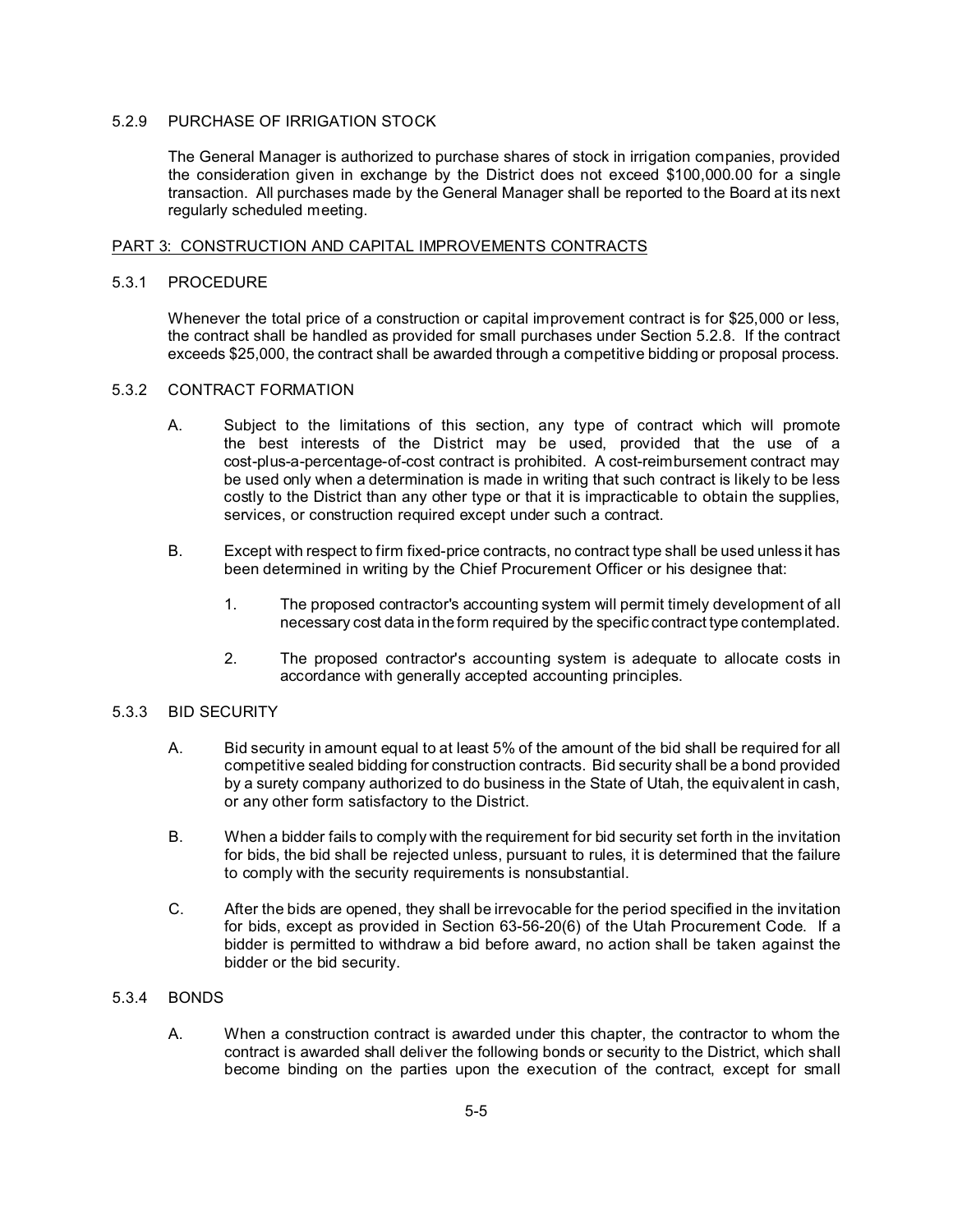purchases or when deemed unnecessary for the protection of the District by the Chief Procurement Officer, in writing:

- 1. A performance bond satisfactory to the District that is in an amount equal to 100% of the price specified in the contract and is executed by a surety company authorized to do business in the State of Utah, or any other form satisfactory to the District.
- 2. A payment bond satisfactory to the District that is in an amount equal to 100% of the price specified in the contract and is executed by a surety company authorized to do business in the State of Utah, or any other form satisfactory to the District, which is for the protection of each person supplying labor, service, equipment, or material for the performance of the work provided for in the contract.
- B. A performance bond and/or a payment bond may not be required under Section 5.3.4(A) if (i) the construction contract does not exceed \$25,000 when awarded, and (ii) the Chief Procurement Officer determines, in writing, that the bonds are not necessary for the protection of the District.

# 5.3.5 OTHER CAPITAL FUND EXPENDITURES

- A. Capital projects or expenditures which are up to \$25,000 may be authorized by the General Manager. The District shall negotiate a contract in a format approved by the Staff Attorney. The contract shall be approved and signed by the General Manager as the District's representative.
- B. All other capital projects and expenditures shall be submitted to the Board for authorization of funding.
- C. Construction Change Orders of \$25,000 or less may be approved by the General Manager. Construction Change Orders not exceeding \$10,000 may be approved by an Assistant General Manager. Construction Change Orders not exceeding \$3,000 may be approved by a Department Manager. In any event, each approval shall be reported to the Board at its next regular Board meeting.
- D. Change Orders exceeding \$25,000 shall be submitted to the Board for approval.
- E. Upon completion of each project, a final summary of costs shall be submitted to the Board for review.

#### 5.3.6 RESERVE FUND EXPENDITURES

By Contract, the District maintains reserve funds to cover the extraordinary operation, maintenance, repair and replacement costs incurred for the Jordan Valley Water Treatment Plant, the Jordan Aqueduct and the Terminal Reservoir. Expenditures from these reserve funds and other reserve funds designated by the Board which are up to \$25,000, may be authorized by the General Manager. The expenditures shall be reported at the next regular meeting of the Board. Expenditures that exceed \$25,000 shall be submitted to the Board for approval.

#### 5.3.7 OTHER EXPENDITURES OR FUNDS

All expenditures not in the District's Budget or which are not extraordinary expenditures from the reserve funds described in Section 5.3.6 shall be submitted to the Board for approval.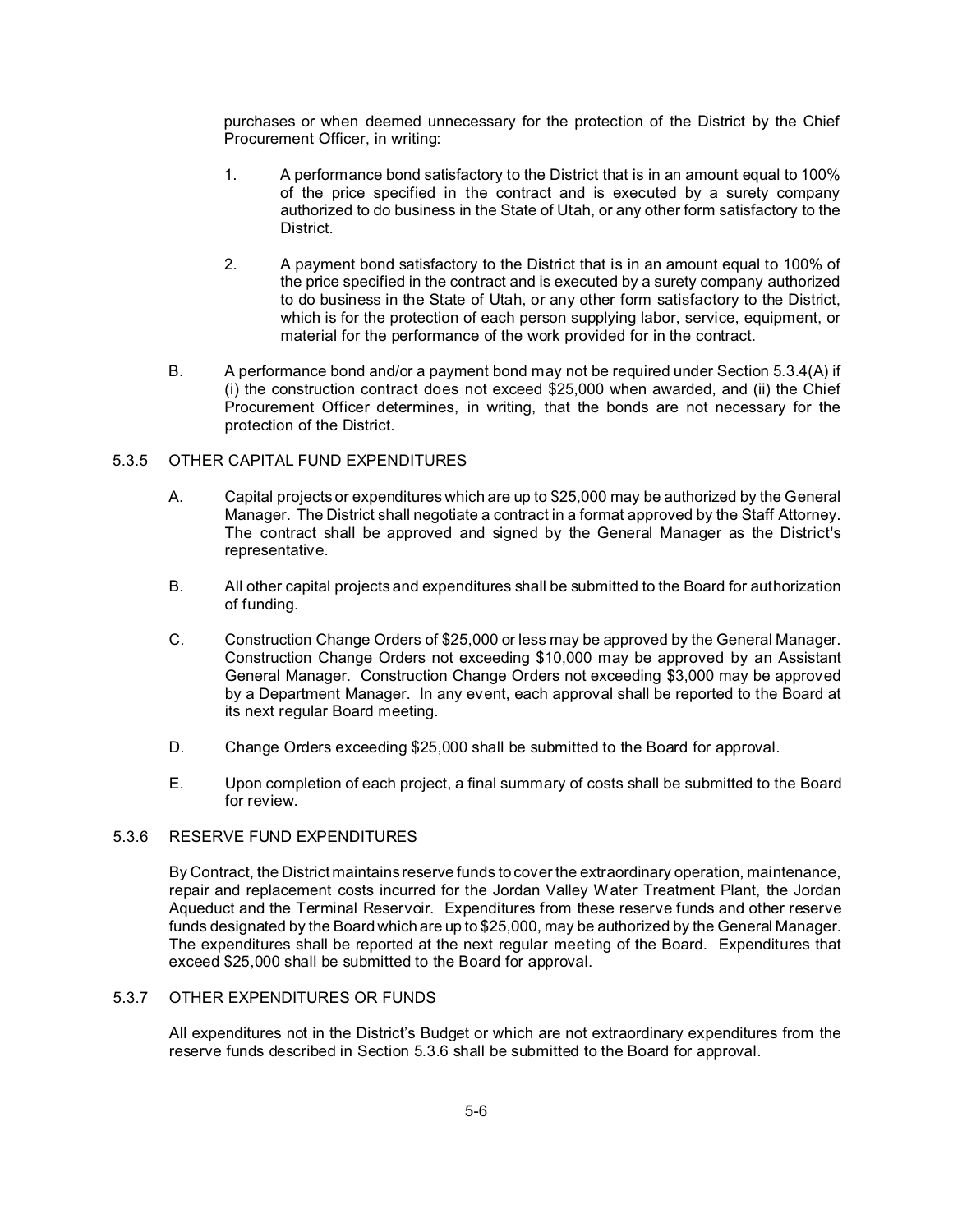#### PART 4: PROCUREMENT OF PROFESSIONAL SERVICES POLICY

# 5.4.1 TITLE

This Part shall be known as the District's Procurement of Professional Services Policy.

#### 5.4.2 OBJECTIVE

It is the policy of the District to: (1) publicly announce all requests for professional services; (2) negotiate contracts for professional services on the basis of demonstrated competence and qualifications for the type of services required; and (3) negotiate contracts for professional services at fair and reasonable prices.

#### 5.4.3 DEFINITIONS

"Professional Services" includes: (1) architectural and engineering services; (2) legal services; (3) financial advice and/or bond underwriting services ("Financial Services"); (4) auditing services; and (5) consulting services as needed and identified from time to time by the Board.

# 5.4.4 PUBLIC ANNOUNCEMENT

A. Architectural and Engineering Services. Each year a public announcement shall be made requesting professional service firms to submit to the District a Statement of Qualifications ("SOQ") and/or SOQ update. The announcement will be published in a newspaper of general circulation within the State and will appear once a week for three successive weeks. In addition, a copy of the announcement will be mailed to professional firms who have, in writing, expressed an interest in providing professional services to the District. The announcement will state the types of professional work anticipated by the District and contain a statement that selection of consultants and professional services will be made in accordance with District policy.

In addition to the foregoing, the General Manager may make a public announcement each time a project requiring professional services is about to commence.

- B. Legal Services. The District retains legal services only when it is considering a project or litigation which requires assistance in addition to the services provided by the Staff Attorney. Prior to retaining a law firm, the Chief Procurement Officer and Staff Attorney shall evaluate whether the District should consider a law firm different than that used on previous projects. Factors to be considered are: (1) lapse of time between projects; (2) adequacy of performance by the District's law firm on the previous project; (3) similarity of the proposed project with the past transactions; and (4) comparisons between the District's then current law firm's quotes for legal services with market quotations as determined by an informal telephone survey. In the event the Chief Procurement Officer and Staff Attorney determine it is in the best interest of the District to consider a change in legal services, a public announcement shall be made requesting firms to submit an SOQ to the District. The announcement will be published in a newspaper of general circulation within the State and will appear once a week for three successive weeks. In addition, a copy of the announcement will be mailed to professional firms who have, in writing, expressed an interest in providing professional services to the District. The announcement will state that the selection of legal services will be made in accordance with District policy.
- C. Financial Services. The District will retain a financial advisor on a continuing basis to provide on-going advice pertaining to proposed and existing bond issues, investment of District funds and related matters. The District's financial advisor shall be prepared to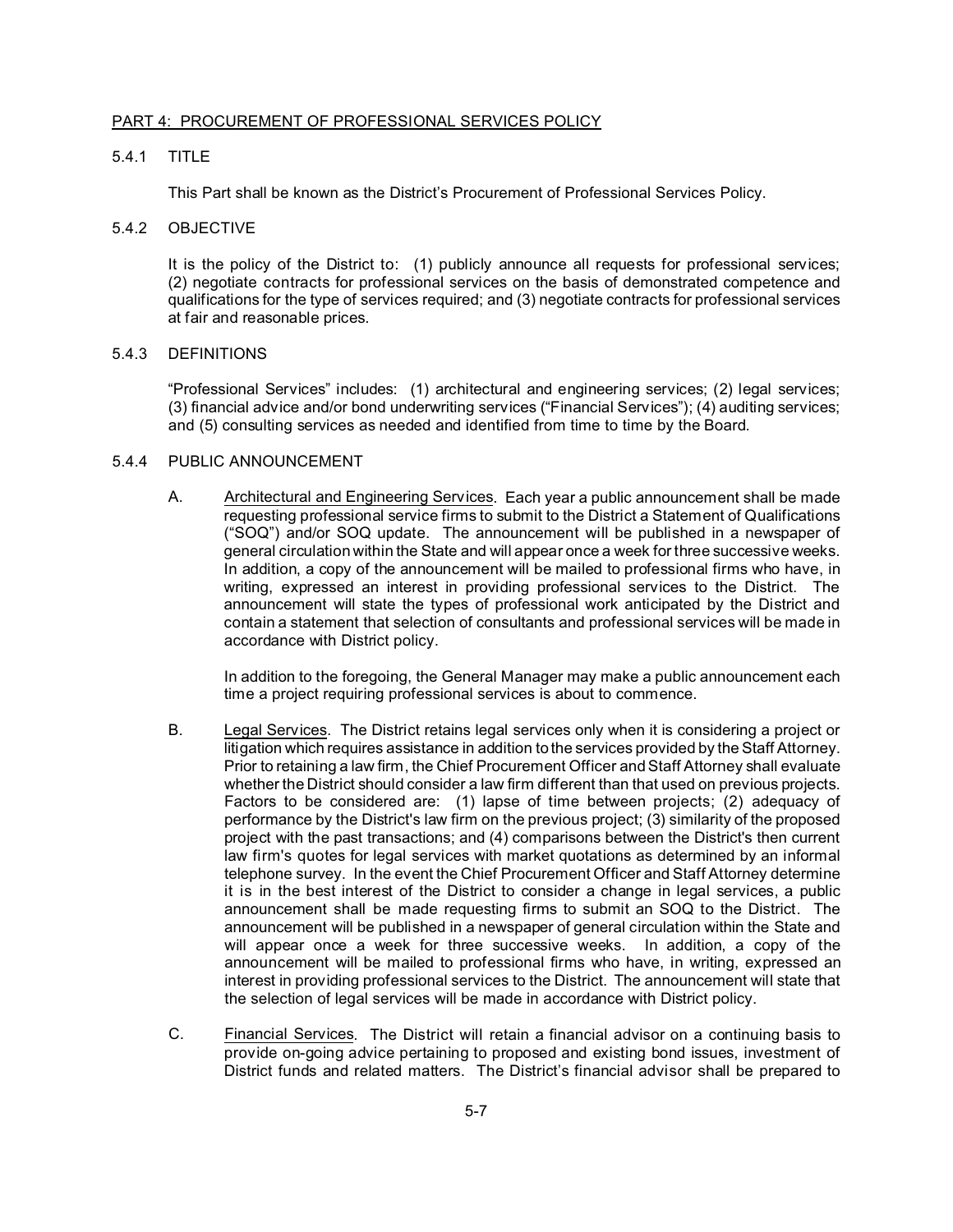provide certain services that shall include, but will not necessarily be limited to, the preparation and presentation of information to rating agencies and bond insurance companies, bond issue structuring, official statement preparation, recommendations pertaining to the selection of underwriter(s), coordination of the particulars of issuing bonds, interface with bond counsel, investment of reserves and funds and related matters. The District desires to maintain continuity in the provision of financial services so long as the quality and cost of such services are maintained at a level acceptable to the District.

No less frequently than every other year, the Chief Procurement Officer shall evaluate the performance of the District's financial advisor to determine if the District should make a change. Factors to be considered in the evaluation are: (1) services provided since the last evaluation; (2) adequacy of performance; (3) similarity of expected services during the next two-year period as compared to those provided in the past; (4) the perceived cost-effectiveness of the District's financial advisor and any other pertinent factors. In the event the Chief Procurement Officer determines it is in the best interest of the District to consider a change in financial advisor, a public announcement shall be made requesting firms to submit a Statement of Qualification to the District. The announcement will be published in a newspaper of general circulation within the State and will appear once a week for three consecutive weeks. In addition, a copy of the announcement will be mailed to professional firms that have, in writing, expressed an interest in providing financial advisor services to the District. The announcement will state that the selection of financial advisor will be made in accordance with District policy.

- D. Auditing Services. As it deems necessary under Section 4.4.B, the District shall issue a public announcement requesting an SOQ for performing the District's annual financial audit and/or such other audits as designated by the Board. The announcement will be published in a newspaper of general circulation within the State and will appear once a week for three successive weeks. In addition, a copy of the announcement will be mailed to professional firms who have, in writing, expressed an interest in providing their professional services to the District. The announcement will state that the selection of consultants and professional services will be made in accordance with District policy.
- E. All Other Professional Services. Each time the District undertakes a project wherein the District anticipates the cost of other professional services will exceed \$15,000, the Chief Procurement Officer shall determine whether competing professional service firms are available for use by the District. In the event the Procurement Officer determines they are available, the District shall issue a public announcement requesting an SOQ and/or a proposal to provide professional services to the District. The announcement will be published in a newspaper of general circulation within the State and will appear once a week for three successive weeks. In addition, a copy of the announcement will be mailed to professional service firms who have, in writing, expressed a desire to furnish the District the requested professional services. The announcement shall contain a short description of the project and a statement that selection of consultants and professional services will be made in accordance with District policy.

#### 5.4.5 STATEMENT OF QUALIFICATIONS - CONTENT

The District will request the following information to be included in "Statements of Qualifications":

- A. Name of the firm, location of all offices, and specifically the location of the principal place of business in Utah.
- B. Age of the firm, and average number of employees over the past five years in the Utah office.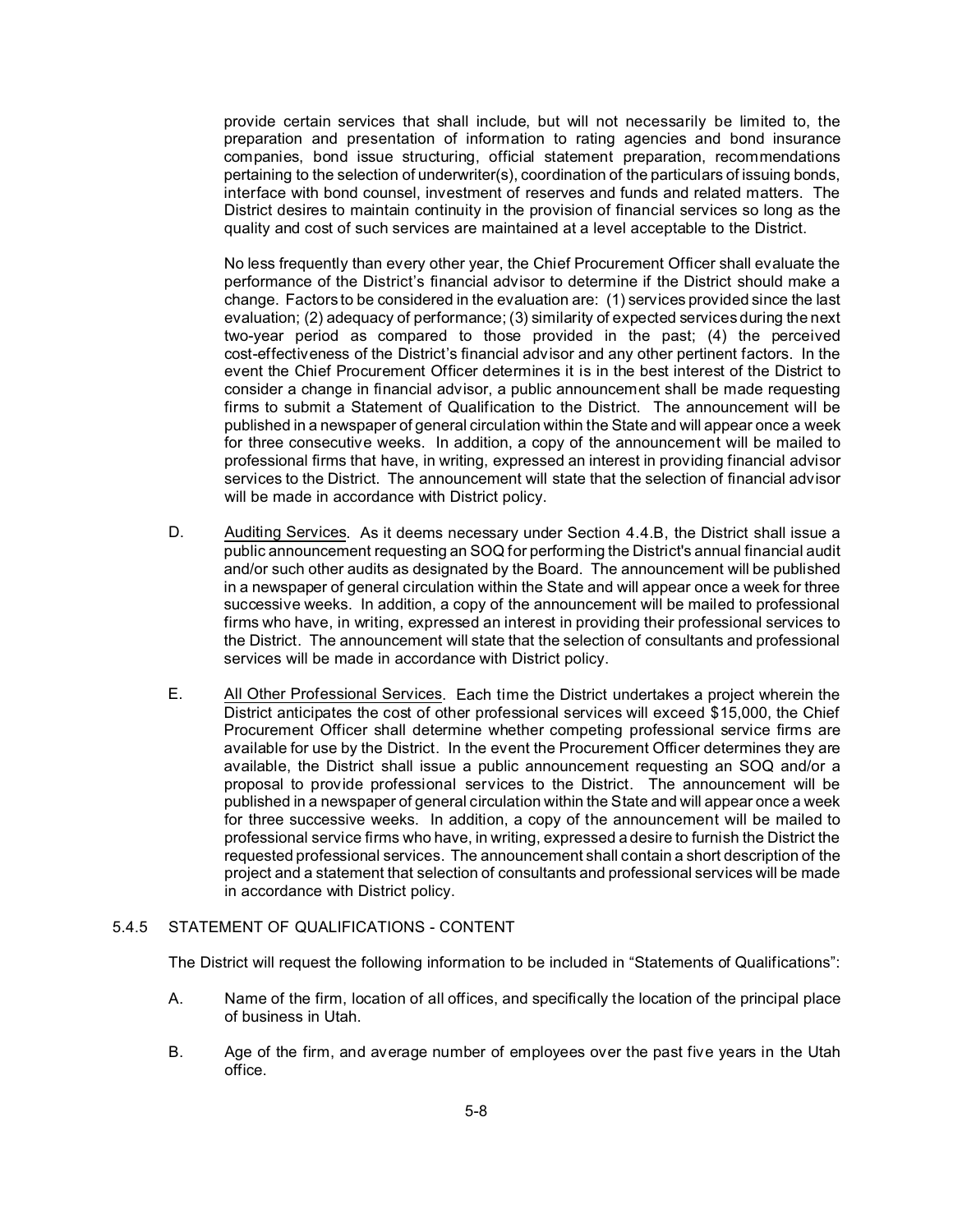- C. Education, training, qualifications and availability of key employees of the firm, specifically those in the Utah office, pertaining to the types of work anticipated by the District.
- D. Experience, special technical capabilities and expertise of the firm, and available equipment necessary or useful in pertinent types of professional work.
- E. References from at least five clients and previous projects, including two from the preceding year.
- F. Any other relevant information as determined from time to time by the District.

# 5.4.6 PROPOSAL FOR PROFESSIONAL SERVICES

A proposal for professional services shall include the following:

- A. The information contained in an SOQ.
- B. A description of the project.
- C. A work plan for accomplishing the project, including descriptions of the tasks to be performed.
- D. A schedule for completing the tasks.
- E. A description and estimate of direct and reimbursable costs to be paid by the District.
- F. In a separate sealed envelope, a professional fee proposal estimating all costs to complete the project.

# 5.4.7 SELECTION COMMITTEES

A selection committee shall review and rank submitted proposals or SOQ's, as further described hereafter. A description of each selection committee and its composition follows:

- A. Architectural and Engineering Services. The selection committee for engineering and architectural services shall consist of at least three members selected by the Chief Engineer.
- B. Legal Services. The Staff Attorney shall serve as the selection committee for legal services.
- C. Auditing Services. The District Controller and at least two other members selected by the General Manager shall serve as the selection committee for auditing services.
- D. All Other Services. The selection committee for all other services shall consist of at least three members selected by the General Manager.

# 5.4.8 SELECTION METHODS

- A. Architectural and Engineering Services.
	- 1. If the District estimates the individual project will incur professional fees exceeding \$25,000, the Selection Committee shall select and rank at least three firms from the SOQs. With the approval of the Chief Procurement Officer, requests for proposals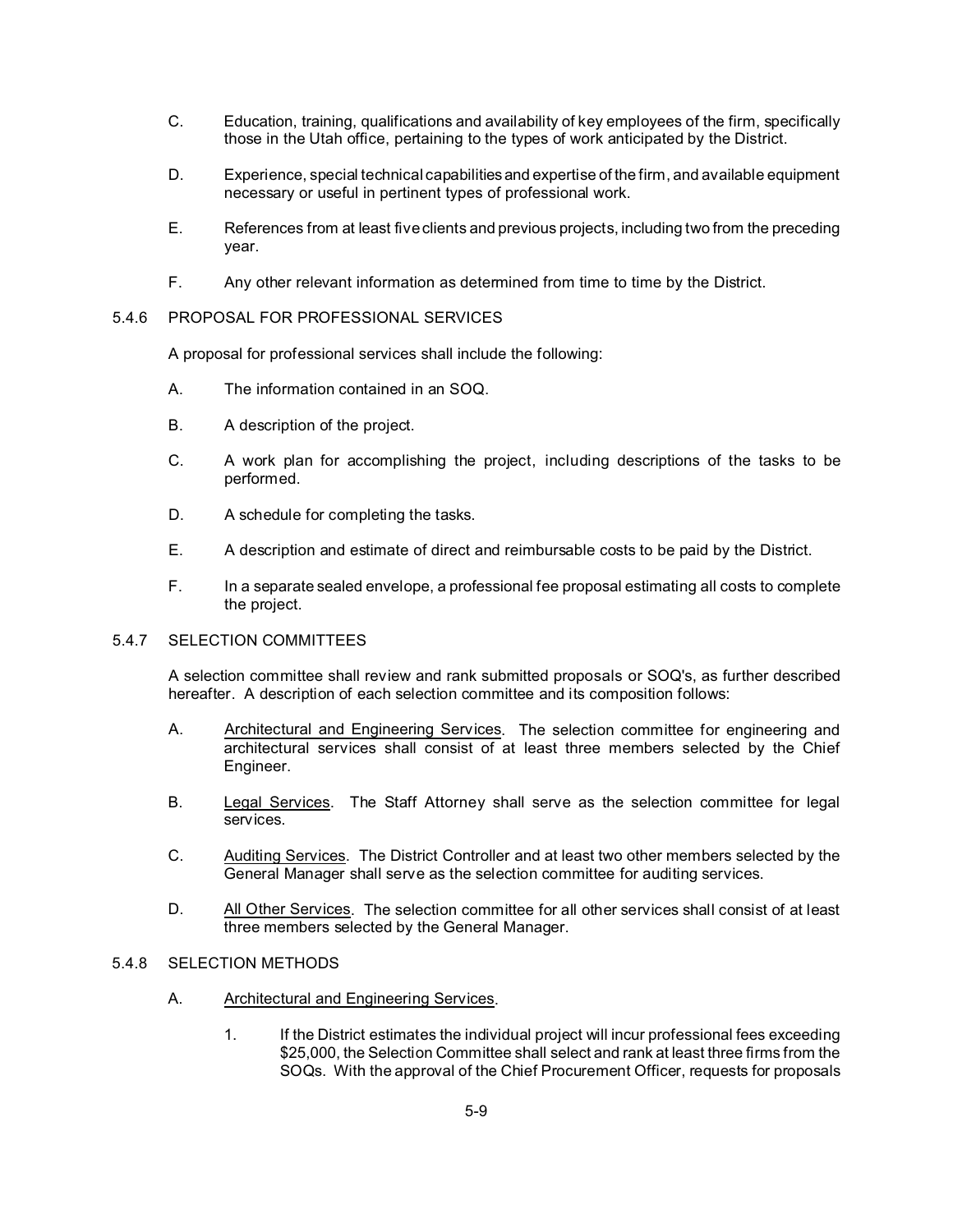shall be sent to the selected firms, or more if requested by the Chief Procurement Officer. After receipt of the proposals, the selection committee shall review the proposals and may request interviews and/or samples of previous work. The selection committee shall then rank the firms and present its recommendations to the Chief Procurement Officer.

- 2. If the District estimates the individual project will incur professional fees less than \$25,000, the selection shall be performed in accordance with the Small Contract Method described in Section 5.4.11.
- B. Legal Services. The Staff Attorney will rank the professional firms based on their SOQs. The District may request an interview with the ranked firms. After a particular need for legal services occurs, the Staff Attorney, in consultation with the General Manager, shall select the law firm to perform the legal services. The recommendation will be made to the Chief Procurement Officer.
- C. Auditing Services. The selection committee shall rank the firms based on their SOQs and interviews, if any, held by the District. The selection committee will present its recommendations to the Chief Procurement Officer. Notwithstanding the foregoing, the same auditor shall not perform the District's annual financial audit for more than six (6) consecutive years.
- D. All Other Services. The selection committee may or may not interview the prospective consultants. The selection committee shall rank the firms based on the proposals received from the firms and interviews, if any, conducted by the District. The selection committee will present its recommendations to the Chief Procurement Officer.

# 5.4.9 SELECTION CRITERIA

- A. Engineering Services. Selection criteria are grouped into two tiers of decreasing importance. The selection committee will consider Tiers I and II for all SOQs and proposals, and rank them. In the case of multiple firms being ranked essentially equally in requirements for Tier I, the Tier II criteria will then become important for selection.
	- 1. Tier I Criteria:
		- a. Appropriate level of training, experience, expertise and availability of key project personnel.
		- b. Ability to perform the work, with respect to personnel availability, adequacy, present workload, available equipment and facilities.
		- c. Firm resources and expertise available to the project.
		- d. Quality of work plan.
		- e. Past performance on similar projects for other owners, and for the District in particular.
		- f. Project schedule (if schedule is critical to the project).
		- g. Other special requirements for individual projects, as determined by the District.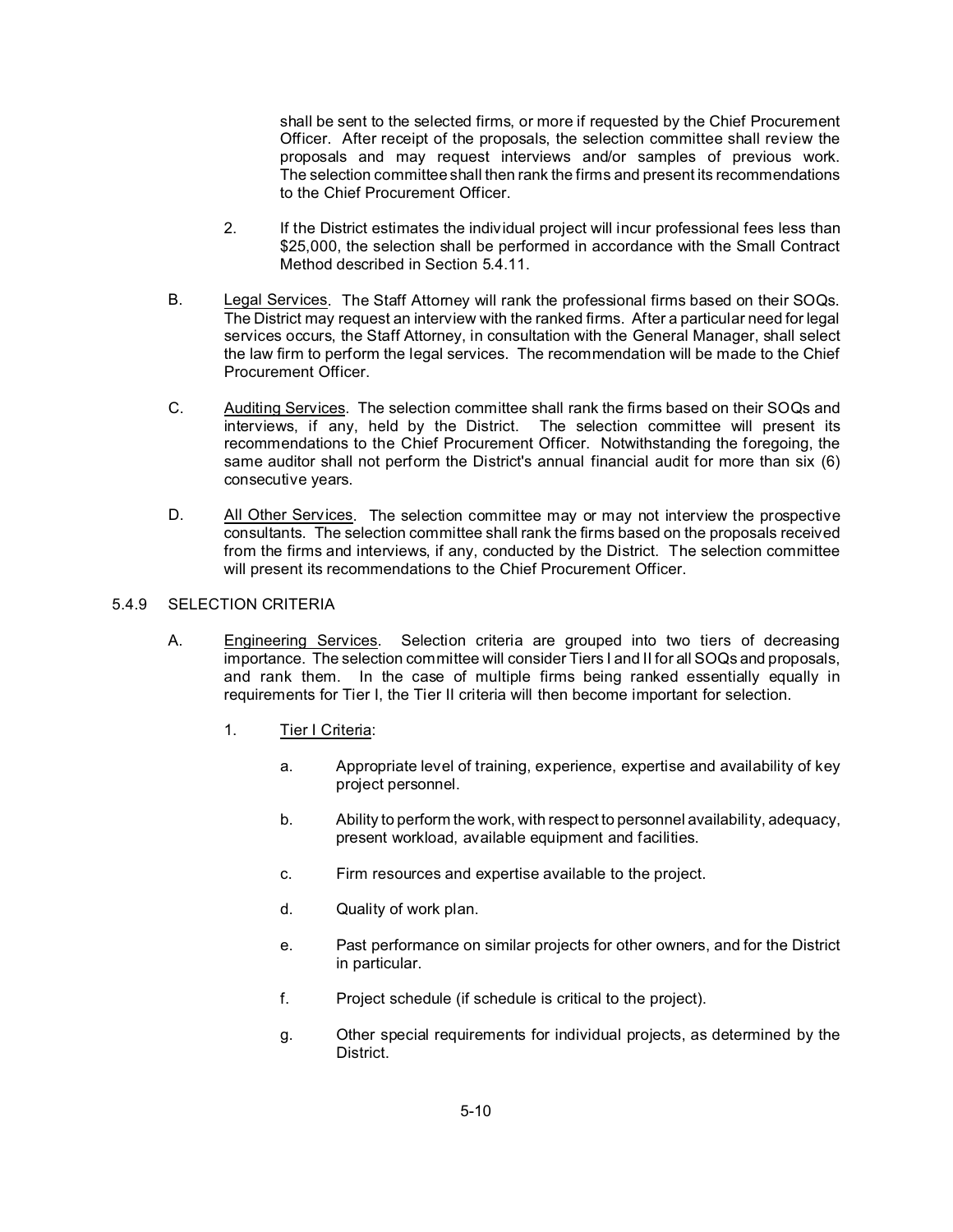- 2. Tier II Criteria:
	- a. Project schedule (if not critical to the project).
	- b. Previous volume of work performed for the District with preference given to the firm which has performed the least volume of work for the District during the past year.
	- c. Local office, local firm presence and availability of project personnel for meetings and communications with District personnel.
	- d. Previous work that reflects special expertise or ground work available for the proposed project.
	- e. The professional fee proposal described in Section 5.4.6 of this Policy.
- B. All Other Professional Services. The criteria for selection to be applied to all SOQs and proposals are:
	- 1. Appropriate level of training, experience, expertise, and availability of key project personnel.
	- 2. Ability to perform the work, with respect to personnel availability, adequacy, present workload, available equipment and facilities.
	- 3. Firm resources and expertise available to the project.
	- 4. Past performance in assisting the District.
	- 5. Local office, local firm presence, and availability of project personnel for meetings and communications with District personnel.
	- 6. Estimated costs of the professional firm.

# 5.4.10 CONTRACT NEGOTIATIONS

- A. The selection committee shall present the ranking and recommendations of the selection committee to the Chief Procurement Officer. The Chief Procurement Officer shall assure that the selection committee has complied with this Policy. After finding that the selection committee has complied with this Policy, the Chief Procurement Officer shall approve the top-ranked consultant firm recommended by the selection committee, or he may select a firm other than the top-ranked consultant and shall report his reasons for doing so to the Board.
- B. The District shall commence negotiations for a contract with the consultant approved or selected by the Chief Procurement Officer.
- C. The contract shall be negotiated for fair and reasonable prices. The contract shall be approved by the Staff Attorney and the Chief Procurement Officer.
- D. If negotiations fail with the approved consultant, the District shall terminate negotiations and may begin negotiations with the next highest ranked consultant approved by the Chief Procurement Officer.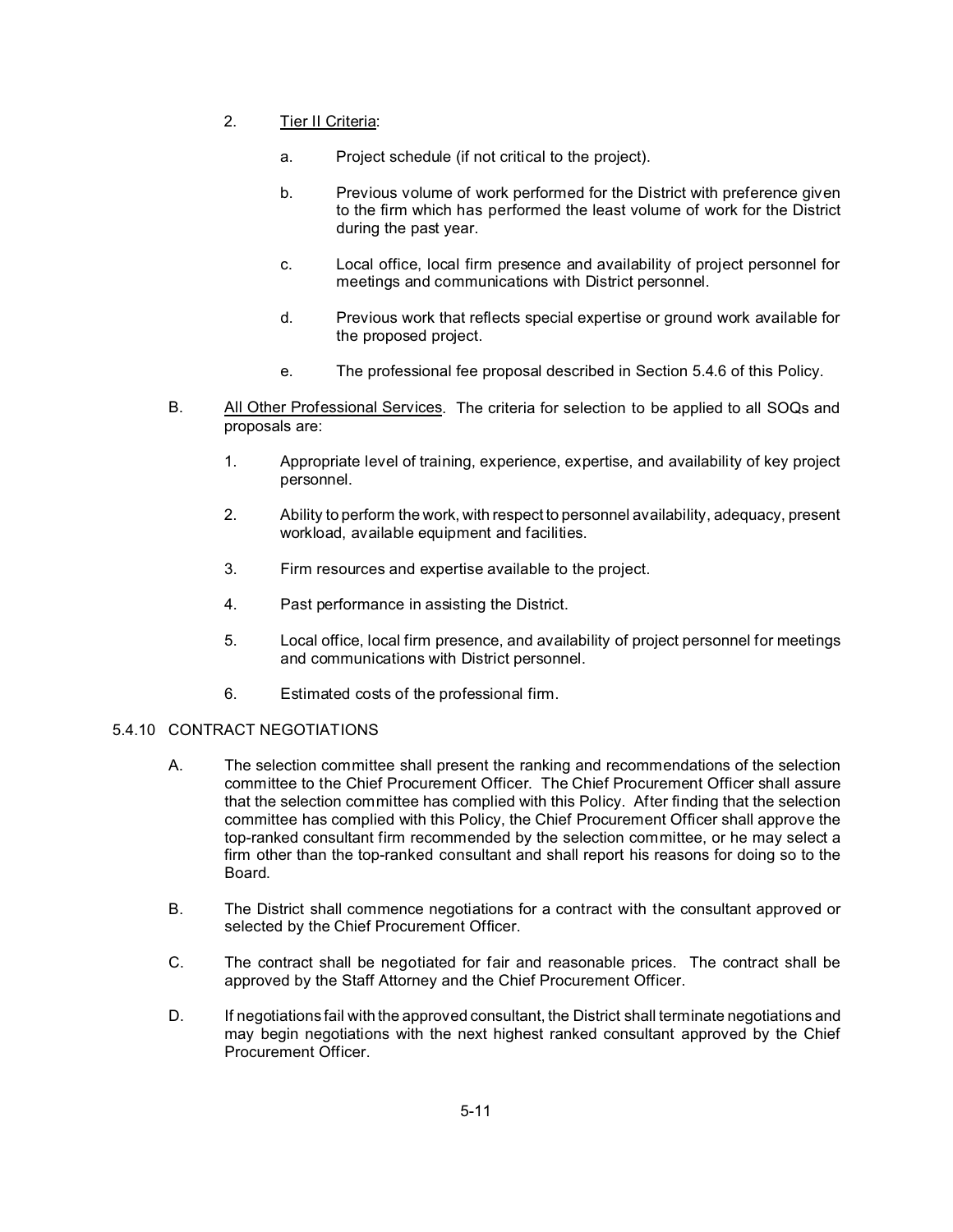# 5.4.11 SMALL CONTRACT METHOD

A. Fees up to \$3,000:

If the estimated professional fees do not exceed \$3,000, the Chief Engineer or other District employee designated by the General Manager shall select the firm, determine the scope of work and authorize contract negotiations.

B. Fees up to \$10,000:

If the estimated professional fees do not exceed \$10,000, an Assistant General Manager or other District employee designated by the General Manager shall select the firm, determine the scope of work and authorize contract negotiations. Selections under this section shall be reported monthly to the General Manager.

C. Fees that are more than \$10,000 but do not exceed \$25,000:

This method may be utilized when estimated professional fees do not exceed \$25,000 but are more than \$10,000. The selection committee, or the Chief Engineer in the case of engineering or architectural projects, reviews submitted SOQs or the list of firms with which the District has previously contracted (at least three), and selects a top-ranked firm. The Chief Procurement Officer approves the selection and scope of work and authorizes contract negotiations. The firm submits a proposal, including a fee proposal. The District negotiates a contract.

# PART 5: DISPOSAL OF SURPLUS PROPERTY

5.5.1 REPORTING SURPLUS PROPERTY

Any surplus property shall be reported to the Board. Surplus property shall not be sold to employees unless authorized by the Board.

5.5.2 AUTHORIZATION - \$25,000 OR LESS

The General Manager is authorized to dispose of District surplus equipment and machinery, when it appears the equipment or machinery will not be required for future use and the salvage value of each equipment or machinery item does not exceed \$25,000. The surplus property shall be disposed of in exchange for adequate consideration. After disposing of the surplus equipment and machinery, a description of the surplus equipment and machinery, together with a statement that reflects the replacement value and consideration received for the surplus property, shall be presented to the Board for ratification.

# 5.5.3 AUTHORIZATION - OVER \$25,000

Surplus equipment and machinery whose salvage value exceeds \$25,000 shall be disposed of in a manner approved by the Board.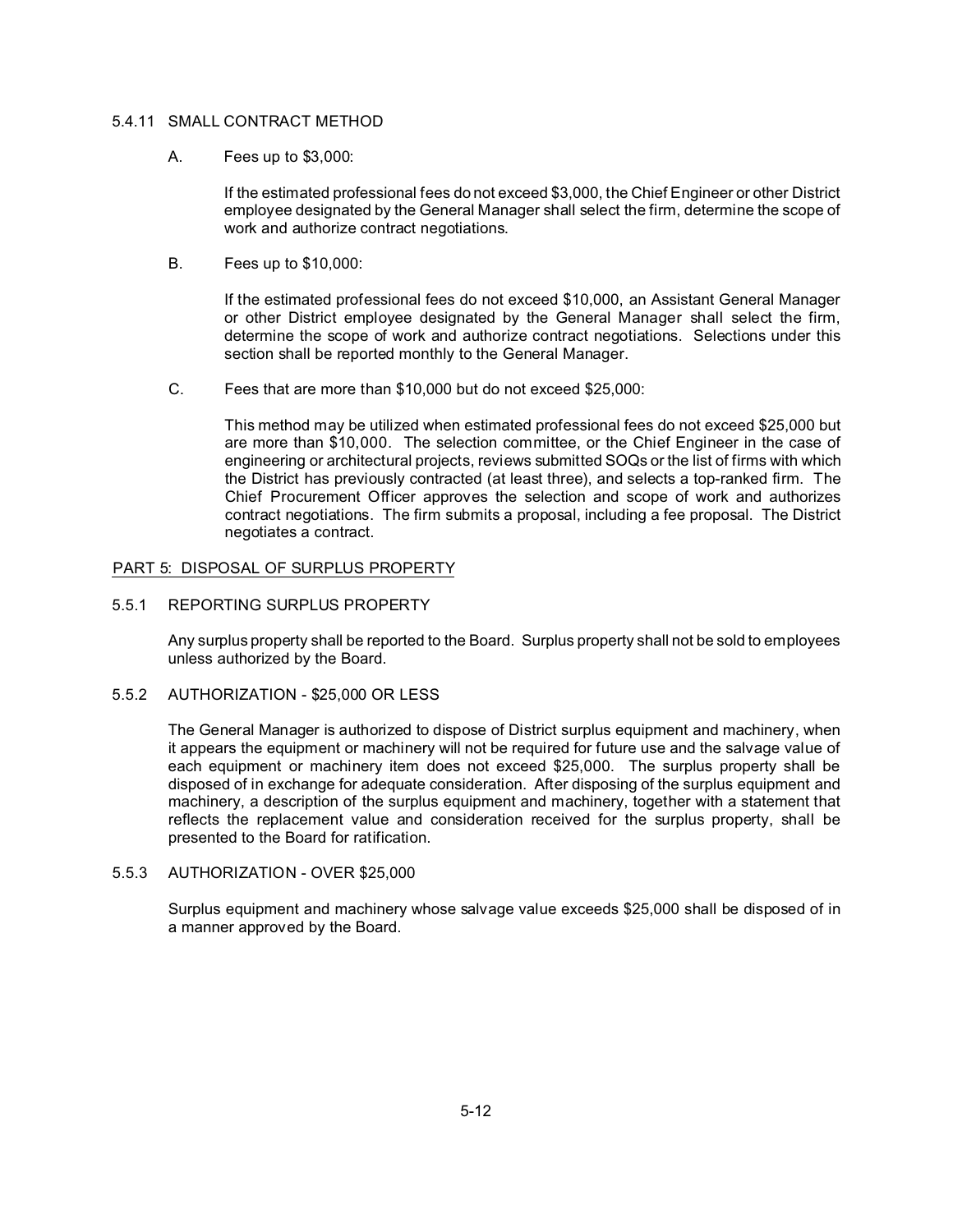# CHAPTER 6 PERSONNEL

# 6.1 EMPLOYEE PERSONNEL SYSTEM

The General Manager shall:

- A. Administer the personnel program of the District.
- B. Formulate personnel principles and programs designed to:
	- 1. Assure that employment in the District is based upon open competition and merit, and is free from personal and political considerations.
	- 2. Provide a just, equitable and market-based compensation plan to promote high morale, efficiency and economy in the operation of the District.
- C. Prepare and revise classification plans and job descriptions.
- D. Recommend salary schedules for approval by the Board.
- E. Establish and maintain a roster of all employees, setting forth each officer and employee, class, title of position, salary, any changes in class, title or status, and such other data as may be deemed desirable or useful.
- F. Maintain an accurate organizational chart.
- G. Develop, acquire, and administer such recruiting and examining programs as may be necessary to obtain competent applicants to meet the needs of the District.
- H. Propose, develop, or otherwise acquire and coordinate training and educational programs for District employees.
- I. Search for and inquire about ways and means of improving personnel procedures.
- J. Develop a workable performance evaluation system.
- K. Prepare a manning document or table of organization as part of the budget to be approved by the Board.

# 6.2 ADOPTION OF PERSONNEL RULES AND REGULATIONS MANUAL

The General Manager shall prepare and present to the Board such Personnel Rules and Regulations as he deems necessary. The Personnel Rules and Regulations shall be adopted, and from time to time amended, by resolution of the Board.

# 6.3 COMPENSATION OF GENERAL MANAGER

The General Manager's compensation shall be reviewed annually by the Board.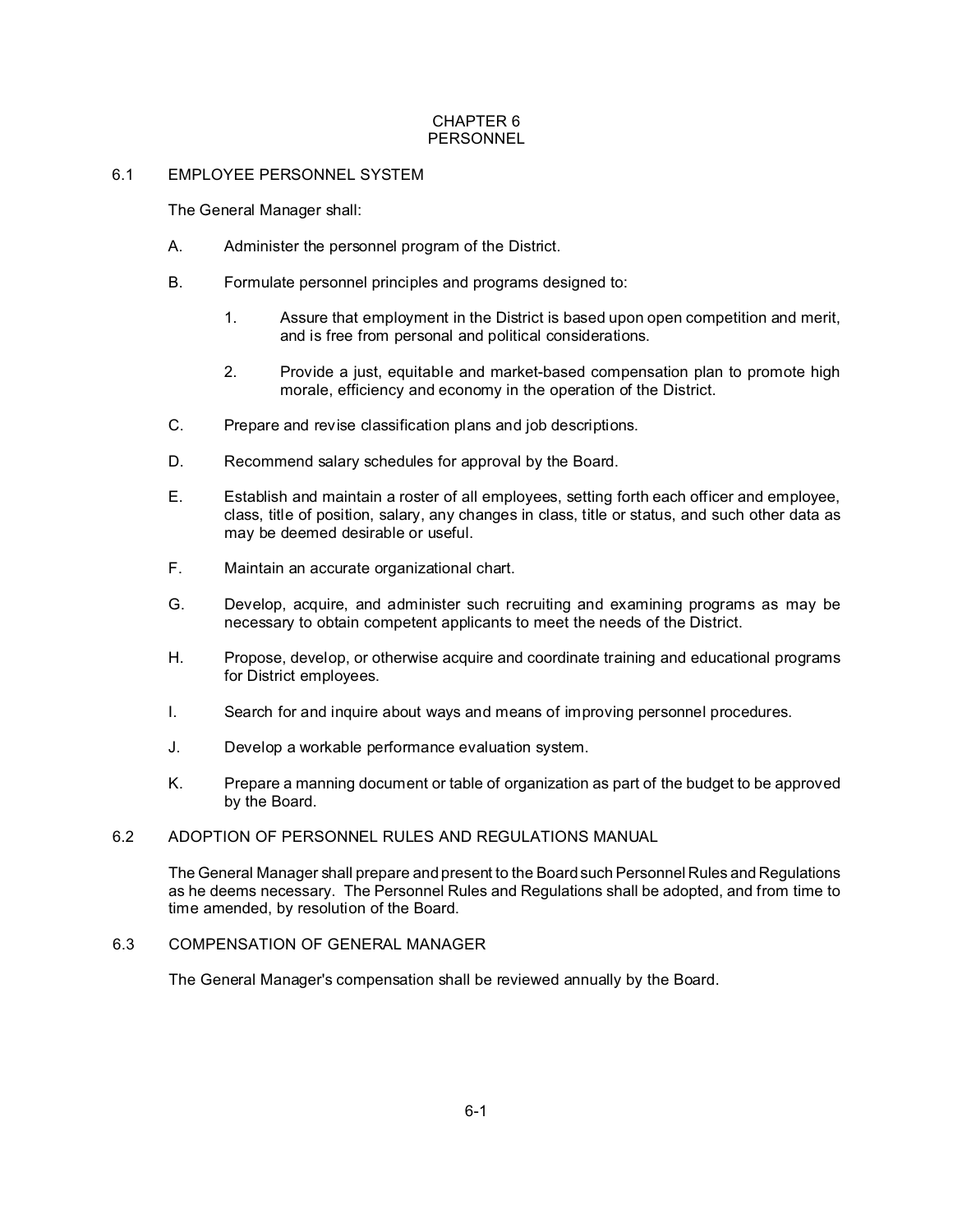# CHAPTER 7 **MEETINGS**

# 7.1 MEETINGS OF THE BOARD OF TRUSTEES

- A. Regular Meeting. A regularly scheduled meeting of the Board for which notice of the date, time, and place has been given in the Annual Meeting Schedule.
- B. Special Meeting. Any meeting of the Board that replaces or is held in addition to regular meetings.
- C. Annual Meeting. The meeting at which officers of the District are elected. The Annual Meeting shall be held on the date and hour of its regularly scheduled meeting in August.
- D. Emergency Meeting. A special meeting held as a result of unforeseen circumstances, to consider matters of an urgent or emergency nature.

# 7.2 PLACE OF MEETINGS

Except as may otherwise be determined, meetings of the Board shall be held at the principal place of business of the District.

# 7.3 PUBLIC NOTICE OF MEETINGS

- A. Annual Meeting Schedule. An annual schedule of the regular meetings of the Board shall be posted at all times in a conspicuous place at the District's principal office. The annual schedule of regular meetings shall be sent to the *Salt Lake Tribune, Deseret News,* and other organizations and individuals requesting such schedule.
- B. Regular Meeting. Notice of the date, time, place and agenda for each regular meeting shall be posted at the District's principal office and sent not less than 24 hours before the beginning of each meeting to the *Salt Lake Tribune, Deseret News,* and other organizations and individuals requesting such notice.
- C. Special Meeting. Where possible, the notice described in Section 7.3.B shall be given. However, when unforeseen circumstances require calling a special meeting, including an emergency meeting, the notice requirements of Section 7.3.B may be disregarded and the best practicable notice given. No special meeting shall be held until a reasonable attempt has been made to notify all Trustees, and a majority of the Trustees contacted and polled agree to hold the special meeting.
- D. Meeting at a Place other than the Principal Place of Business. Notice of a meeting to be held at a place other than the principal place of business shall be given as provided by law.

# 7.4 NOTICE TO TRUSTEES

Notice of all regular and, when possible, special meetings of the Board shall be sent by the Secretary to all members of the Board by ordinary mail at least five days in advance of each meeting. Such notice shall include the date, time, and place of the meeting as well as a copy of the previous meeting's minutes and the agenda for the present meeting.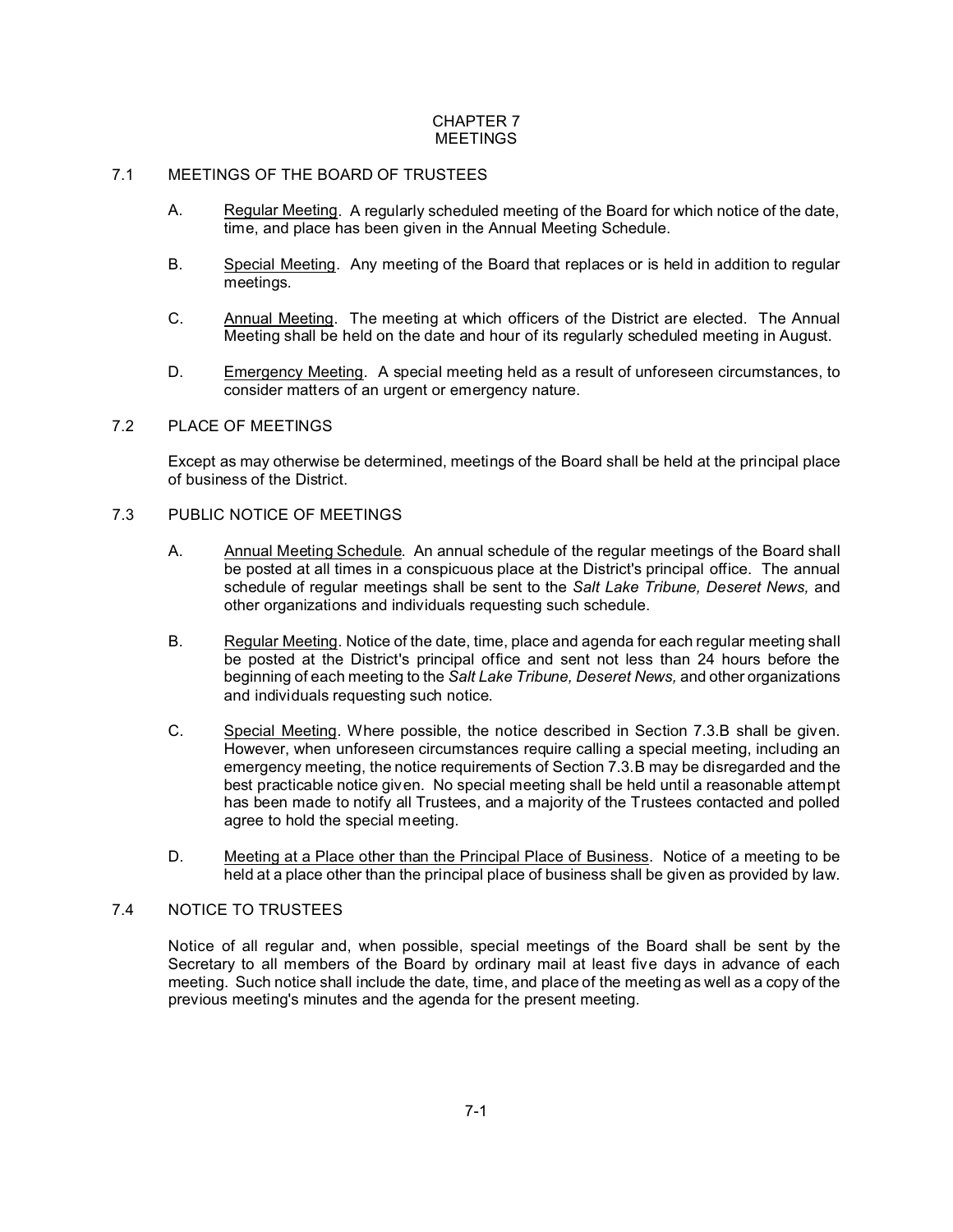# 7.5 CONDUCT OF MEETINGS

- A. All meetings of the Board shall be conducted according to Robert's Rules of Order when requested by a Trustee of the Board.
- B. Any Board member shall have the right to place any matter on the agenda if a reasonable notice of seven days is given. The meeting shall follow the agenda unless otherwise agreed.

# 7.6 QUORUM

A majority of the actual number of trustees shall constitute a quorum for the transaction of District business. A concurrence of a majority of the quorum, in any matter within the scope of their duties, shall be sufficient for the determination of such matter, except as required otherwise by statute or herein.

#### 7.7 PRESUMPTION OF ASSENT

A Trustee who is present at a meeting of the Board at which action on any matter is taken shall be presumed to have assented to the action taken unless his dissent shall be entered into the minutes of the meeting or unless he shall file his written dissent to such actions with the Secretary before the adjournment of the meeting. A written dissent shall not apply to a Trustee who voted in favor of such action.

#### 7.8 NO PROXY

No Trustee may appoint another individual, by proxy or otherwise, to assume his responsibilities as a Trustee.

# 7.9 OPEN AND CLOSED MEETINGS; ACTIONS TAKEN

- A. Open Meeting. All meetings of the Board, except closed meetings, shall be open to the public.
- B. Closed Meeting. Except as otherwise directed by the Board, closed meetings shall be open only to Board officers, members of the Board, and District staff. A closed meeting may be held upon the affirmative vote of two-thirds of the members of the Board present at an open meeting for which notice is given, provided a quorum is present. A closed meeting may be held for any of the following purposes:
	- 1. Discussion of the character, professional competence, or physical or mental health of an individual.
	- 2. Strategy sessions to discuss collective bargaining.
	- 3. Strategy sessions to discuss pending or reasonably imminent litigation.
	- 4. Strategy sessions to discuss the purchase, exchange, or lease of real property when public discussion of the transaction would disclose the appraisal or estimated value of the property under consideration or prevent the District from completing the transaction on the best possible terms.
	- 5. Strategy sessions to discuss the sale of real property when: (a) public discussion of the transaction would disclose the appraisal or estimated value of the property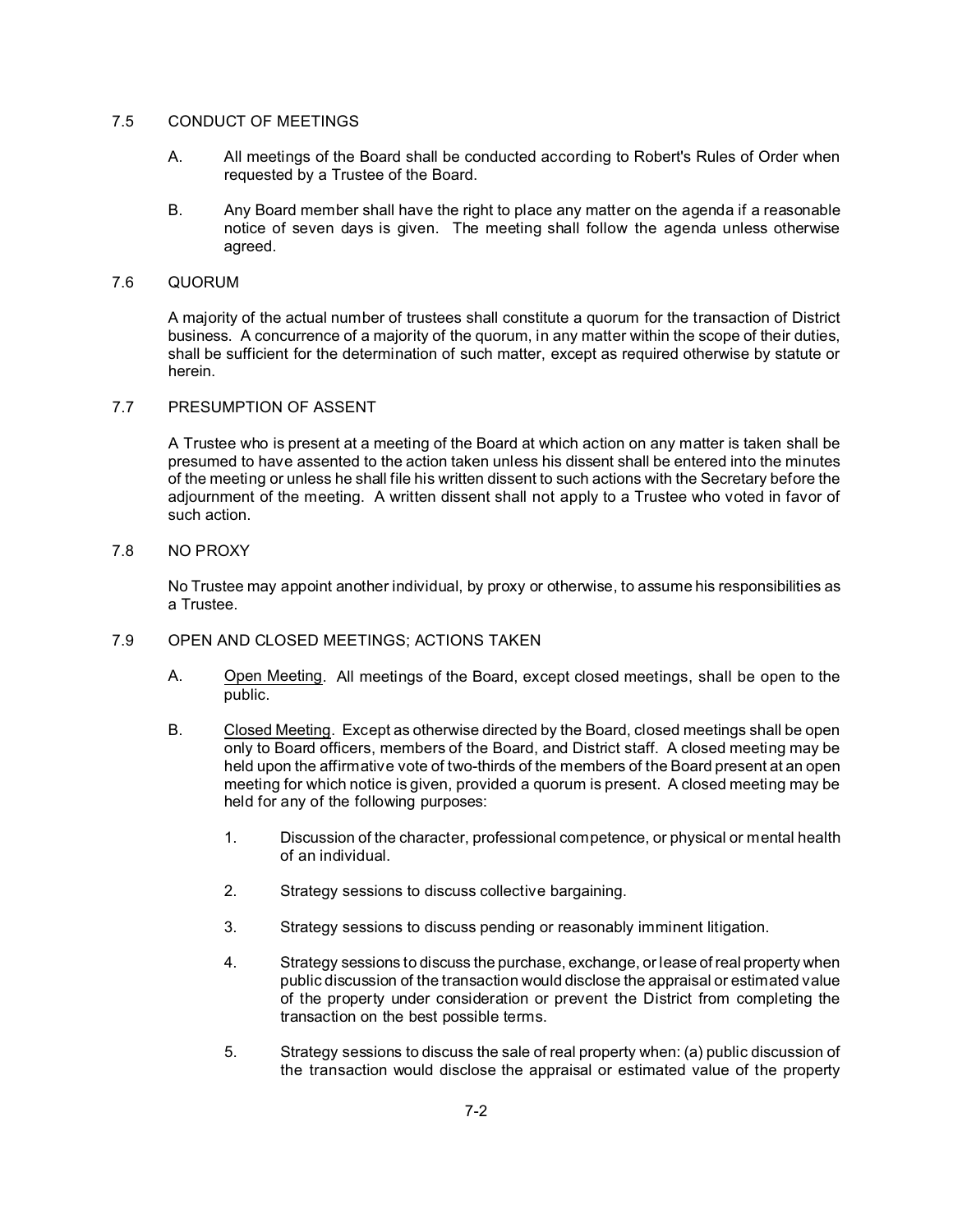under consideration or prevent the District from completing the transaction on the best possible terms; (b) the District previously gave public notice that the property would be offered for sale; (c) the terms of the sale are publicly disclosed before the District approves the sale.

- 6. Discussion regarding deployment of security personnel, devices or systems.
- 7. Investigative proceedings regarding allegations of criminal misconduct.
- C. Actions Taken. No ordinance, resolution, rule, regulation, contract, or appointment shall be approved at a closed meeting.

# 7.10 MINUTES OF MEETINGS TO BE KEPT

- A. Open Meeting. Written minutes shall be kept of all open meetings. Such minutes shall include:
	- 1. The date, time, and place of the meeting.
	- 2. The names of members present and absent.
	- 3. The substance of all matters proposed, discussed, or decided, and a record, by individual member, of votes taken.
	- 4. The names of all citizens who appeared and the substance in brief of their testimony.
	- 5. Any other information that any member requests be entered in the minutes.

Minutes shall not be "final" or "official" until they have been formally approved by the Board. Tape recordings and/or notes prepared by or at the direction of the Secretary to keep and/or draft the minutes shall be destroyed immediately after the minutes are formally approved by the Board.

- B. Closed Meeting. Unless the closed meeting is called for purposes specified in Section 7.9.B.1 or 7.9.B.6, in which case the presiding officer shall sign a sworn statement [see suggested affidavit in Appendix of Forms] affirming the purpose of the meeting, either detailed written minutes or a tape recording shall be kept of the closed portion of the meeting. If minutes are kept, they shall include:
	- 1. The date, time, and place of the meeting.
	- 2. The names of members present and absent.
	- 3. The names of all others present.
	- 4. The content of the meeting.

Tape recordings and written minutes of the closed meeting are protected records under Title 63, Chapter 2, Governmental Records Access and Management Act, and any person who violates the provisions of Utah Code Ann. (1953) § 63-2-801 is subject to the criminal penalties contained in that section. Tape recordings and written minutes of closed meetings may be disclosed pursuant to a Court order only as provided in Utah Code Ann. (1953) § 52-4-10.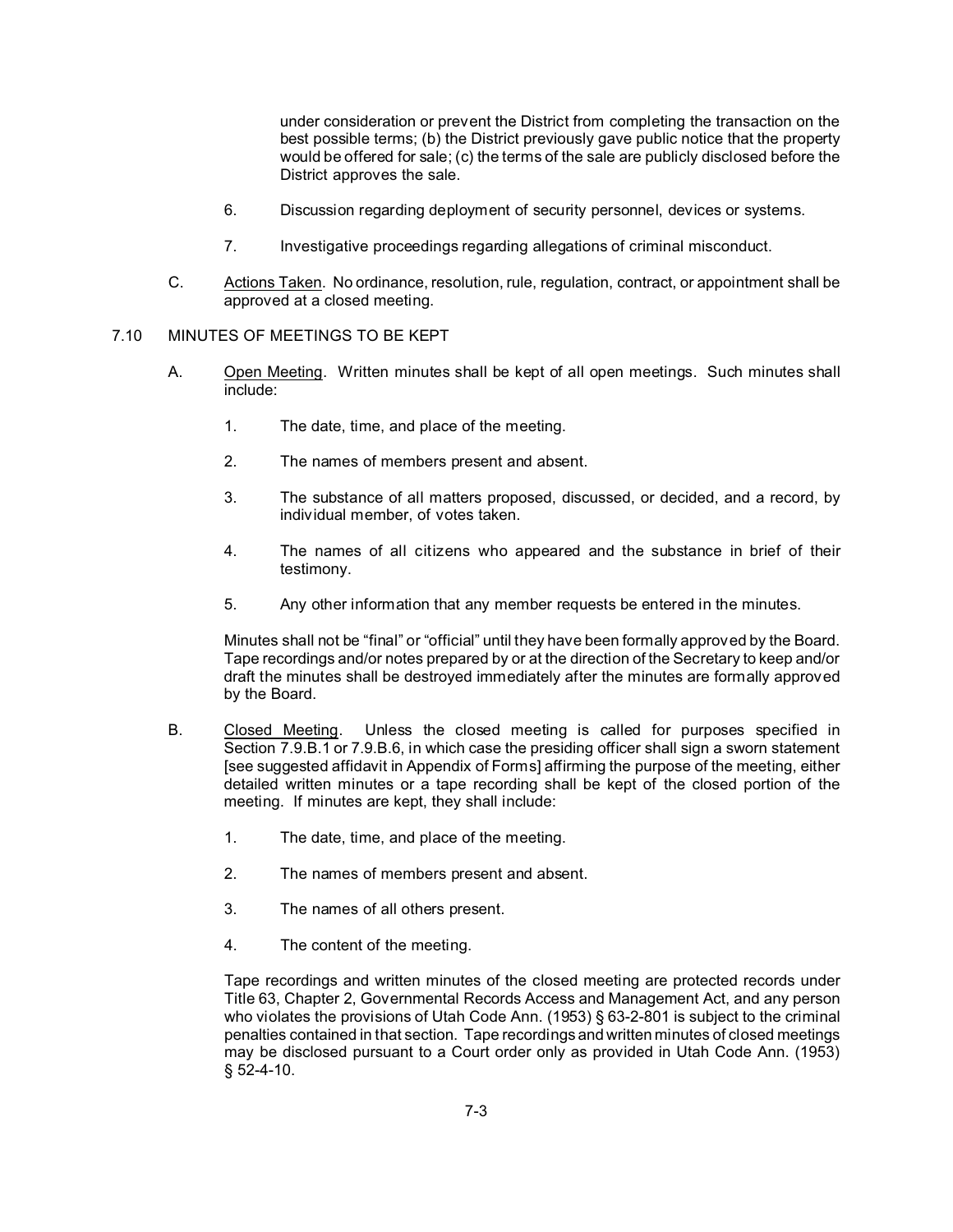# 7.11 PUBLIC HEARING PROCEDURES

- A. Public hearings before the Board shall follow the following procedural steps:
	- 1. Declaration that the public hearing is open.
	- 2. Verification that legal notification requirements have been met.
	- 3. Staff presentation.
	- 4. Questions by Board members.
	- 5. Motion to open public comment session.
	- 6. Call upon individuals who have completed and submitted registration cards.
	- 7. Motion to close public comment session.
	- 8. Staff response.
	- 9. Questions by Board members.
	- 10. Board discussion.
	- 11. Board vote.
	- 12. Motion to adjourn/close public hearing.
- B. The following rules shall be observed during public hearings before the Board:
	- 1. Members of the public who desire to speak, shall each first complete a registration card indicating the speaker's name, address and affiliations to the agenda item(s) (or whom he represents).
	- 2. The Chair shall determine who will speak after reviewing the registration cards. Each speaker shall be called by the Chair, and, at the discretion of the Board, speakers shall alternate between one speaking in favor of the agenda item and another speaking against it (continuing in this manner so long as possible).
	- 3. Speakers shall state their names, addresses and affiliations to the agenda items (or whom they represent) before beginning their comments.
	- 4. Speakers shall address their comments to the Chair, and they shall not debate with other meeting attendees or make personal attacks.
	- 5. A predetermined time limit shall be placed on speakers. A speaker cannot combine his time with another (e.g., Speaker "X" cannot give his time to Speaker "Y" so that Speaker "Y" has double the time), and redundant speakers/comments will not be recognized by the Chair.
	- 6. To permit everyone the opportunity to hear the proceedings, attendees shall be as quiet as possible.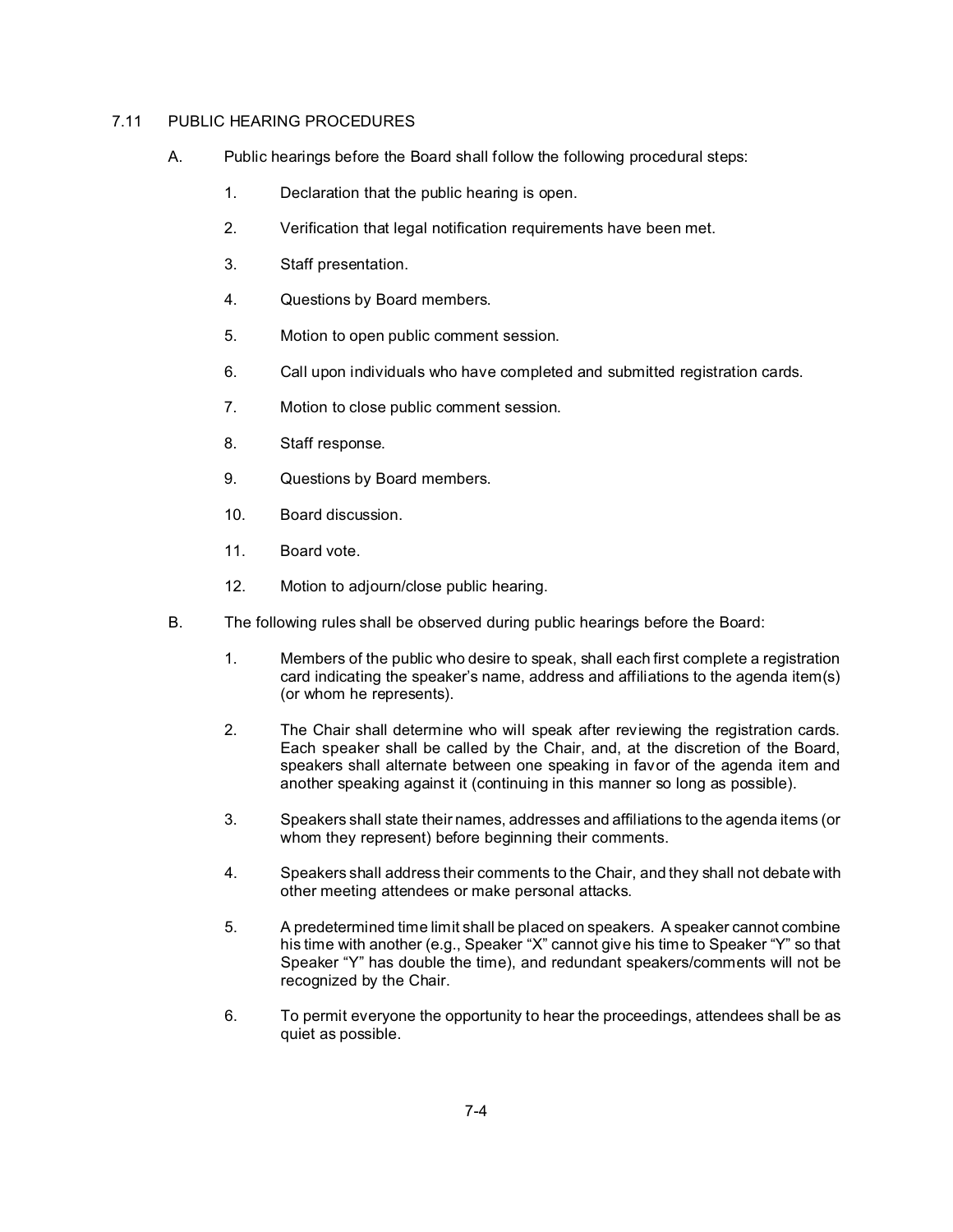- 7. The hearing is designed for civil discussion. Therefore, attendees shall not jeer, cheer, yell out comments, or clap.
- 8. Attendees shall not display any signs or distribute any handouts or flyers in the hearing room.
- 9. After the close of the public comment period, discussion shall be limited to Board members and staff.
- C. The Chair of the public hearing shall enforce the procedures and rules set forth above in subsections A and B. The Chair, at its discretion and consistent with the District's Administrative Policies and Procedures, may take such additional actions as will promote an orderly and efficient public hearing.

# 7.12 ELECTRONIC MEETINGS

- A. As used in this Chapter:
	- 1. "Act" means the Utah Open and Public Meetings Act, Utah Code Ann. (1953) §§ 52-4-1 et seq.
	- 2. "Closed to the public" means a meeting which the public is not allowed to attend pursuant to the Act.
	- 3. "Open to the public" means a meeting which the public is allowed to attend pursuant to the Act.
	- 4. Terms used in this Chapter which are defined in the Act, shall have the meaning given by the Act.
- B. As authorized by the Act, the Board may hold, convene, and conduct any meeting in which one or more Trustees participate electronically, provided:
	- 1. The notice for, and procedures of, the meeting shall conform to the Act and to all applicable provisions of the District's Administrative Policy and Procedures Manual; and,
	- 2. The Board, after it makes reasonable effort to do so, is unable to hold the meeting with all Trustees physically present in the anchor location.
- C. Trustees not physically present, but who wish to participate electronically in a meeting, shall be connected to the anchor location by means of a telephonic, telecommunications, or computer conference, subject to the following conditions:
	- 1. The Board, at the appointed time, shall initiate contact with those Trustees who indicated they will attend electronically.
	- 2. Trustees participating electronically shall use a secure, encrypted Internet line or a secure, hard telephone line that prevents unauthorized parties from listening. A cellular or mobile telephone shall not be used.
	- 3. Trustees participating electronically shall not use speaker phones or other communication equipment that may allow unauthorized parties to overhear the meeting.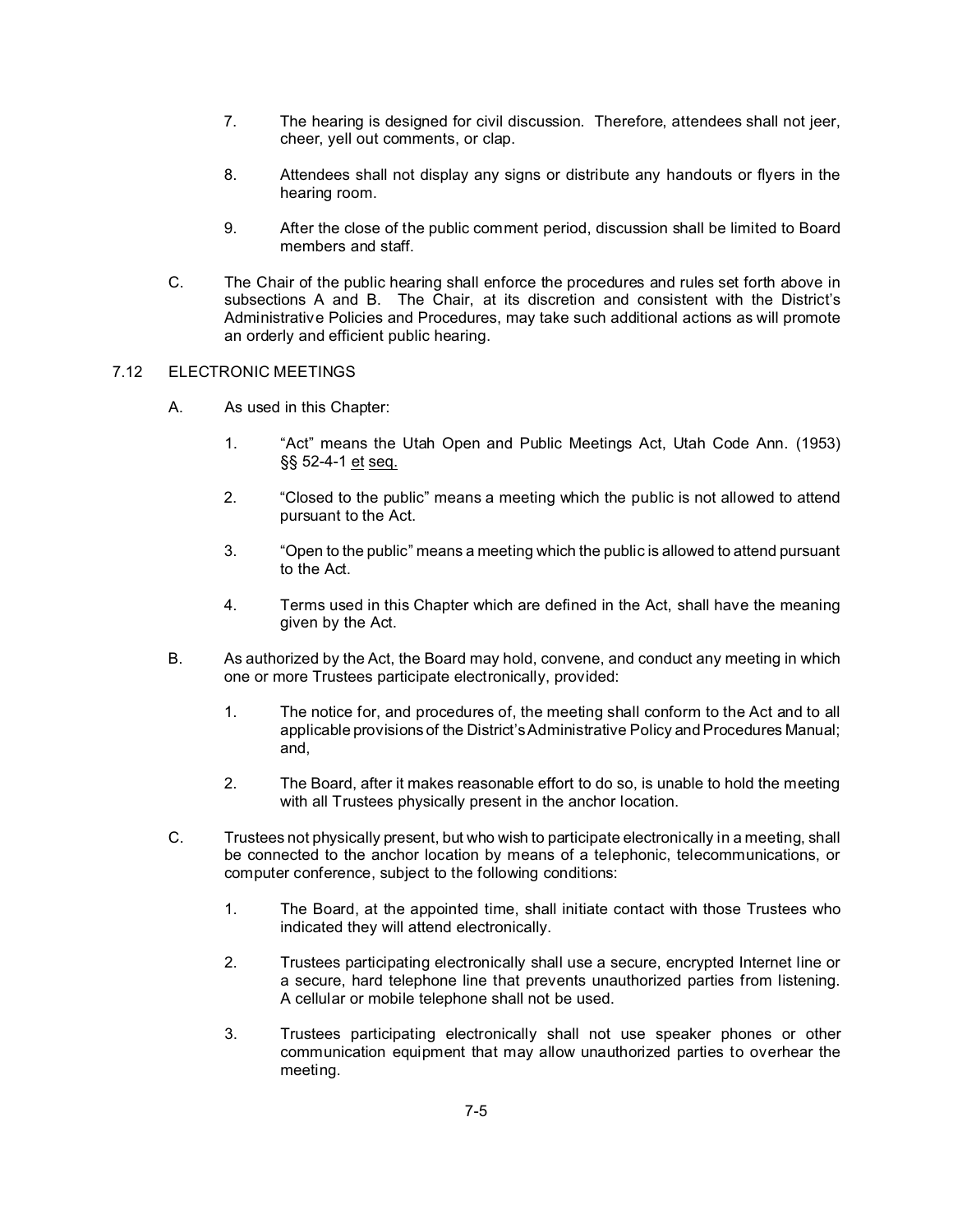- D. Applicable procedures of the District's Administrative Policy and Procedures Manual shall govern an electronic meeting, with the following additions:
	- 1. Trustees who wish to participate electronically shall notify the Board at least twenty-four (24) hours before the scheduled start of the meeting and shall provide contact information to allow their participation.
	- 2. Minutes of the meeting shall note that the meeting was conducted electronically in accordance with the Act and with this Chapter. The minutes shall note the identity of those Trustees participating electronically.
	- 3. All parties participating electronically should be able to hear and to speak with each other and all present in the anchor location.
	- 4. Trustees and parties in the anchor location should be able to hear and to speak with those participating electronically.
	- 5. Electronic participation in a meeting shall constitute presence at that meeting for all purposes, including the determination of a quorum and voting.
	- 6. If visual aids or documents are to be presented or used at the meeting, the Board shall make reasonable efforts to provide copies to each person participating electronically.
	- 7. At the conclusion of the meeting, persons attending electronically shall verbally certify that they participated in good faith in the entire meeting.
- E. An anchor location for all electronic meetings shall be the Board Room in the Administration Building of the District, 8215 South 1300 West, West Jordan, Utah. All electronic meetings shall originate from this location; however, the Board, at its discretion, periodically may select alternative and/or additional anchor location(s).
- F. Inasmuch as confidentiality may be intentionally or inadvertently compromised, the following shall not be part of any electronic meeting:
	- 1. Communication among the Board, staff and the District's legal counsel, such that the attorney-client privilege may arise.
	- 2. An interview or discussion by the Board of an employee or a candidate for employment.
	- 3. Topics required or allowed to be kept confidential, private or secret by state or federal law.
	- 4. Any other topic which the Board determines must remain confidential, private or secret.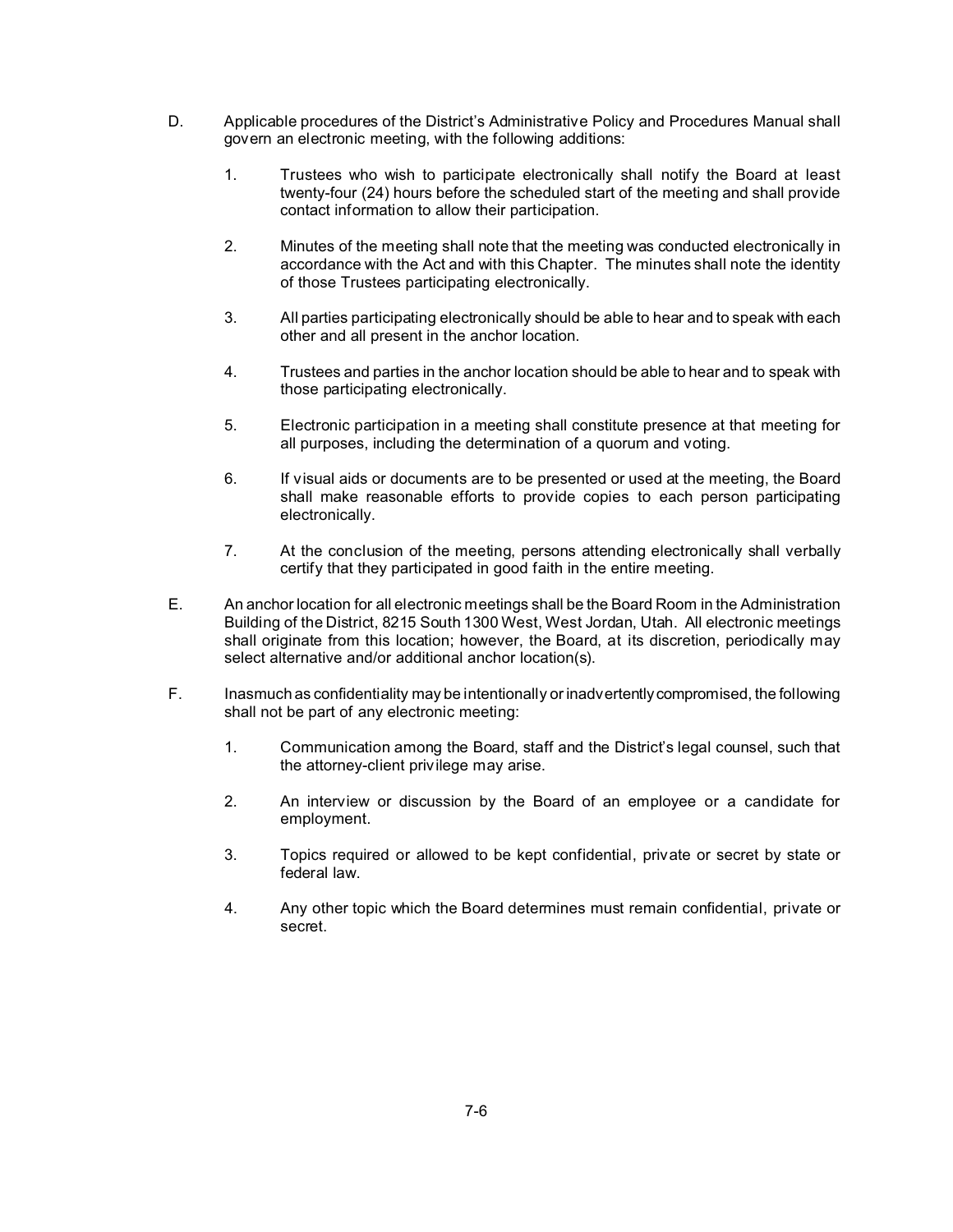# CHAPTER 8 RISK MANAGEMENT

#### 8.1 SELF INSURANCE

The District is self-insured for the amount of the deductible(s) on all general liability and motor vehicle-related claims. Commercial Property and Boiler and Machinery coverage is carried on the principal offices and the Southeast Regional and Jordan Valley Water Treatment Plants. A fund has been established to pay administrative and claims expenses.

# 8.2 PROCEDURE FOR FILING AND PROCESSING OF CLAIMS

- A. The procedures for filing and settling claims shall conform with the statutory guidelines contained in the Utah Governmental Immunity Act, Utah Code Ann. (1953) § 63-30-1, et seq., as amended.
- B. The General Manager may prescribe the use of forms and promulgate administrative procedures not inconsistent with the Utah Governmental Immunity Act to expedite the claims-processing procedures of the District.
- C. The General Manager shall periodically advise the Board concerning claims which have been filed against the District.
- D. The General Manager, after conferring with the Staff Attorney, may compromise and settle any claim if the payment in compromise is \$25,000 or less. All claims settled by the General Manager must be reported to the Board at its next regularly scheduled meeting. The settlement and compromise of claims in an amount exceeding \$25,000 must be authorized by the Board.

# 8.3 INDEMNIFICATION OF EMPLOYEES

Trustees, officers, and employees of the District shall be indemnified for acts or omissions occurring during the performance of their duties, within the scope of employment, or under color of authority, pursuant to the provisions of the Utah Governmental Immunity Act.

# 8.4 SAFETY, HEALTH AND RISK MANAGEMENT POLICY STATEMENT

- A. The District's Safety and Risk Management Policy is to protect the District against accidental losses which, in the aggregate, during any financial period, would significantly affect personnel, property, the budget, or the ability of the District to fulfill its responsibilities to its customers, employees, taxpayers and the public.
- B. District staff is directed to implement a risk management process which shall include: systematic risk identification; risk and hazard evaluation; safety, training and loss control activities; claims processing; and program monitoring.
- C. All employees shall promptly report all accidents, claims and injuries; when requested, cooperate and assist the District in investigating all accidents and injuries; be aware of all department safety rules and procedures; properly use all safety equipment and devices; and be safety conscious.
- D. Staff shall prepare a budget recommendation to the Board to fund selected methods and procedures for reducing the identified risks and to implement safety training activities. At least annually, the General Manager shall prepare a report to the Board summarizing the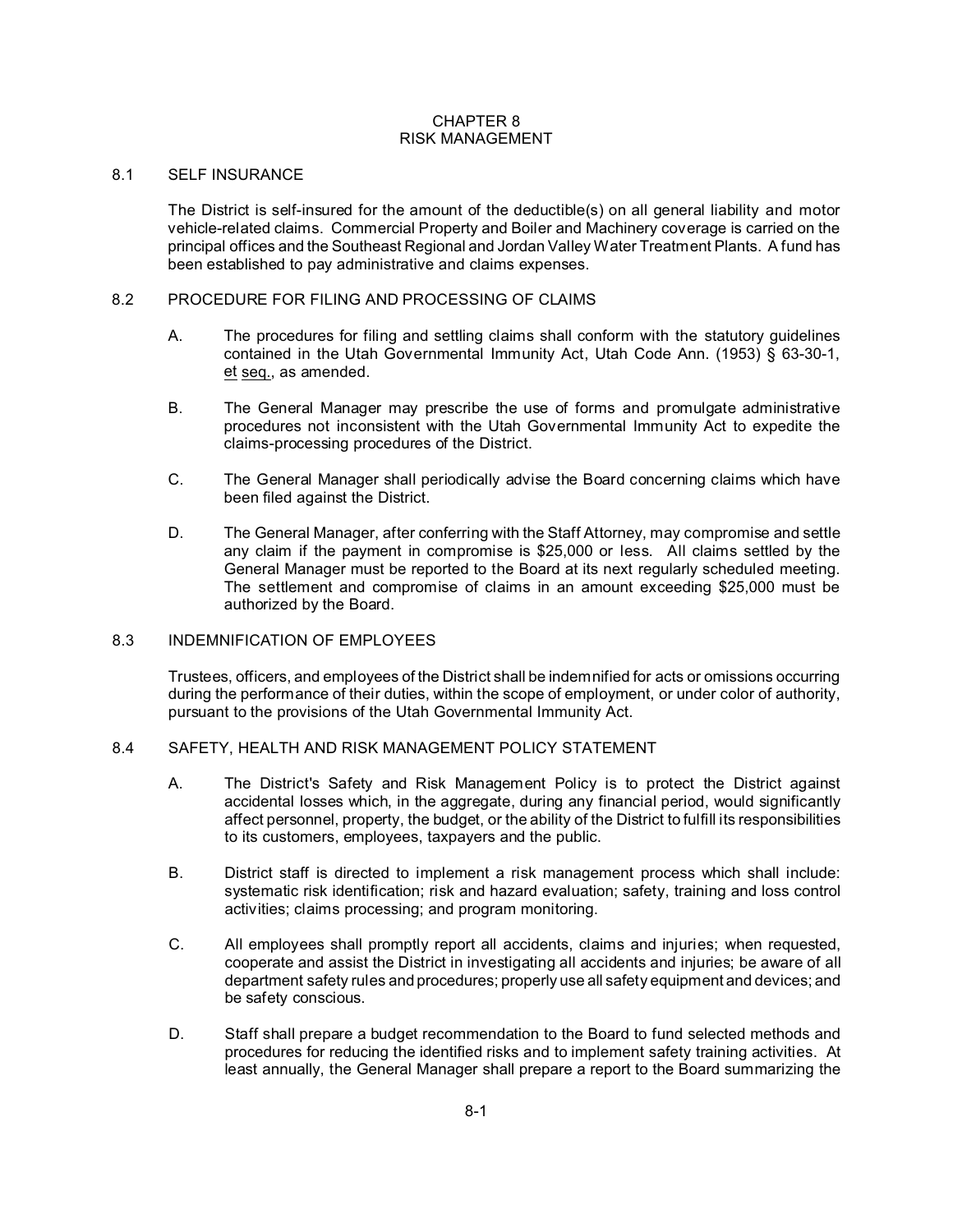losses incurred by the District, their causes, and risk and loss prevention activities implemented by the District.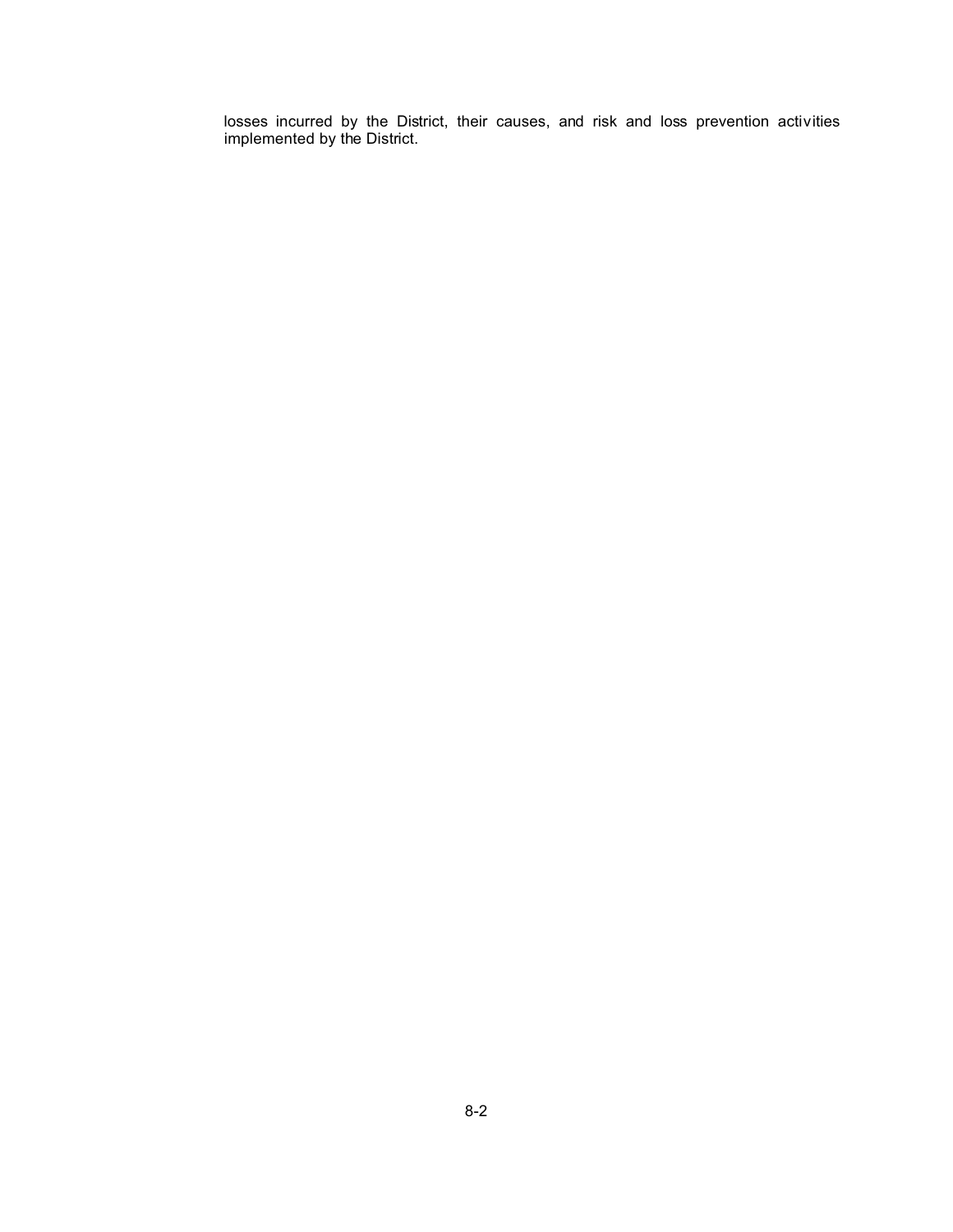# CHAPTER 9 CONDUCT AND ETHICS

#### 9.1 STANDARDS OF CONDUCT

The purposes of this chapter are to establish standards of conduct for trustees, officers, and employees, and to require these persons to disclose actual or potential conflicts of interest between their public duties and their personal interests.

# 9.2 ETHICS

The conduct of District trustees, officers, and employees shall be consistent with the laws of the State of Utah, including but not limited to the Utah Public Officers' and Employees' Ethics Act, Utah Code Ann. (1953) § 67-16-1 et seq., as amended. A photocopy of the Ethics Act, current each year as of August 1, is included in Appendix 2.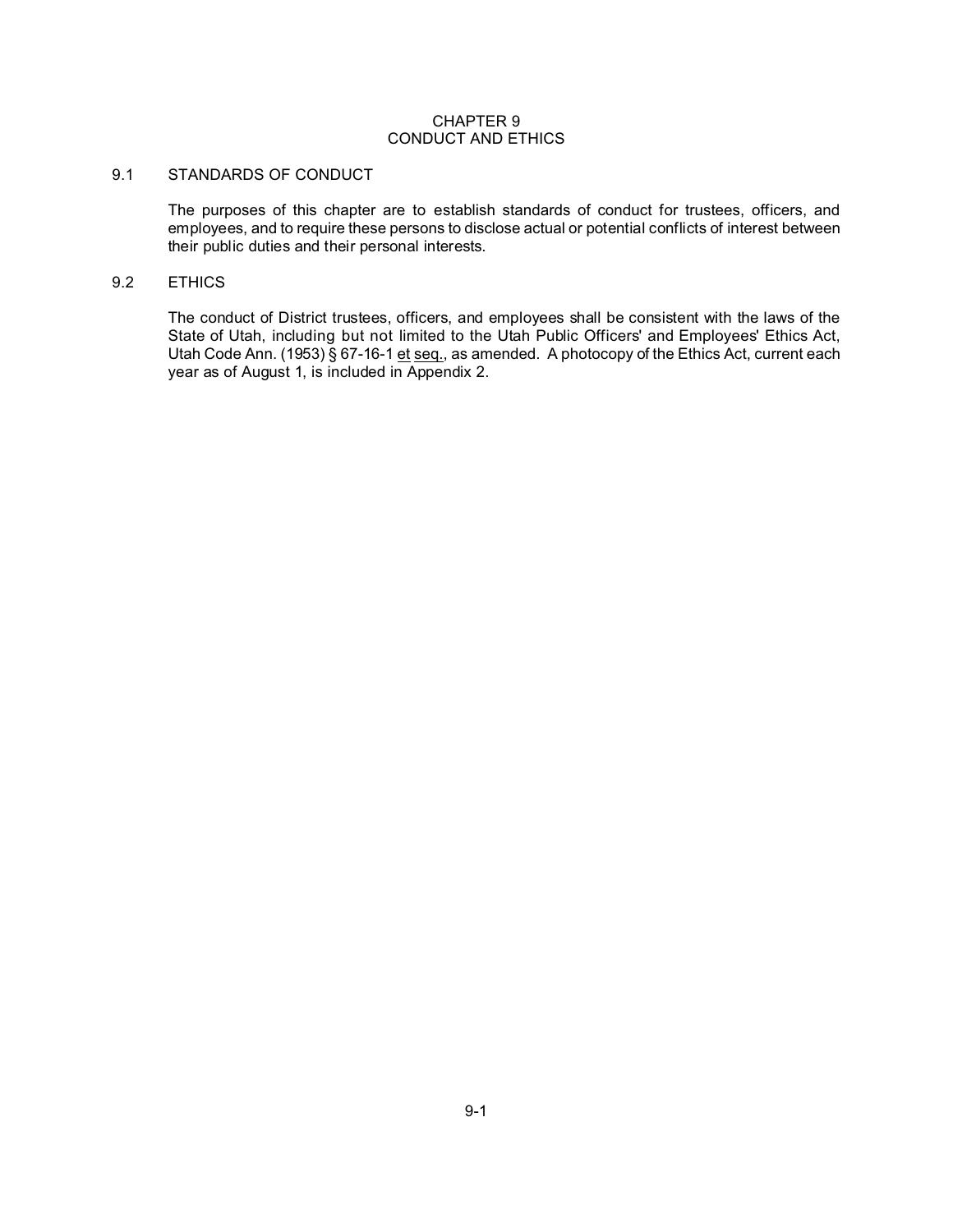# CHAPTER 10 **VEHICLES**

# 10.1 USE OF DISTRICT VEHICLES

- A. The District is in the business of providing water to its member agencies and retail customers 24 hours a day. To enable the District to respond timely to both routine hour and after-hour emergencies, calls for assistance, and to maintain the District's water system, the District provides use of a limited number of vehicles to employees. The District also provides the use of vehicles to employees who are in geographically strategic positions and trained to respond to emergency situations in the event of a natural disaster (such as a flood or an earthquake) or a catastrophic system failure. And, the District provides the use of vehicles to employees who are required to attend meetings during work, after or near the end of work, and/or in locations far from the routine work station. The vehicles provided to employees should be suitable for the requirements of the employee's position based on a number of considerations, including but not limited to: locale, terrain, weather, job assignment, the need to have different types and sizes of District equipment, towing capability, and passenger accommodation.
- B. The General Manager shall have discretion, based on the considerations and objectives set forth in Section 10.1.A. and on any other relevant factors, to select both those employees who may use a District vehicle to commute to and from work and the type of vehicle best suited for each employee.
- C. Unless the Board determines otherwise, use of a District vehicle is not part of the compensation for an employment position. Vehicles may be re-assigned at any time.

# 10.2 PERSONAL USE

- A. District vehicles may be used only for District business. Vehicles may not be used for personal purposes other than for authorized commuting or de minimus personal use (such as a stop for a personal errand on the way between a business delivery and a personal errand).
- B. Employees assigned District vehicles to commute to and from work will have a "commuting valuation" fee added to their semi-monthly paycheck. The fee is based on the number of one-way commutes the employee makes in a pay period multiplied by the commuting value set by the Internal Revenue Service.

#### 10.3 MARKINGS

All District vehicles, except those that are part of the compensation for an employment position, will be clearly marked on both sides with decals or with special painting identifying the vehicles as property of the District and shall have a license plate displaying the letters "EX."

# 10.4 USE OF PERSONAL VEHICLES FOR DISTRICT BUSINESS

A. Employees are encouraged to use District-owned vehicles when conducting District business. If a District-owned vehicle is not available or it is not practicable to use one, then an employee may use his personal vehicle provided the employee receives authorization from his supervisor. An employee will be compensated for the use of a private vehicle at the rate per mile then allowed by the Internal Revenue Service. This compensation represents the employee's compensation for all costs including gas, maintenance, wear and tear, insurance and capital investment.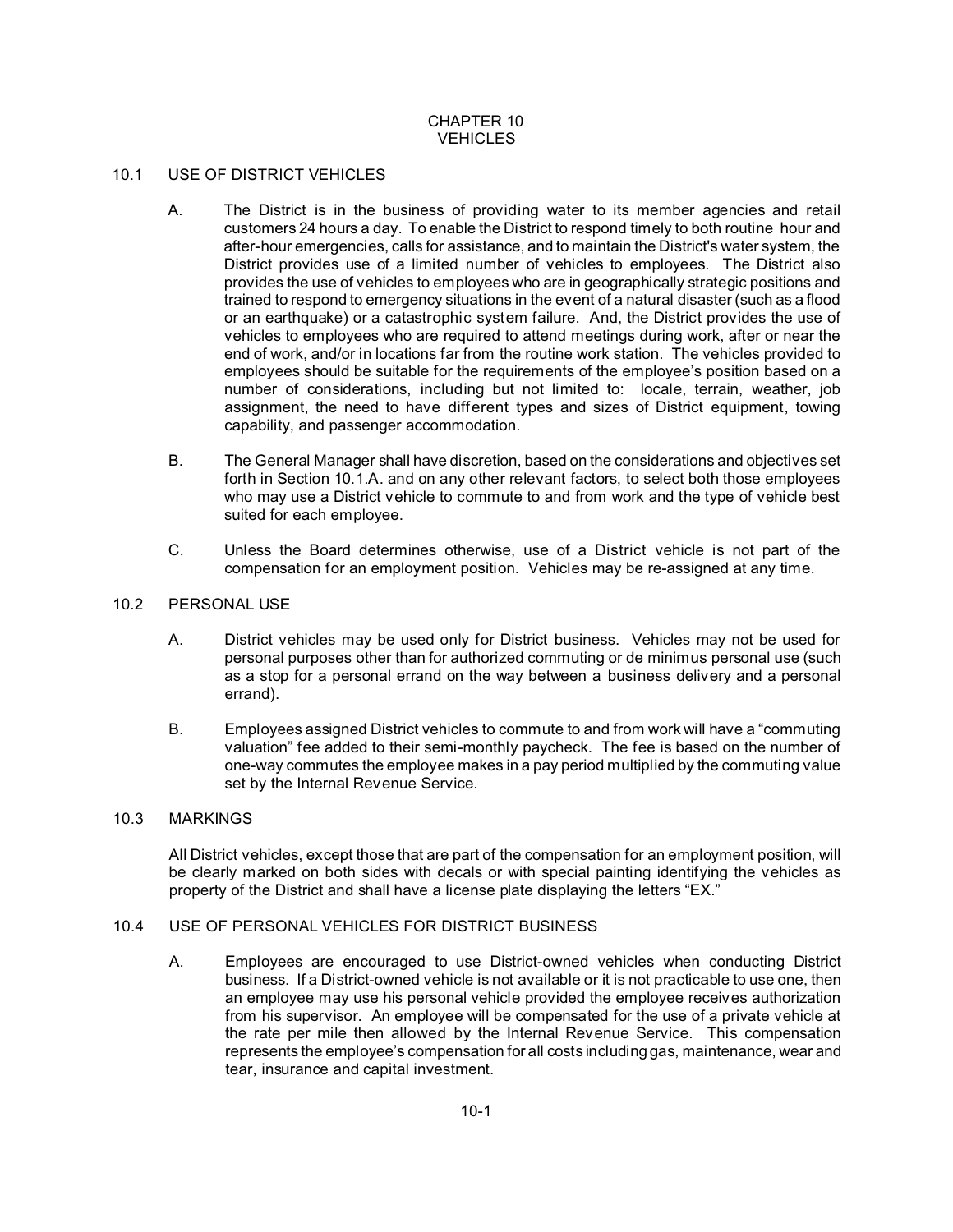- B. If an accident occurs while an employee is engaged in District business, the District, under the following circumstances, will reimburse the employee for the amount of his vehicle insurance deductible:
	- 1. The accident is reported to the applicable, governing law enforcement agency within two (2) hours of the occurrence; the agency completes an investigation of the accident; a report of the investigation is prepared; and the employee, within five (5) working days of the preparation of the report, provides his immediate supervisor with a copy of the report and with proof of insurance coverage for the employee's vehicle.
	- 2. The employee did not cause or contribute to the accident by acts or omissions which were intentional, reckless or grossly negligent.
	- 3. At the time of the accident, the employee was wearing all safety restraints required by law.
	- 4. At the time of the accident, the employee had collision damage insurance coverage on his personal vehicle, with a deductible for such coverage in an amount no greater than Five Hundred and 00/100 Dollars (\$500.00).

Payment by the District under this subsection is limited to the amount of the deductible. If the damage to the vehicle was caused, or contributed to, by the acts or omissions of a third party who was not an employee of the District, the personal insurance coverage of the employee or third party shall be the primary insurance to which all parties shall look for compensation. Payment by the District shall be considered only after the employee and/or his vehicle insurance carrier has exhausted all legal remedies and collection efforts against each third party.

- C. If an accident occurs while an employee is engaged in District business, and the employee caused or contributed to the accident, the employee may be disciplined.
- D. If an employee improperly and/or unlawfully uses a District vehicle, the employee may be disciplined.

# 10.5 CONDUCT

- A. An employee shall use safety restraints as required by law when in any motor vehicle on District business.
- B. An employee operating any motor vehicle on District business shall:
	- 1. Exercise reasonable care by obeying all traffic signals and laws; and
	- 2. Be a courteous and responsible driver.
- C. An employee operating a District vehicle shall maintain at the time a valid Utah driver's license. In the event an employee's license is suspended or revoked or otherwise rendered invalid, the employee shall report the suspension, revocation or invalidity to the employee's Supervisor. An employee also shall report to his Supervisor (i) any conviction for driving under the influence of alcohol, and (ii) any conviction for speeding during the scope of employment. All reports required by this section of an employee to a Supervisor shall be made within one working day after the suspension, revocation, invalidity, or conviction, as the case may be. The Supervisor shall, in turn, notify the General Manager within one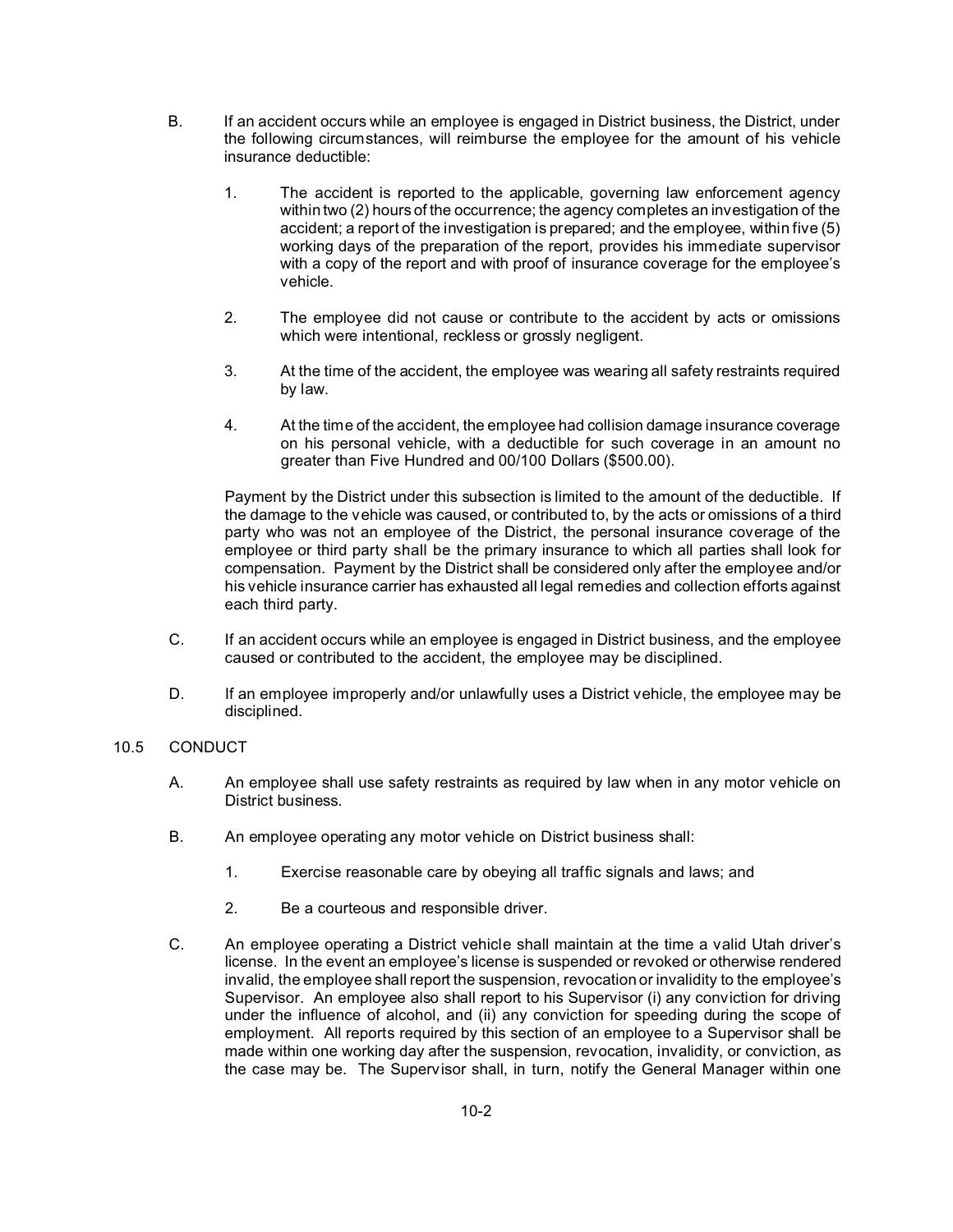working day of receiving the employee's report. The failure of an employee to report the suspension, revocation, invalidity or conviction shall be grounds for discipline.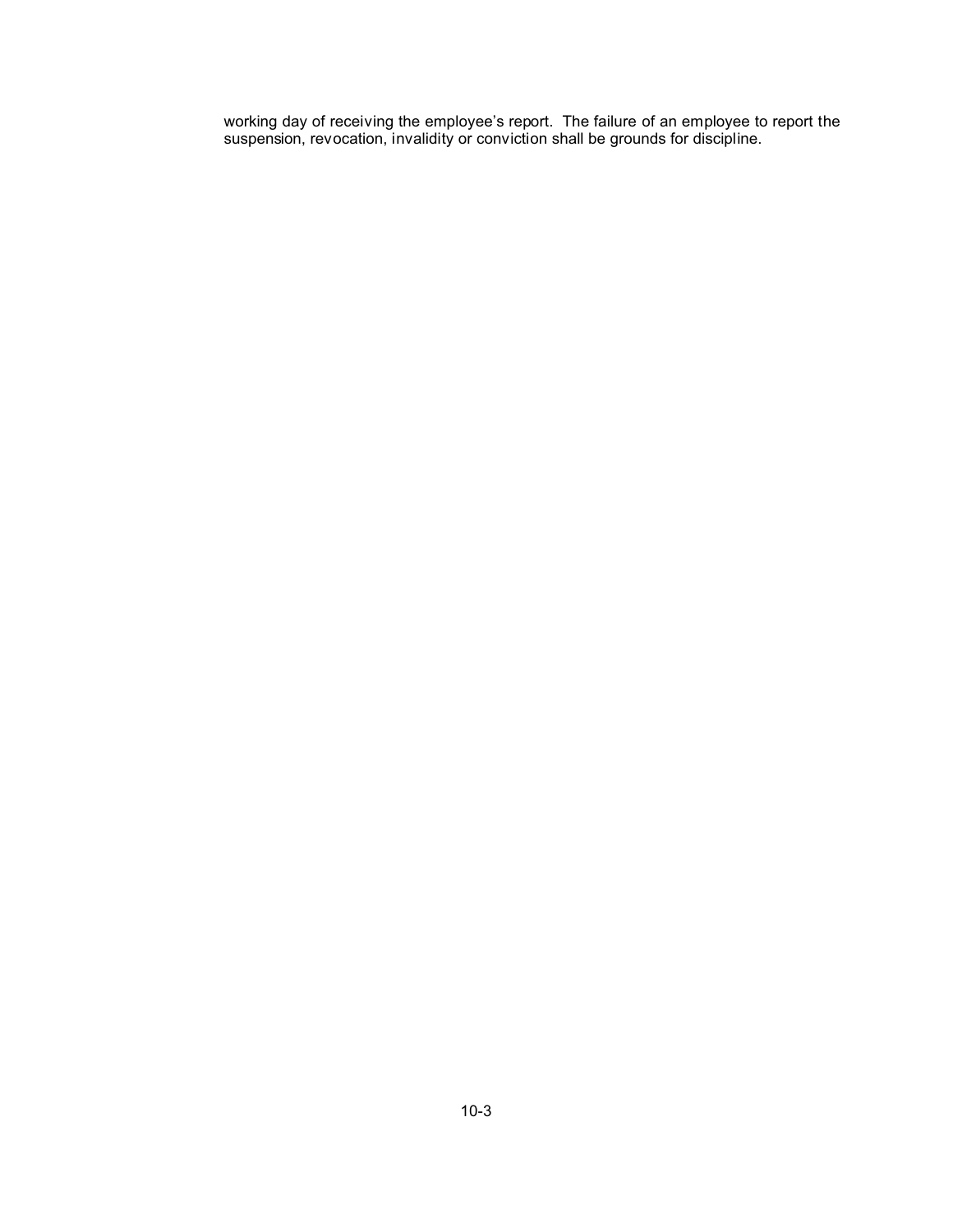# CHAPTER 11 TRAVEL POLICY

# 11.1 TRAVEL POLICY GENERAL RULES

This chapter of the Administrative Policies and Procedures Manual shall be known as the Jordan Valley Water Conservancy District's Travel Policy.

# 11.2 PURPOSE

The purpose of this Travel Policy is to establish rules to reimburse District officials and employees for reasonable costs associated with travel while serving a District purpose or for training which will be of benefit to the District.

# 11.3 APPROVED TRAVEL

- A. Trustees are authorized to attend conferences, seminars, meetings, and workshops if they are participants or if, in the judgment of the Board, their attendance will benefit the District. Trustee travel shall be approved by the Board prior to the District incurring expense for travel. Trustees are authorized to attend the following meetings each year without preapproval:
	- Utah Water Users Association Annual Meeting
	- American Water Works Association Annual Meeting
	- Intermountain Section AWWA Annual Meeting
	- Colorado River Water Users Association Annual Meeting
	- Utah Association of Special Districts Trustee Training

A Trustee may elect to attend other meetings in lieu of the above-mentioned meetings, provided the cost to attend does not exceed the budgeted cost of the meeting which will be substituted. The substituted meeting must also serve a District purpose or provide a benefit to the District.

B. Employee travel is allowed when considered necessary to further the performance of an employee's work, when considered training for the employee's current job, or when, in the judgment of the General Manager, the attendance will benefit the District. Employee travel which has not been specifically budgeted in the financial plan and all traveling outside the State of Utah shall not occur without the prior approval of the General Manager.

# 11.4 TRAVEL REQUEST PROCEDURE

All travel arrangements shall be made with the assistance of the General Manager's Administrative Assistant, including the following:

- A. Registration for conference, seminar, training or other meetings.
- B. Transportation. In-state travel will generally be by motor vehicle while out-of-state travel will be by air. The traveler may elect to drive a privately-owned vehicle for either in-state or out-of-state travel. Air transportation shall be limited to coach and all airline tickets shall be purchased by the District unless approval is received from the General Manager. Any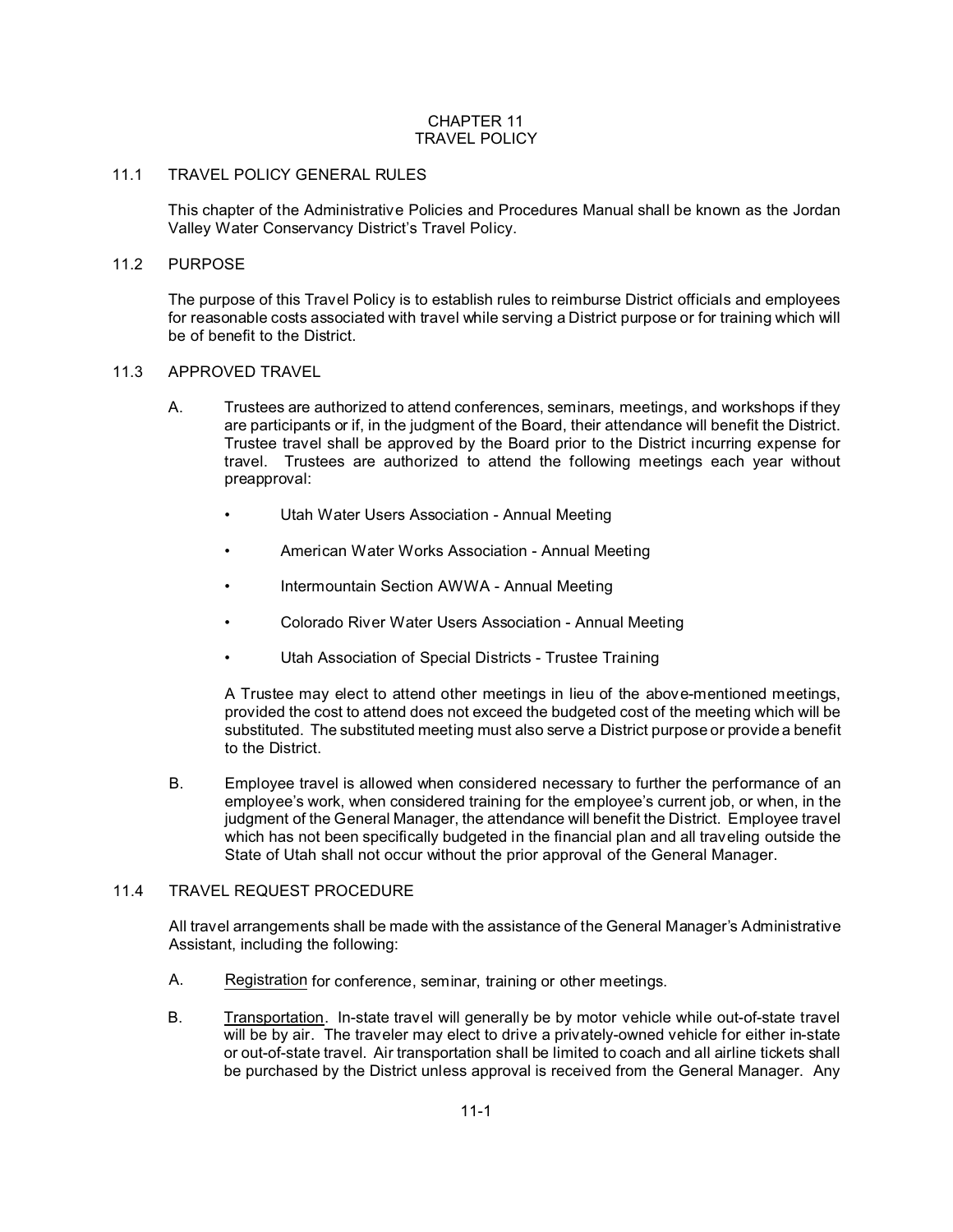frequent flyer awards may be retained by the traveler and used as desired. Alternative transportation (bus, train, etc.) may be arranged so long as the cost of such transportation does not exceed the lesser of the cost of airfare or mileage reimbursement.

- C. Lodging.
- D. Car Rental. Car rental expenses may be reimbursed when rental expenses are less than other available forms of transportation or when approved by the General Manager. Employee car rental expenses may not be reimbursed unless prior approval to rent the vehicle is obtained from the General Manager.
- E. Travel Advance. A travel advance may be obtained before travel. All travel advance requests shall be made with the Administrative Assistant at least one week prior to departure. Any unused travel advance must be returned to the District and the advance reconciled within 30 days after the completion of travel.

In making travel arrangements for transportation, lodging and car rental, the District should consider several available service providers (including, for example, the Utah State Travel Office, private travel companies and reservation services); shall seek the best available rate given the needs of the traveler and of the District, and the specific details of the planned travel; and shall inquire about the availability of discounts or price concessions for government employees.

# 11.5 ALLOWED TRAVEL EXPENSES

It is the policy and intent of the District to reimburse District travelers for the reasonable costs associated with approved business travel on a business day. These policies are developed to be consistent with the Internal Revenue Service guidelines and regulations, and they may be changed from time to time to reflect any changes to those guidelines and regulations. Where possible, reimbursements for lodging, transportation, car rental or registration shall be accompanied with a receipt.

- A. Registration. Registration costs for conferences and seminars which are not paid by the District shall be reimbursed to the traveler. However, any part of the registration which is to pay for personal activities (tours, guest registrations, etc.) will not be reimbursed to the traveler or the traveler will reimburse the District for these costs if the District has prepaid the registration.
- B. Transportation. All air transportation costs will be paid by the District. If a traveler uses a private vehicle instead of flying, reimbursement will be paid according to the reimbursement rate established by the Internal Revenue Service but cannot exceed a reasonable cost of airfare. Mileage will be calculated using the latest official state road map or almanac and will be limited to the most economical, usually-traveled routes. The traveler may elect to receive the mileage reimbursement if the destination is within 500 miles of Salt Lake regardless of the cost of airfare.
- C. Lodging. Lodging shall be paid or reimbursed at the single occupancy rate or at the applicable convention rate. If a traveler elects to stay with friends or relatives or to use a personal camper or trailer home, the traveler will be reimbursed \$25.00 per night.
- D. Car Rental. Car rental expense may be reimbursed if approval to rent a car has been given by the General Manager. Reimbursement for car rental will be no more than the compact car rate unless special circumstances require a larger vehicle.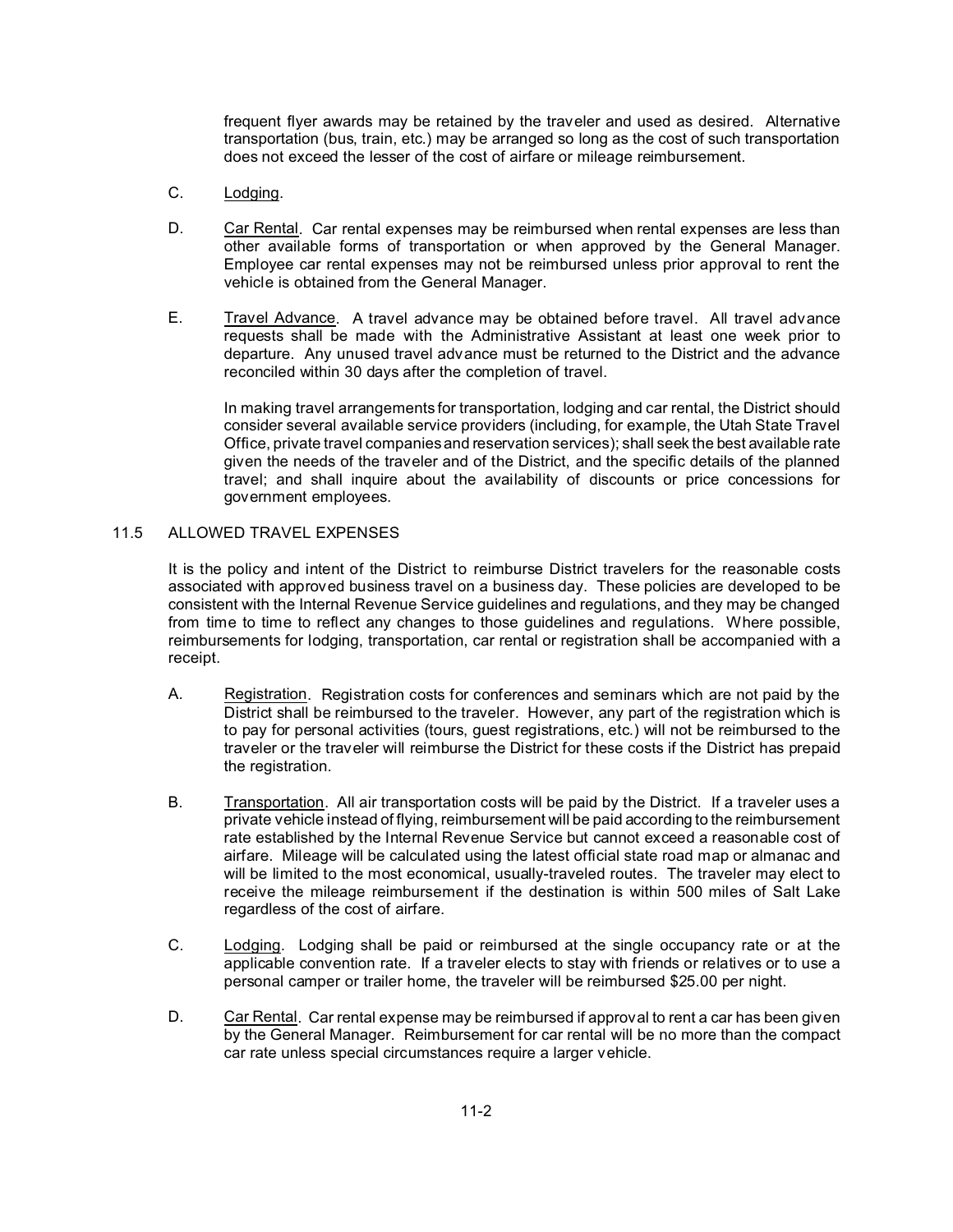- E. Meal Allowance. The standard meal allowance for each business day, as allowed by the Internal Revenue Service. Locations throughout the United States qualify for a higher meal allowance and will be allowed according to the IRS meal allowance tables. This allowance may be adjusted to reflect the changes in the allowance as published by the Internal Revenue Service. The allowance includes all incidental expenses such as laundry, taxes and tips for meals, bellmen, skycaps, maid service or valet parking. Receipts are not required if the standard meal allowance is requested as reimbursement.
- F. Private Vehicle. If a traveler elects to use a private vehicle for out-of-state travel, an allowable amount for meals and lodging will be paid for the same period of time that would have occurred had the traveler used air transportation.
- G. Miscellaneous Expenses. Travelers shall be reimbursed for actual out-of-pocket costs for miscellaneous items. Each miscellaneous cost shall be supported with a written receipt or other documentation, where possible. The miscellaneous costs and the applicable limitations are as follows:
	- Airport Parking. Reimbursement will be provided for long-term parking or park and ride facilities.
	- Hotel Parking. Reasonable costs for hotel parking will be allowed.
	- Personal Telephone Calls. The District shall reimburse personal long distance telephone call expenses that average \$5.00 or less for each day of travel. The District will also reimburse all business long distance telephone call expenses.
	- Ground Transportation Expenses. The District shall reimburse travelers for reasonable costs related to ground transportation for travel from the airport to the hotel, or convention center, and return to the airport. This will include taxi, bus, or shuttle fares or highway tolls. (The traveler is encouraged to use the most economical and available form of transportation).
- H. Non-Reimbursable Expenses. The District will not pay for spouse or companion expenses incurred. Also, the District will not reimburse a traveler for personal expenses for entertainment, sightseeing or non business-related tours or other activities. Alcohol expenses will not be reimbursed. It is the responsibility of the traveler to distinguish between allowed expenses and spouse, companion or personal expenses.

# 11.6 COUNTING BUSINESS DAYS FOR TRAVEL

The traveler's business days include transportation days and days spent conducting business or attending conferences.

Transportation days will be allowed as follows:

- One transportation day is allowed for the day preceding the conference, meeting or other business day.
- One transportation day is allowed for the day following the conference, meeting or other business day.

An employee whose travel time is greater than the transportation days as defined above will be required to use annual leave for the additional time taken to the extent the additional time is during the employee's regular work week.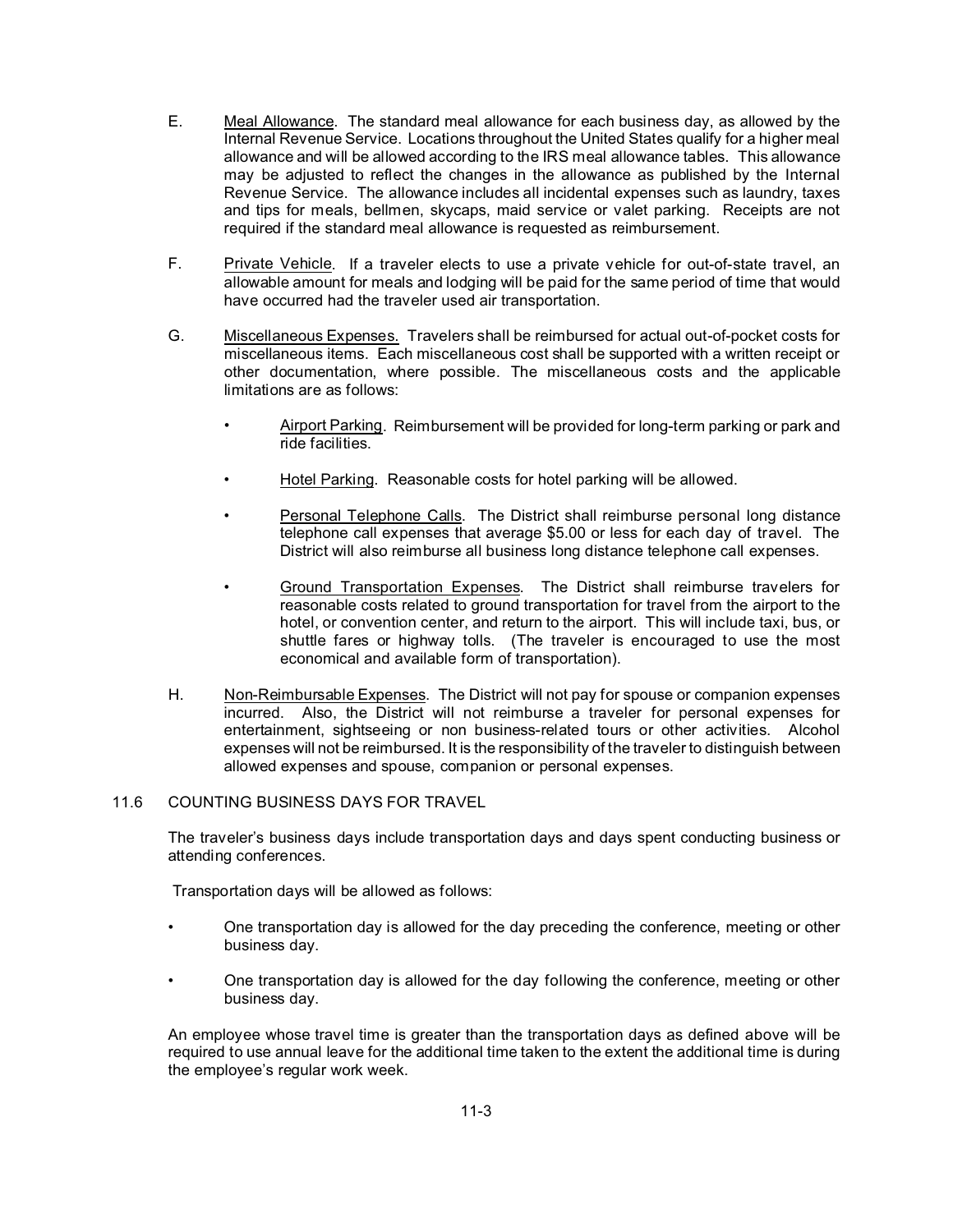# 11.7 POST-TRAVEL REPORTING

Upon completion of travel, the traveler shall complete a "Travel Expense Reimbursement Request" form which includes the actual expenses incurred by the traveler or allowance for meals and mileage. This form needs to be submitted to the Administrative Assistant no later than 30 days from the completion of travel. Attach all appropriate documentation to the reimbursement request.

The Administrative Assistant will reconcile any travel advance with the actual expenditures, and the receipts supporting those expenditures, and prepare the "Travel Expense Summary." A copy of this summary shall be provided to the General Manager, Department Manager, traveler and to the Purchasing Agent for reimbursement.

A quarterly report of Trustee and employee travel expenses shall be provided to the Board.

# 11.8 CREDIT CARDS

- A. American Express. An American Express Corporate Card may be issued in the name of the General Manager. This card may be used by the General Manager for District purposes. The card may also be used by the General Manager's Administrative Assistant to purchase airline tickets, for lodging reservation deposits and conference registrations.
- B. Chevron Government Credit Card. A Chevron card may be issued in the name of the District and authorization given by the General Manager for expenses incurred by employees when traveling in a District vehicle on District business.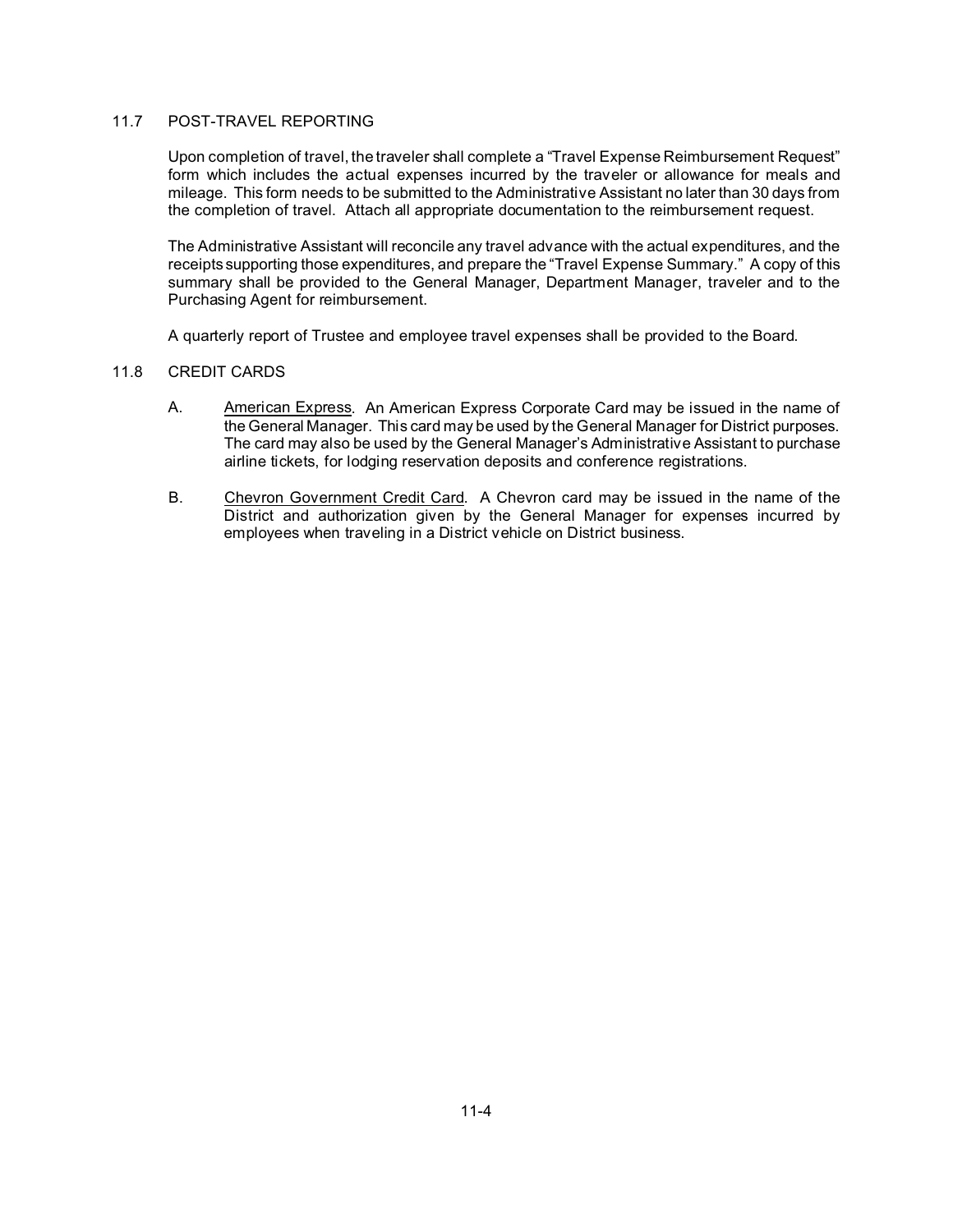# CHAPTER 12 AMERICANS WITH DISABILITIES POLICY

# 12.1 BACKGROUND

Title I of the Americans With Disabilities Act ("ADA") prohibits an employer from discriminating against qualified individuals with disabilities in their recruitment, hiring, promotion, training, lay-off, pay, firing, job assignments, leave, benefits, and all other employment related activities. The ADA also makes it unlawful for an employer to discriminate against an applicant or an employee, whether disabled or not, because of the individual's family, business, social or other relationship or association with an individual with a disability. Additionally, the ADA prohibits an employer from retaliating against an applicant or employee for asserting his rights under the ADA.

#### 12.2 PURPOSE

The purpose of this policy is to comply with the provisions of the "Americans with Disabilities Act" and to provide reasonable accommodations to the known physical and mental limitations of a qualified applicant or employee with a disability unless the accommodation would impose an undue hardship. Another policy purpose is to provide guidance in determining types of reasonable accommodations that qualified individuals with a disability, as defined by the "Americans with Disabilities Act," may require, and to implement a procedure to document inability to provide an accommodation due to undue hardship.

#### 12.3 DEFINITIONS

ADMINISTRATORS: The General Manager, Assistant General Manager, Human Resource Manager, and Department Managers.

DISABLED INDIVIDUAL: A person having a physical or mental impairment that substantially limits a major life activity; a person having a record of such impairment; or a person being regarded as having such an impairment.

ESSENTIAL FUNCTIONS: The basic job duties that an employee must be able to perform, with or without reasonable accommodation. Fundamental job tasks as opposed to marginal, not critical and not frequently performed job functions.

LIGHT OR RESTRICTED DUTY: A temporary adjustment of job tasks or duties which an employee is physically or mentally unable to perform due to a temporary disability.

MAJOR LIFE ACTIVITY: Activities that an average person can perform with little or no difficulty such as walking, hearing, seeing, speaking, breathing, performing manual tasks, learning, caring for oneself, standing and working.

MENTAL IMPAIRMENT: Any mental or psychological disorder, such as mental retardation, organic brain syndrome, emotional or mental illness, and specific learning disabilities.

PHYSICAL IMPAIRMENT: Any physiological disorder or condition, cosmetic disfigurement, or anatomical loss affecting one or more of the following body systems: neurological, musculoskeletal, special sense organs, respiratory (including speech organs), cardiovascular, reproductive, digestive, genito-urinary, hemic and lymphatic, skin and endocrine.

QUALIFIED INDIVIDUAL WITH A DISABILITY: A person who satisfies the requisite skill, experience, education, and other job-related requirements of the employment position held or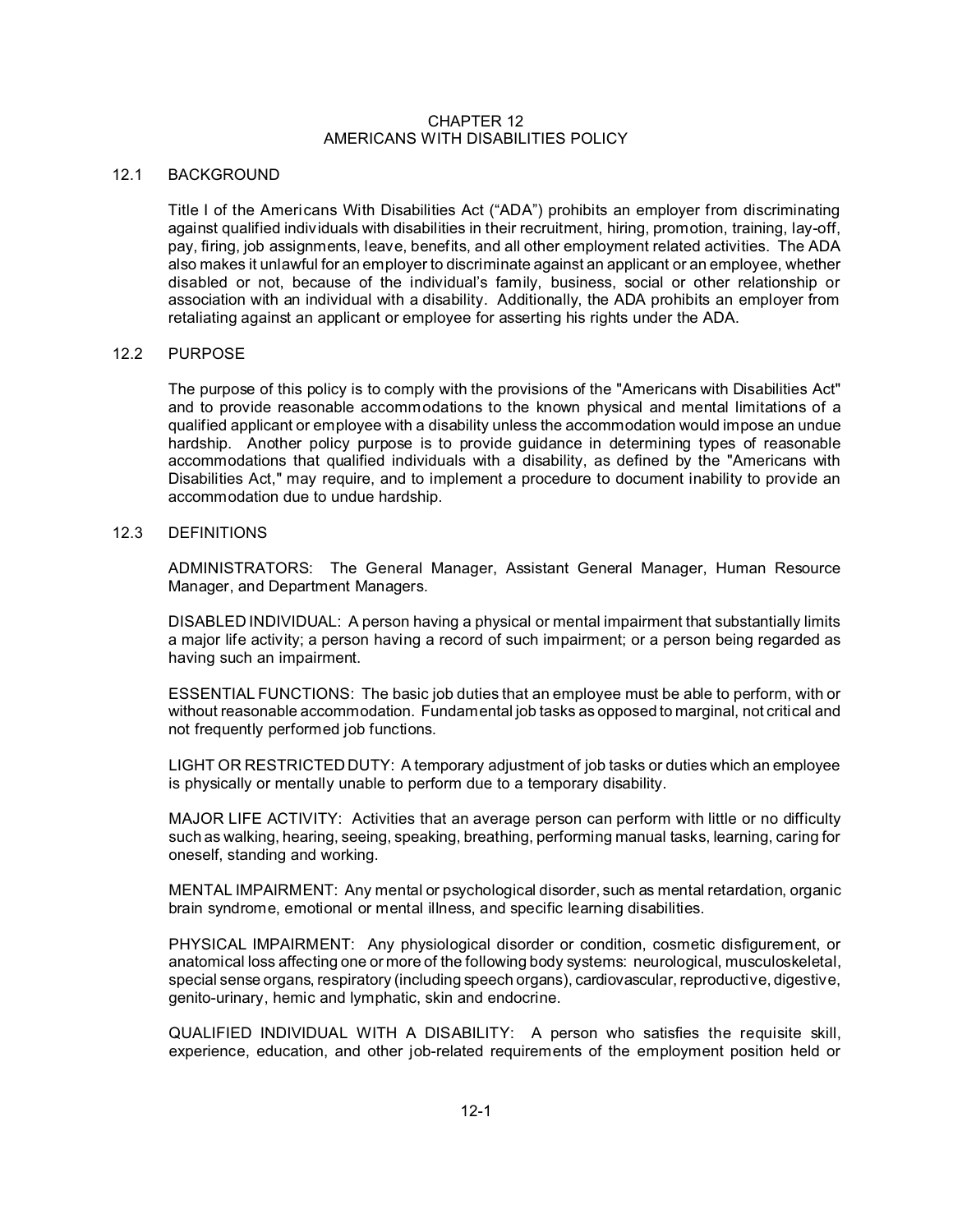desired and who, with or without reasonable accommodation, can perform the essential functions of the position.

REASONABLE ACCOMMODATION: Any change in the work environment or in the way things are customarily done that would enable an individual with a disability to perform the essential functions of the position sought.

SUBSTANTIAL LIMITS: A physical or mental impairment that affects the duration, extent and manner in which a major life activity is performed.

UNDUE HARDSHIP: An accommodation that would be unduly costly, extensive, substantial or disruptive, or one that would fundamentally alter the nature or operation of business when considered in the light of factors such as employee's size, financial resources, and the nature and structure of its operation.

# 12.4 HIRING PROCEDURE

- A. The Human Resource Manager and allothers responsible for hiring shall provide reasonable accommodations to applicants with a disability in the application, interview, and examination process. These accommodations may include providing assistance in filling out the employment application, rescheduling the examination or interview, moving the examination or interview to an alternate District facility location, reading the test to the applicant, providing interpreters, visual aids, enlarged print, extending time limits, etc.
	- 1. Requests for reasonable accommodations must be received by the Human Resource Manager at least two working days prior to the examination or interview.
	- 2. All requests will be reviewed on a case-by-case basis, and decisions will be based on the type of request, the applicant's disability, and the nature of the job.
- B. The District shall not ask whether an applicant has a disability or inquire as to the severity of the disability.
- C. The Human Resource Manager shall have a current job description on file which identifies the essential functions of a position before a vacancy is advertised or filled.
- D. Administrators may inquire whether the applicant or employee is able to perform the essential functions of the job with or without reasonable accommodations.
- E. After a job offer is made and prior to the commencement of the employee's duties, the District requires that, as with all prospective employees, the disabled employee obtain a medical examination and drug and alcohol screen test. The employee's job offer is conditioned on the results of the medical examination, however, the employee will be excluded because of the existence of a disability only if there is no reasonable accommodation that makes it possible for the applicant to perform his essential job functions. The results of the medical examination will be kept confidential and will be maintained in a separate medical file.

# 12.5 REASONABLE ACCOMMODATIONS IN THE WORKPLACE

Reasonable accommodations shall be provided to an employee with a disability who can perform the essential functions of the position held, unless the affected District Department can demonstrate undue hardship. Reasonable accommodations are required to ensure equal employment opportunity and to enable the disabled employee to perform the essential functions of the job, and to enable the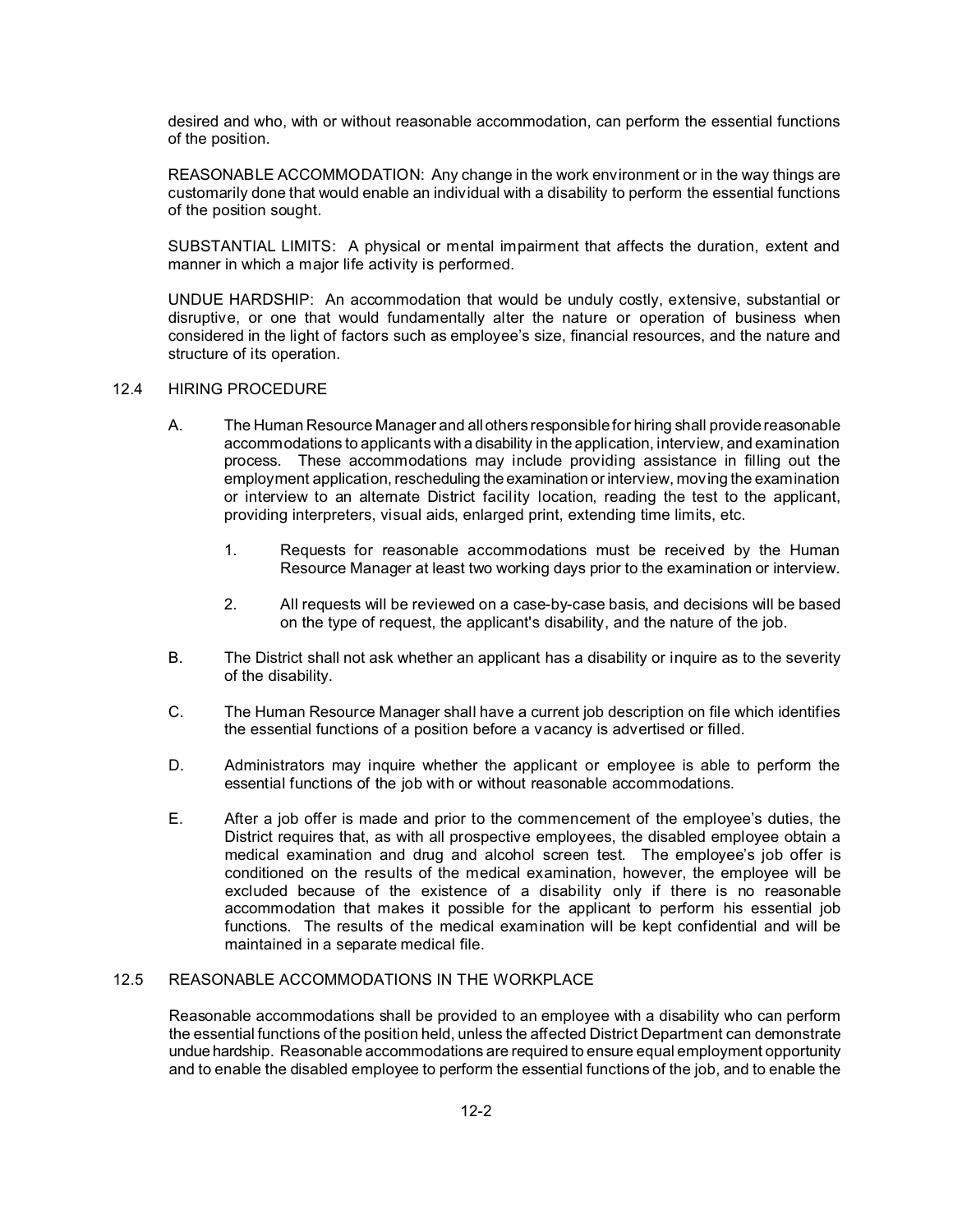disabled employee to enjoy benefits and privileges equal to that of non-disabled employees. The Human Resource Manager may inform the employee of the availability of accommodations and provide the individual with the opportunity to voluntarily suggest reasonable accommodations. It shall be the responsibility of the applicant or employee with a disability to request the type of accommodations necessary to perform the essential functions of the job. Reasonable accommodations may include:

- A. Restructuring the job (elimination of non-essential tasks, reassignment of work among co-workers, designing additional procedures for task accomplishment, etc.).
- B. Part-time or modified work schedule.
- C. Making facilities used by employees accessible to and usable by people with disabilities (for example, removing architectural barriers).
- D. Acquiring or modifying equipment or devices.
- E. Reassigning or transferring an employee to a vacant position.
- F. Adjusting or modifying examinations, training materials, or policies.
- G. Providing readers and interpreters.
- H. Job restructuring.
- I. Providing additional unpaid leave.

Notwithstanding the foregoing, administrators are not required to lower performance standards to make an accommodation. Disabled employees are required to follow rules, policies, procedures, and standards others are required to adhere to in the work environment. Any accommodation that would pose a significant health or safety risk to the applicant, employee or others in the workplace is not reasonable.

# 12.6 TRANSFERS/REASSIGNMENTS

In cases where an employee is unable to continue performing the essential job functions even with accommodations, due to a permanent disability, Administrators may have thirty (30) days in which to attempt to transfer or reassign the employee to a vacant position.

- A. The employee may be placed on a leave of absence without pay while the Department attempts to place the employee in another position.
- B. Department Managers who are unable to reassign or transfer a disabled employee shall notify the Human Resource Manager and the General Manager immediately. The Human Resource Manager may take an additional sixty (60) days to evaluate the vacancies available in the District in an effort to identify a position for which the employee may qualify and where the disability can be reasonably accommodated. During this period of time, the employee shall continue to be on leave without pay.
- C. If, in the judgment of the Human Resource Manager, a position is available for which the employee qualifies, the Human Resource Manager, in consultation and with the consent of the General Manager and the Department Manager wherein the vacancy exists, will effectuate a transfer.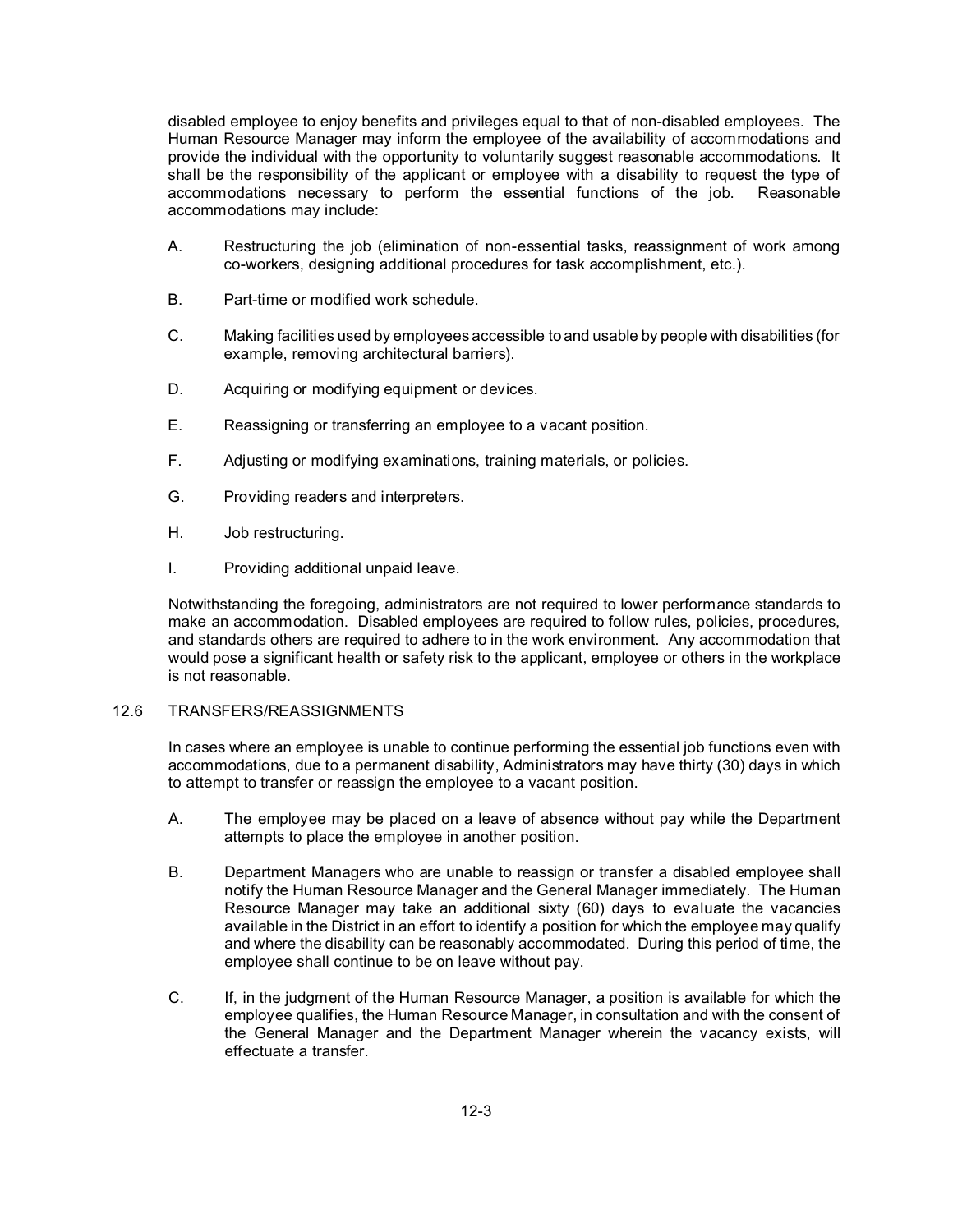D. If a position is not found within the District, the employee shall be terminated. The Human Resource Manager shall notify the terminated employee of any job openings that become available within the next thirty (30) days following the termination of employment.

# 12.7 COSTS

- A. The cost of a reasonable accommodation shall be borne by the District.
- B. Applicants or employees with a disability who voluntarily offer to contribute toward the expense of an accommodation may be allowed to do so.
- C. Applicants or employees with a disability who wish to bring to the work environment equipment or devices that facilitate performing the essential job functions may be allowed to do so, unless the equipment or device is unreasonably or extraordinarily disruptive.

# 12.8 UNDUE HARDSHIP

Before an applicant or an employee is denied an employment opportunity because the accommodation required would pose an undue hardship, the Department Manager must consider the following:

- A. The nature and cost of the accommodation.
- B. The impact of the accommodation on the facility.
- C. The impact of the accommodation on other employees' abilities to perform their duties.
- D. The impact of the accommodation on the District's ability to conduct business or provide services.
- E. The financial resources of the District.
- F. The effect on expenses and resources.
- G. The District's operation, function and structure.

If cost causes the undue hardship, the District will consider whether funding for an accommodation is available from an outside source, such as a vocational rehabilitation agency, and if the cost of providing the accommodation can be offset by state or federal tax credits or deductions. The District will also give the applicant or the employee with a disability the opportunity to provide the accommodation or pay for the portion of the accommodation that constitutes an undue hardship. If a particular accommodation would be an undue hardship, the District will try to identify another accommodation that will not pose such a hardship.

# 12.9 UNDUE HARDSHIP DOCUMENTATION

When the District is unable to provide an accommodation, the Department Manager and Human Resource Manager shall document the District's inability to provide the accommodation.

A. A letter/memorandum which follows the considerations outlined in Section 12.7 shall be submitted to the General Manager within five (5) working days of having informed the applicant or employee of the District's inability to provide the accommodation.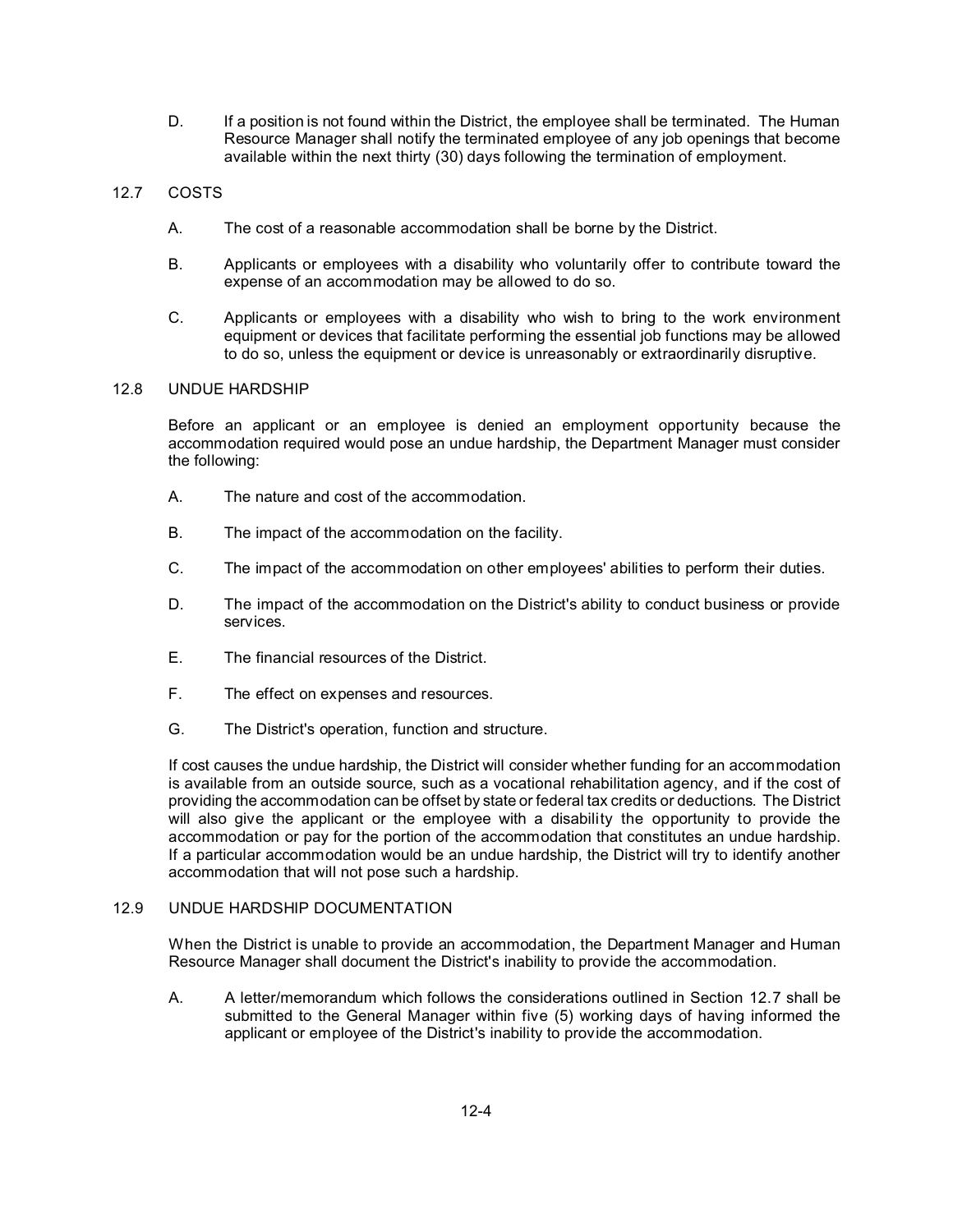- 1. Department Managers shall document that they provided consultation with the individual requesting an accommodation. Department Managers shall consult with the General Manager before a request for an accommodation is rejected in order to assess the reasonableness of the denial and verify that resources available to the District have been explored.
- 2. A copy of the documentation shall be retained by the Department Manager and Human Resource Manager and shall be made available to the applicant or employee for review.
- B. Upon notifying an applicant or employee of the District's inability to provide the requested accommodation, the applicant or employee shall be provided a copy of the complaint procedure set forth in 12.9.

# 12.10 COMPLAINT PROCEDURE

- A. Public Complaints. Any member of the public can file a complaint regarding accessibility to buildings, employment, programs, services or activities of the District with any Department Manager or Supervisor in the department where the complaint arises. A copy shall be provided to the General Manager.
- B. Employee and Job Applicant Complaints. Employees and job applicants may file a complaint with the Human Resource Manager. Upon receipt of a written or oral complaint by the Human Resource Manager, the Human Resource Manager shall immediately notify the General Manager and Department Manager of the department where the complaint originated.
- C. Reasonable Efforts. Reasonable efforts shall be made to internally resolve complaints at the Department Manager level. Complaints not resolved at the Department Manager level shall be referred to the General Manager.
- D. Inquiry. In cases where a complaint is not resolved at the Department Manager level or the complainant is not in agreement with the proposed resolution, the Human Resource Manager shall conduct an inquiry into the issues raised.
	- 1. The Human Resource Manager will have thirty (30) calendar days in which to conduct an inquiry and prepare a report.
	- 2. Confidentiality shall be protected to the extent possible under the law.
	- 3. Copies of the Human Resource Manager's report shall be forwarded to the complainant, the Department Manager, and the General Manager.
	- 4. The complainant may appeal the Human Resource Manager's report to the General Manager, who may conduct a hearing or otherwise attempt to resolve the matter.
- E. No person filing a complaint under this policy, no person named in the complaint, and no person who legitimately assists another in the prosecution of such a complaint shall be subjected to retribution or retaliations of any kind for doing so. Retaliation may consist of but is not limited to: open hostility, exclusion or ostracism, special or more closely monitored work performance, demotion, suspension, or assignment to demeaning duties not otherwise performed during the regular course of the employee's duties. Any employee engaging in prohibited retaliatory activities shall be subject to disciplinary action (for the District's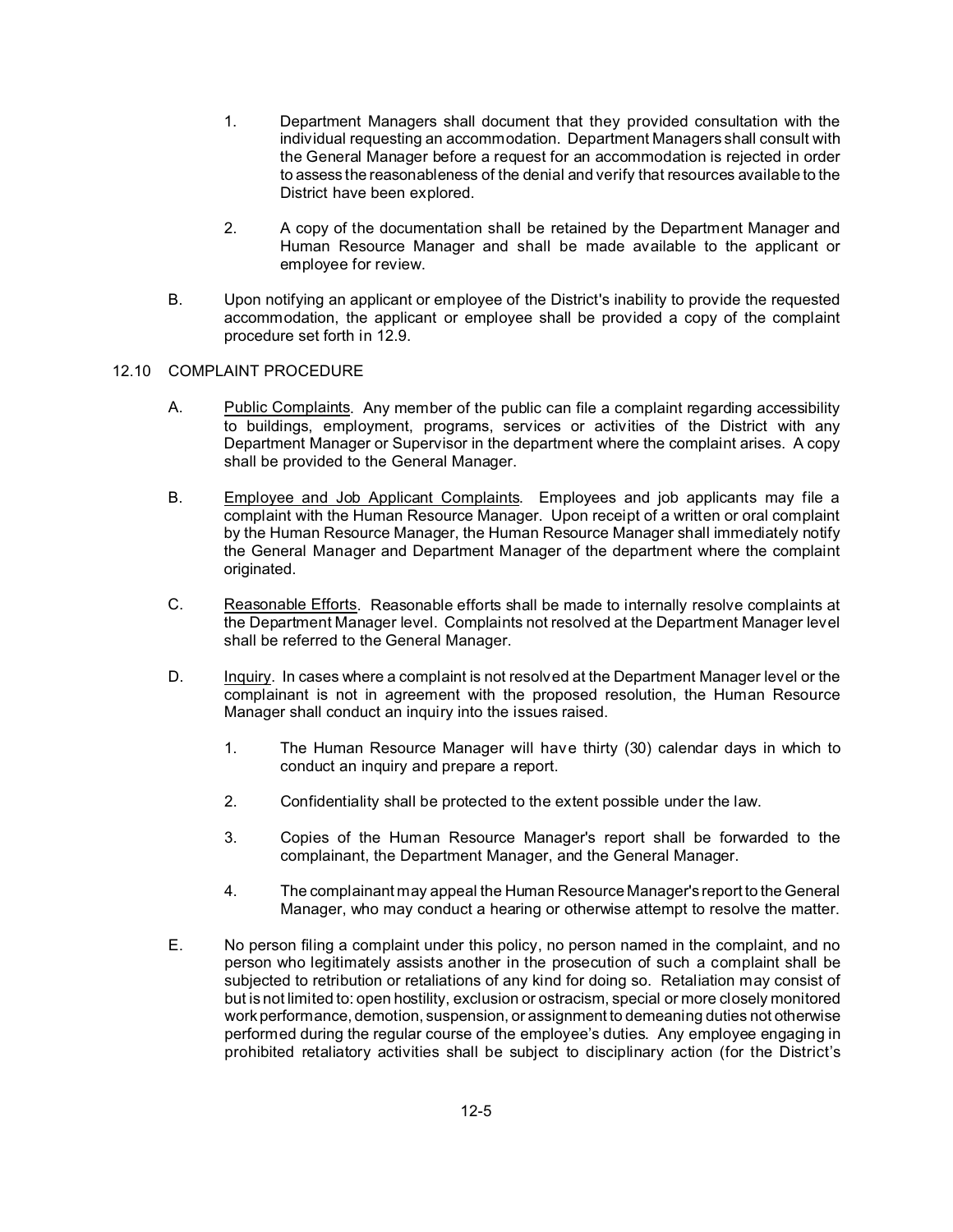Discipline and Grievance Policy see the Personnel Rules and Regulations Manual, Chapter 9, §§ 1-4).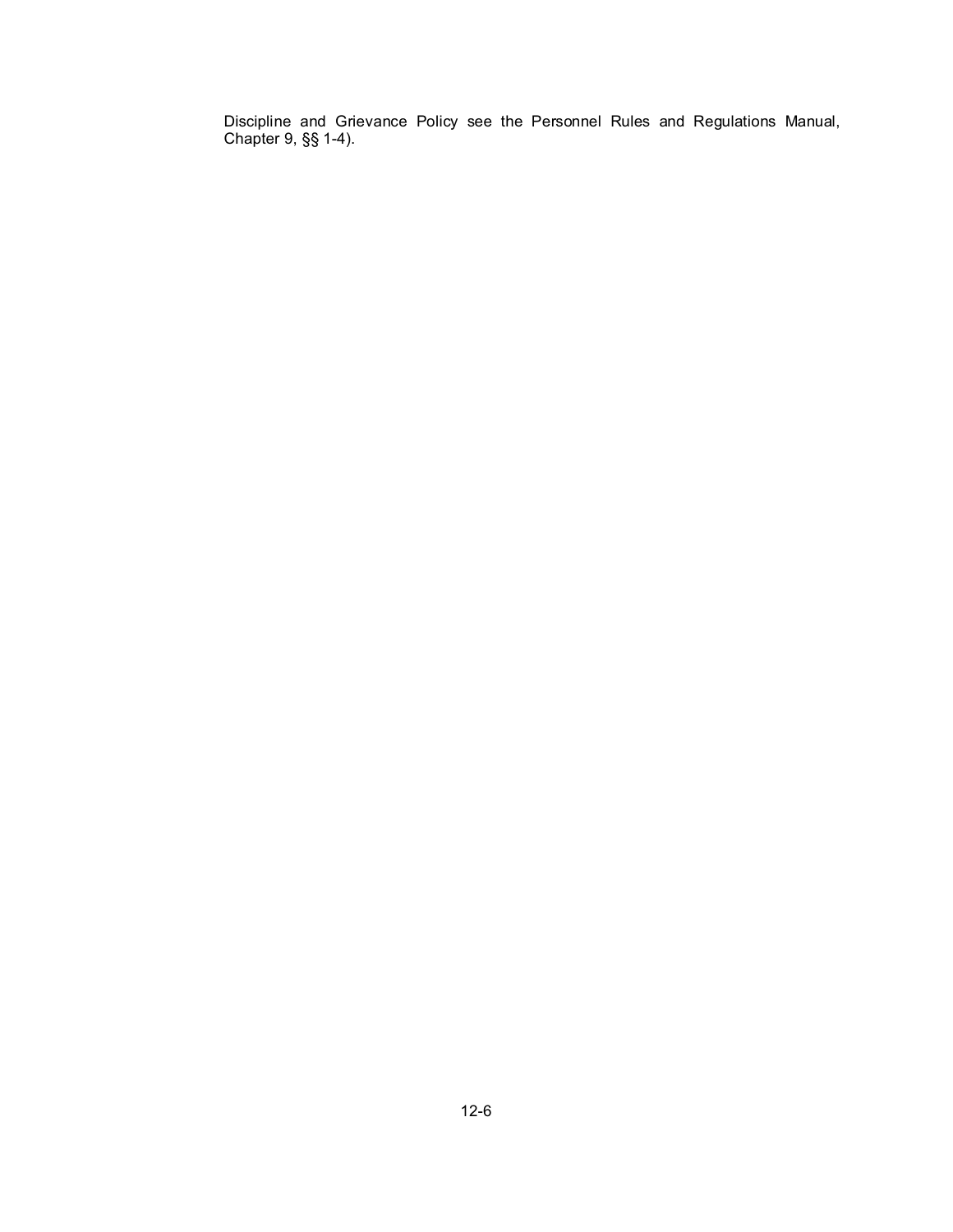# CHAPTER 13 INVESTMENT POLICY

#### 13.1 INTRODUCTION

It shall be the policy of the District to invest its cash assets in such a manner as to comply with the requirements of the State Money Management Act (the "Act", Utah Code Ann. (1953) § 51-7-1 et seq.), to maintain the integrity of the corpus of all investments and to provide for necessary liquidity. Within those restrictions, the District shall attempt to obtain the highest return possible.

#### 13.2 SCOPE

The investment policy of the District shall include all cash balances that may exist periodically in all funds of the District for both short and long-term investments. While certain market conditions may allow for short-term investment of funds in a vehicle other than the Utah Public Treasurers Investment Fund ("UPTIF"), the primary purpose of this policy is for the investment of funds for periods of six months or longer. This includes the Revenue Fund, O & M Fund, Capital Projects Fund, Bond Project Funds, Emergency Self-Insurance Fund, Development Fee Fund, and Debt Service Reserve Fund.

If it is in the District's best interest to acquire investments in larger blocks than there are monies in any particular fund, the District may choose to consolidate certain funds to maximize investment earnings.

#### 13.3 OBJECTIVES

The objectives of this investment policy include the following:

- To provide for the safety of principal, preservation of capital and the mitigation of risk.
- To provide for the liquidity necessary to match the District's cash requirements.
- To increase interest income through higher yielding investments.

# 13.4 POLICY

Based upon the foregoing, the following shall be the investment policies of the District:

- A. Prudence. All investment activities shall be conducted with the same degree of judgement and care, under circumstances then prevailing, which persons of ordinary prudence, discretion and intelligence exercise in the management of their own affairs. District trustees, officers, employees and professionals retained by the District that act in the capacity of investment officers as defined in the Act, so long as they are acting in accordance with written procedures and this investment policy, and while exercising due diligence, shall be relieved of personal responsibility for credit or market price changes of any investment security, provided that deviations from expectations are reported in a timely fashion and appropriate action, if necessary, is taken to control adverse developments.
- B. Ethics and Conflicts of Interest. District trustees, officers, employees and retained professionals involved in the investment process, shall refrain from personal business activity that could conflict with proper execution of this investment policy, or which could impair their ability to make impartial investment decisions. Any conflict of interest with this investment policy shall be reported to the General Manager.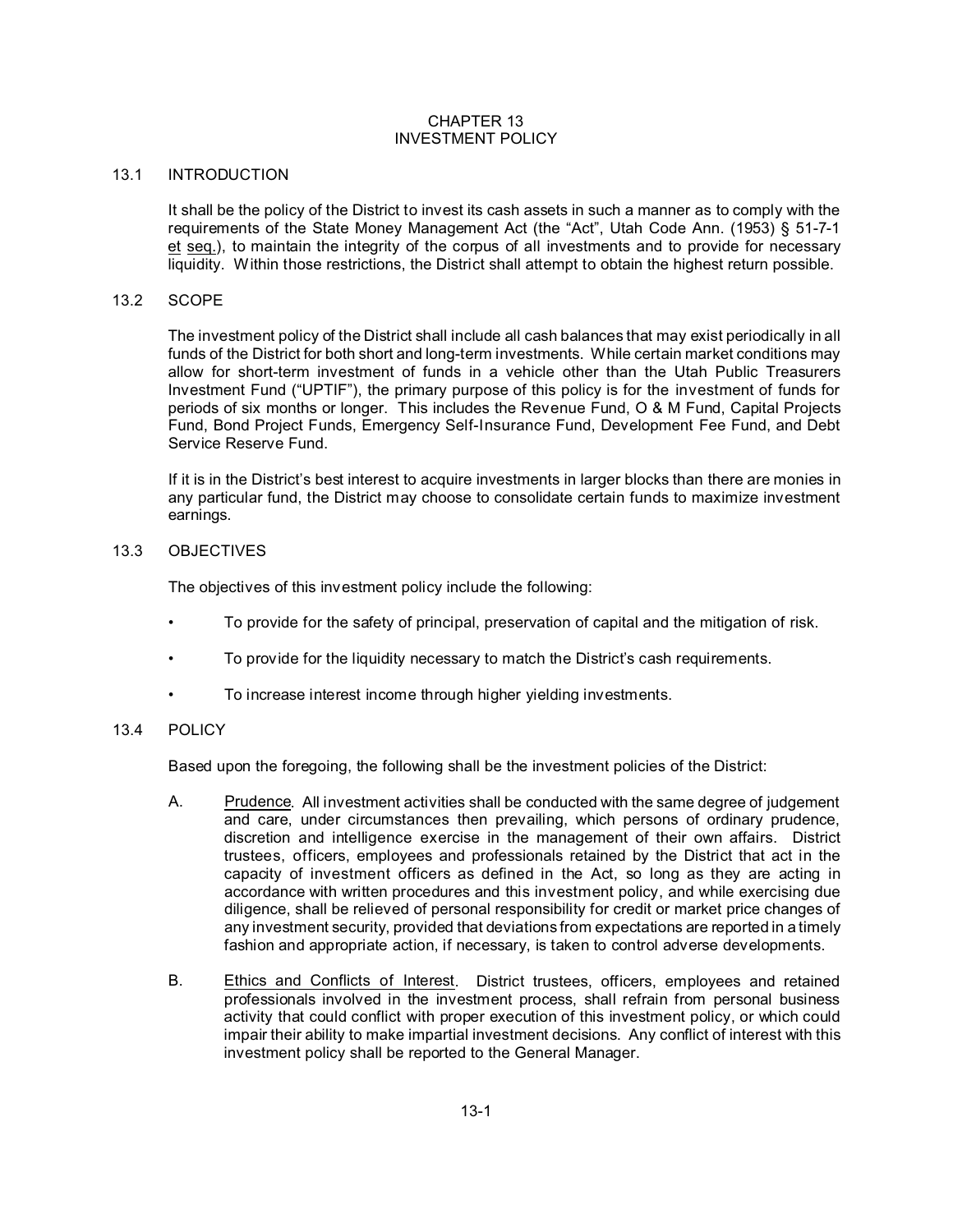- C. Investment Committee. The Investment Committee shall make recommendations to the Treasurer for the investment of District funds. The Committee shall include the District's Chief Financial Officer and its Assistant Treasurer. The Treasurer may, when recommended by the Committee, invest District funds without prior Board approval, provided the investments (i) use form agreements standardized by the District; (ii) are similar to other investments previously made by or on behalf of the District; (iii) do not obligate the Board to take further action; (iv) do not expose the District to unreasonable risk or expense; (v) comply with the Act and with the provisions of this Policy; and, (vi) do not use an interest rate swap, a forward delivery agreement, or similar instrument. The General Manager is authorized to execute all documents for investments made by the Treasurer pursuant to this paragraph.
- D. Delegation to the Treasurer. The Treasurer shall be responsible for conducting investment activities and shall establish procedures for conducting investment activities consistent with this policy. The Treasurer shall maintain a system of checks and balances and internal controls so that District funds will at all times be protected from loss, theft and fraud.
- E. Safekeeping, Custody and Authorized Dealers. The Treasurer shall name a financial institution with a Utah office that shall be the custodian for all investments made by the District, except for the UPTIF investments which shall be held by the financial institution designated by the State Treasurer. In addition, the District shall purchase investments only from those certified dealers and registered agents that have registered with the State Money Management Council.
- F. Authorized Investments. The District may make any investment authorized by the Act. If the District chooses to invest in repurchase agreements, a master repurchase agreement shall be used. Purchase of securities shall be made on the basis of delivery vs. payment ("DVP"). The Treasurer shall name a Utah domiciled custodian whose responsibility it will be to hold all investment securities for the benefit of the District.
- G. Diversification. If the District invests in commercial paper or corporate bonds, it shall restrict such investments to 10% of the total investment portfolio for any one issuer and 25% of the total portfolio for any one investment type. All percentages shall be calculated as of the date of purchase. This restriction does not apply to any other investment.
- H. Maximum Maturity. To the extent possible, the District shall attempt to match investments with anticipated cash requirements. Unless matched to a specific cash flow or designated capital project, the District shall not directly invest in securities maturing more than 36 months from the date of purchase. However, the maximum maturity restrictions shall not apply to collateral used for qualified repurchase agreements.
- I. Reporting. The Treasurer shall report the status of investments on a monthly basis to the Board of Trustees. The District shall require any retained professionals to provide status reports on a monthly basis and performance reports not less frequently than quarterly. In so doing, the District shall use UPTIF as a benchmark.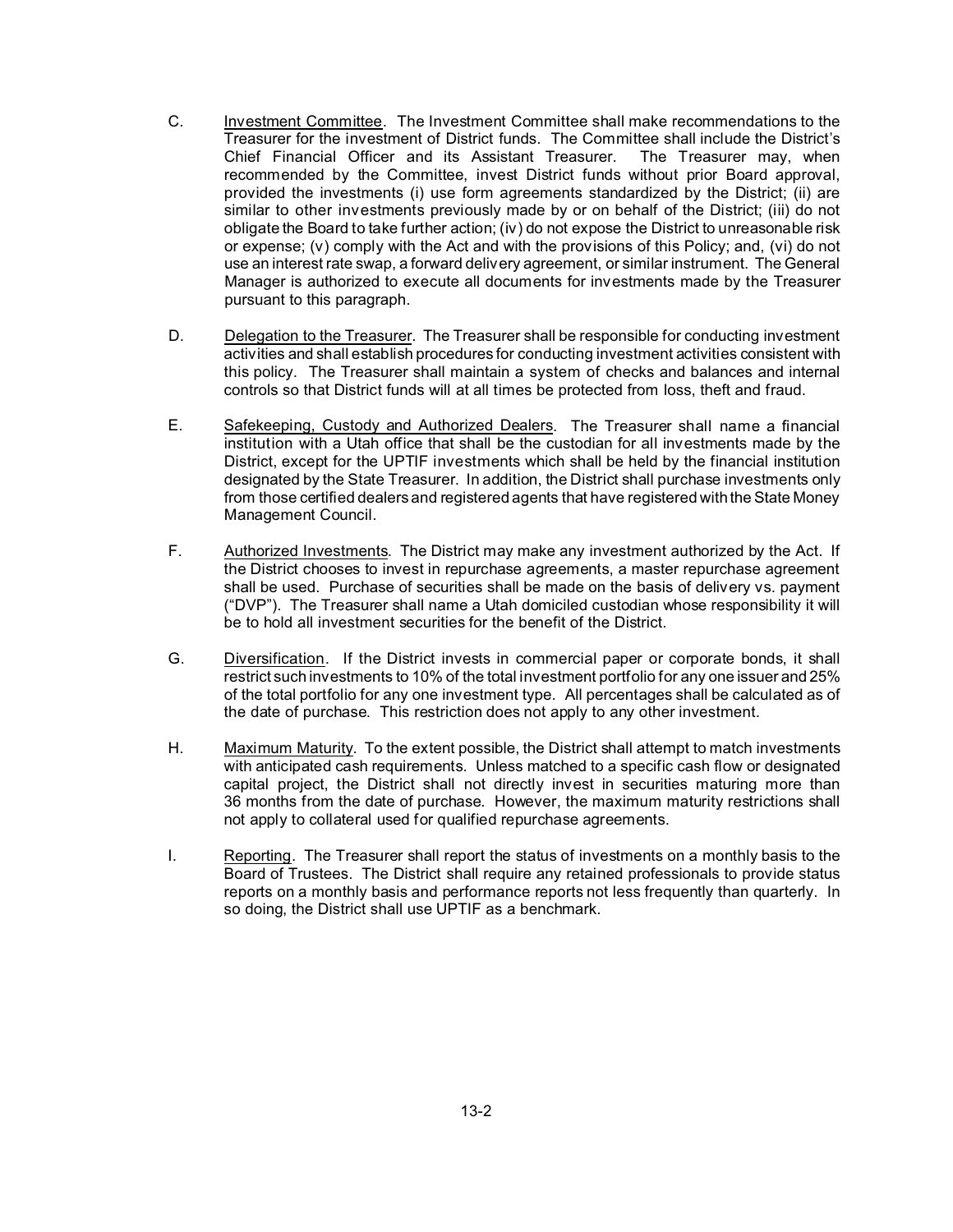# CHAPTER 14 PUBLIC RECORDS POLICY

# 14.1 GOVERNMENT RECORDS ACCESS AND MANAGEMENT ACT

The District is subject to, and complies with, the Government Records Access and Management Act ("GRAMA") of the State of Utah, Utah Code Ann. (1953) § 63-2-101 et seq.

#### 14.2 EXECUTIVE/CHIEF ADMINISTRATIVE OFFICER

For all purposes under GRAMA, the General Manager shall be considered to be the District's executive officer and its chief administrative officer.

# 14.3 FEES

The District shall charge and collect those costs and fees allowed by the Act for responding to a request for a record, specifically including but not limited to those in Utah Code Ann. (1953) § 63-2-201 and -203. The General Manager, in his discretion, may waive any cost or fee, provided waiver is in the best interests of the District and is allowed by the Act.

# 14.4 REQUESTS FOR RECORDS

Pursuant to Utah Code Ann. (1953) § 63-2-204, a request for a record shall be directed to the District's Records Manager at 8215 South 1300 West, P. O. Box 70, West Jordan, UT 84088-0070.